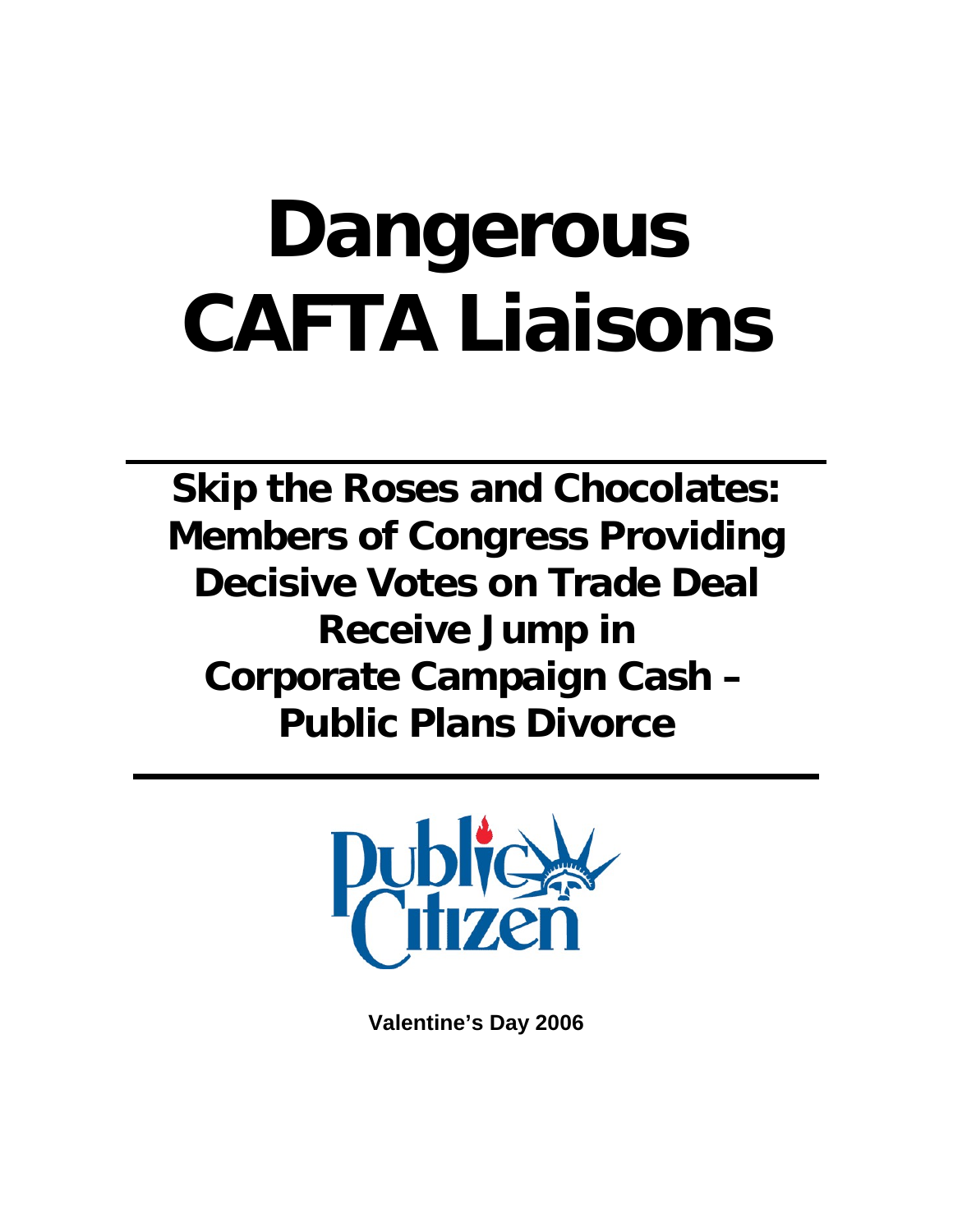© 2006 by Public Citizen's Global Trade Watch. All rights reserved. No part of this document may be reproduced or utilized in any form or by any means, electronic or mechanical, including photography, recording, or by information exchange and retrieval systems, without written permission from the authors.

Public Citizen is a nonprofit membership organization in Washington, D.C., dedicated to advancing consumer rights through lobbying, litigation, research, publications and information services. Since its founding by Ralph Nader in 1971, Public Citizen has fought for consumer rights in the marketplace, for safe and secure health care, for fair trade, for clean and safe energy sources, and for corporate and government accountability. Visit our web page at http://www.citizen.org.

Acknowledgments: This report was written by Todd Tucker. Special thanks to Paul Adler for his expert coordination of this project; to Heather Boushey and David Rosnick for invaluable technical assistance; and to Craig Holman, Conor Kenny, Taylor Lincoln and Doug Weber for help navigating the murky world of campaign finance. Thanks to Angela Bradberry, Eliza Brinkmeyer, David Edeli, Kate Pollard, Magnus Reitan, Chris Slevin, Jamie Strawbridge, Lori Wallach, Brian Wolfman and Brandon Wu for editing and other contributions.

Additional copies of this document are available from: Public Citizen's Global Trade Watch 215 Pennsylvania Ave SE, Washington, DC 20003 (202) 546-4996 PC Product ID No.: E9019

#### **Other Titles by Public Citizen's Global Trade Watch:**

Big Box Backlash: The Stealth Campaign at the World Trade Organization to Preempt Local Control Over Land Use (December 2005)

Trade Wars: Revenge of the Myth / Deals for Trade Votes Gone Bad (June 2005)

Fool Me Twice? Chamber of Commerce Distorts NAFTA Record, Hides CAFTA Costs (Mar.05)

NAFTA's Threat to Sovereignty and Democracy: The Record of NAFTA Chapter 11 Investor-State Cases 1994-2005 (February 2005)

Another Americas is Possible: The Impact of NAFTA on the U.S. Latino Community and Lessons for Future Trade Agreements, written with Labor Council for Latin American Advancement (LCLAA) (August 2004)

Whose Trade Organization? A Comprehensive Guide to the WTO (New Press, 2004)

No FTAA: Everything You Need to Know to Stop NAFTA Expansion (November 2003)

The WTO Comes to Dinner: U.S. Implementation of Trade Rules Bypasses Food Safety Requirements (July 2003)

Trade Adjustment Assistance: Too Little Too Late (August 2002)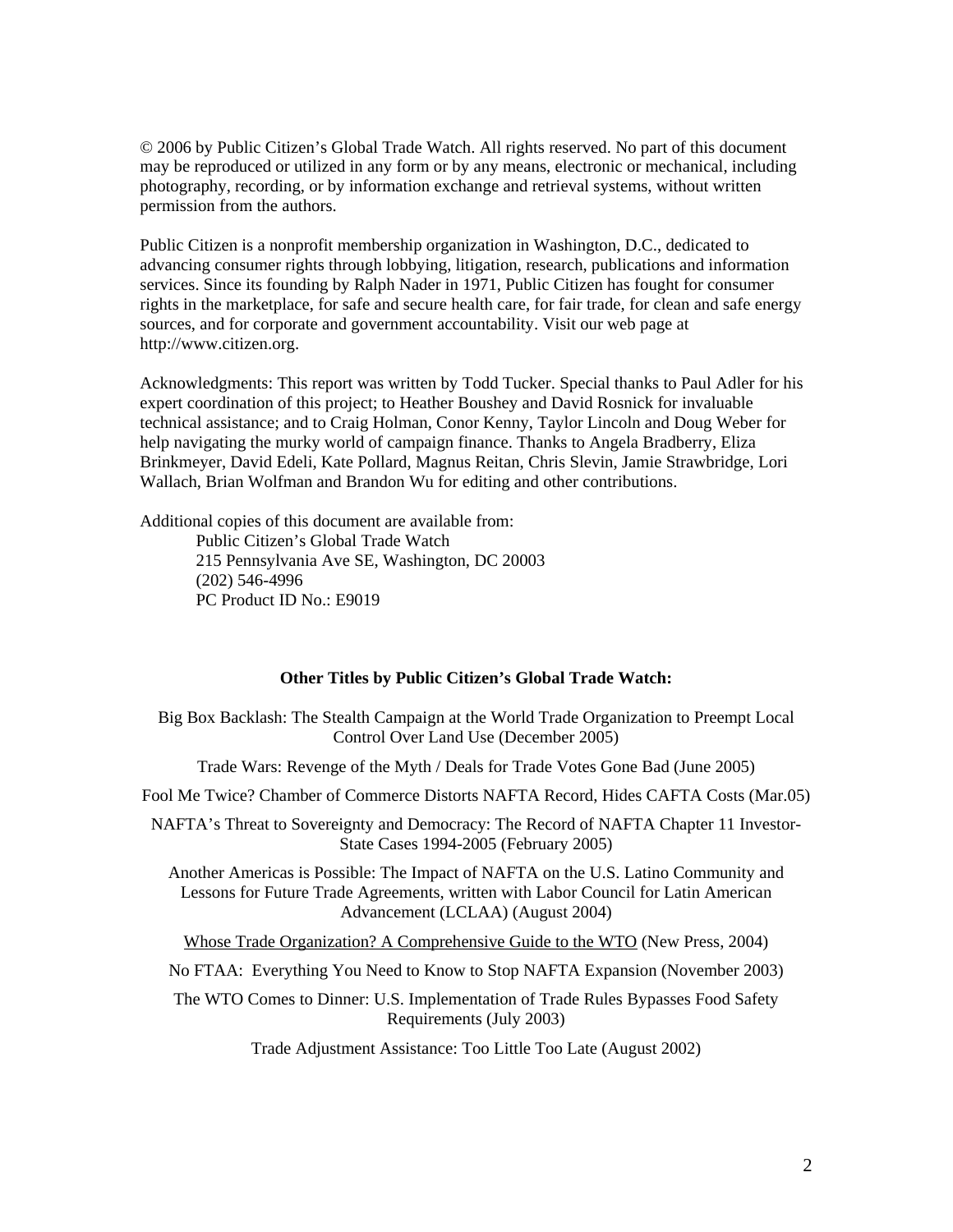## **INTRODUCTION**

On July 27, 2005, the U.S. House of Representatives narrowly passed the Central America Free Trade Agreement (CAFTA) by one vote. The signed agreement had sat on the shelf for over a year because of a bipartisan lack of congressional support. Even after an eight-month effort in 2005 involving much of the Bush cabinet and the President himself, GOP leadership threats to "twist some Republican arms until they break in a thousand pieces," a steady stream of GOP leadership contributions to reluctant Republican members of Congress, and shady appropriations and other deals that may cost U.S. taxpayers billions, the Bush administration was able to pass the deal 217-215 in the House of Representatives only after a coalition of the United States' largest corporations seeking to exploit CAFTA's terms launched a full-scale seduction operation.

The CAFTA proposal, which expands the failed North American Free Trade Agreement (NAFTA) trade model to six additional countries, had lost on its merits from the time it was inked in May 2004. Because of the disastrous decade-long experience with NAFTA, polls showed that majorities in the United States and Central America felt that CAFTA would damage most people's interests, and would likely be a net negative for economic growth and quality employment. Indeed, for many in and outside Congress, CAFTA was considered a referendum on the NAFTA model itself – a point not lost on the two and a half dozen long-serving members of Congress who consider themselves "free traders" and who had voted for NAFTA in 1993 but against its expansion in  $2005^{\mathrm{i}}$  – with many explicitly announcing that their opposition to CAFTA was based on the actual outcomes of NAFTA, and thus the need to alter the model.

Without a clear case for CAFTA, the Bush administration, and the corporate business interests supporting the agreement, turned to increasingly desperate arguments – trying to shift the substance of the debate to unrelated issues such as Cuba's Fidel Castro, Venezuela's Hugo Chávez and China – each of which would somehow benefit if CAFTA were to fail, in the stories told by CAFTA proponents. In fact, a search of the Congressional Record in the lead-up to the CAFTA vote found 143 instances where CAFTA proponents tried to tie the China issue to the Central American trade pact in various floor statements.<sup>[1](#page-35-0)</sup> When this failed, they fell back upon an older tactic – offering financial reward to CAFTA supporters to buy the scores of "missing" votes.

With such a tiny margin supporting CAFTA in the July vote – a switch of one vote would have yielded a tie and defeat for the agreement's implementing legislation – offers of future largesse from corporate political action committees (PACs) stood to make a significant difference in the vote count.<sup>[ii](#page-2-1)</sup> In total, pro-CAFTA industry PACs donated

<span id="page-2-0"></span><sup>&</sup>lt;sup>i</sup> Appendix 2 has a full list of these members.

<span id="page-2-1"></span><sup>&</sup>lt;sup>ii</sup> In our research, we sought to find data that would disprove the corporate contribution/pro-CAFTA vote nexus as an explanation for improbable pro-CAFTA votes. This research yielding one important finding: Rep. Vic Snyder (D-Ark.) accepts virtually no PAC contributions from any source. According to press reports, Snyder has "a practice of not raising campaign funds until three months before his state's primary election" and his "campaign returns any checks that arrive within his self-imposed no-contributions window." (*See* Gregory L. Giroux, "Not All Incumbents Choose to Race Down the Money Trail," *CQ*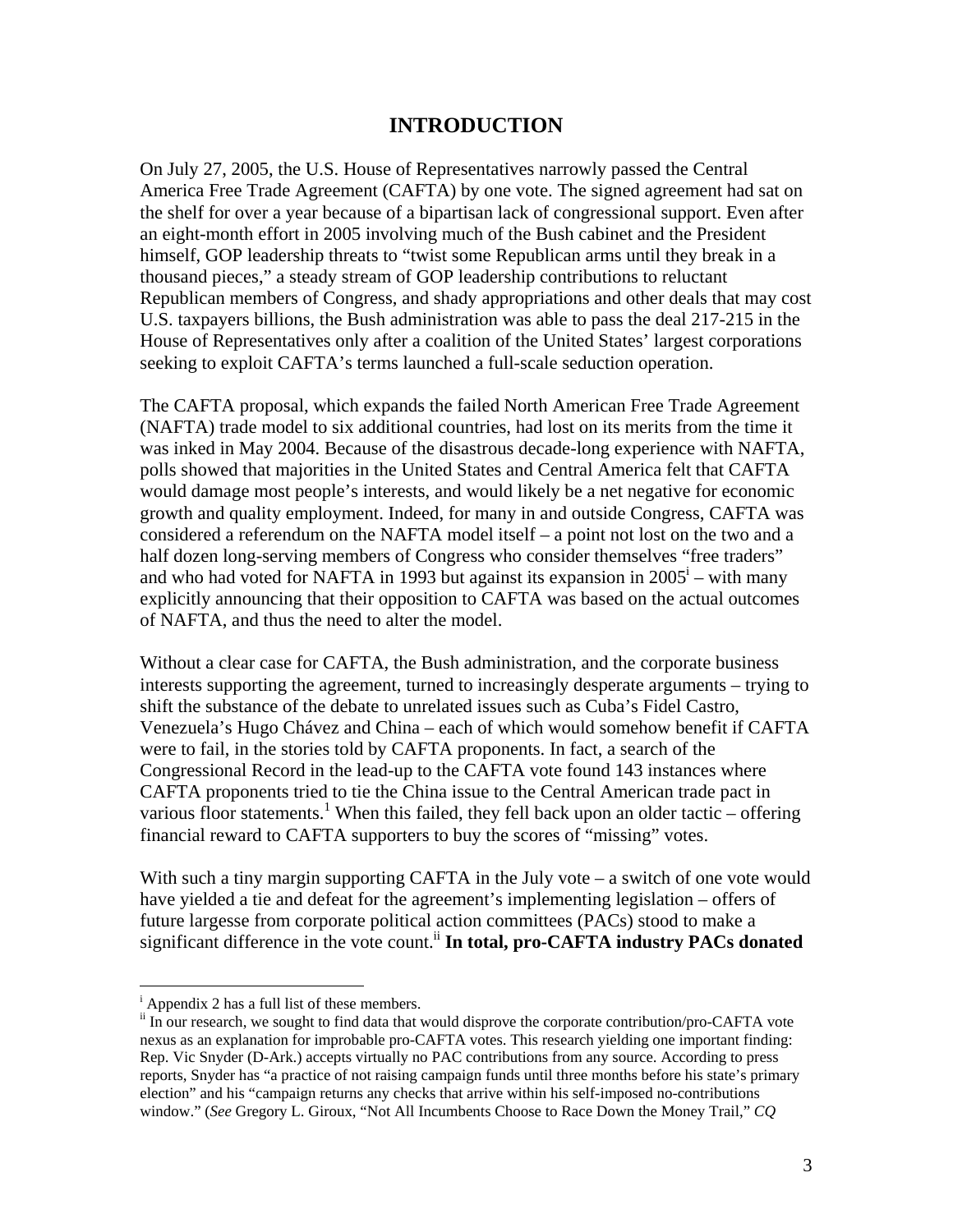#### **nearly \$2.8 million to the "CAFTA 30" – the group of representatives from both political parties that were the most improbable, unacceptable and inexplicable votes for the agreement – during January to September 2005, or nearly what each CAFTA country is slated to receive in labor trade capacity building money.**

This report, in addition to documenting corporate and Republican Party and leadership contributions to the "CAFTA 30," also tracks the political consequences now being felt by these representatives back home. Indeed, while money may have been able to buy CAFTA, this report shows that money cannot buy the voters' love. Thus, as described in this report, many among the "CAFTA 30" now face new political challengers who entered the election fray as a result of these representatives' CAFTA betrayals. Others have lost the allegiance of past important political supporters. While many stand to face more difficult election battles, years of political reporting on these districts suggest some could even lose their seats because of their pro-CAFTA votes – as has happened to some House members providing deciding votes for past controversial trade pacts opposed by their constituents. (See page 21 for a snapshot of some past electoral victims of past bad trade votes.)

Of course, it is impossible to know definitively if any member of Congress voted for CAFTA based on an explicit promise of financial reward (or to prove whether any corporate PAC donated to campaigns explicitly on the basis of a Congressperson's pledge to support CAFTA). **However, a review of federal campaign finance data of House of Representatives members reveals that pro-CAFTA industry PAC spending in 2005 on the "CAFTA 30":[iii](#page-3-0)**

- **Went up for 22 representatives relative to pro-CAFTA industry PAC contributions in the past; and**
- **Went down for seven representatives relative to their past contributions from these industries. These were especially "Dangerous CAFTA Liaisons," as the member of Congress not only betrayed their constituents' anti-CAFTA desires, and now face their wrath, but also got rejected by the corporations that had sought to gain their affection.**

While both categories of betrayals were equally offensive, our research reveals that some of those breaking their voters' hearts over CAFTA were more adept at obtaining the largesse of their new corporate partners.

Other notable lowlights include:

*Today,* Feb. 7, 2006.) Snyder did receive \$63,500 in donations from pro-CAFTA industry PACs in 2004, according to Public Citizen's analysis of data from the Center for Responsive Politics.<br>iii The study focuses on the House of Representatives because, while the Senate vote was the hardest-fought

<span id="page-3-0"></span>and closest-ever on a trade agreement (45 voting against and only 54 voting in favor – NAFTA's 61-vote Senate passage in 1993 was the tightest previous Senate trade vote), the House vote was recognized by all as the deciding vote on CAFTA's fate. Thus, unless otherwise noted, all campaign finance information refers only to the "CAFTA 30" in the House of Representatives.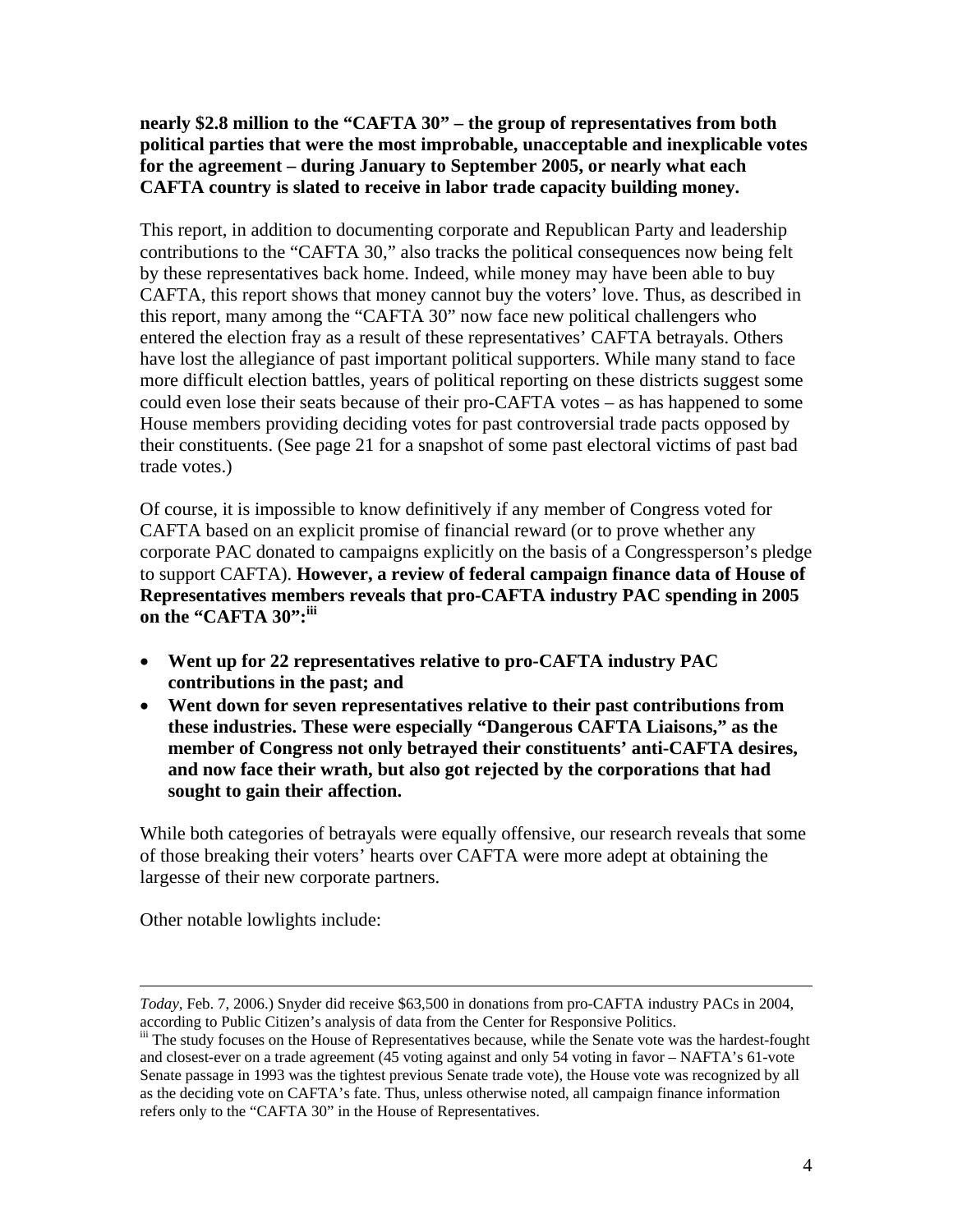- The top two pro-CAFTA industry PAC contribution-getting representatives Republican members Jim Gerlach and Mike Fitzpatrick, both of Pennsylvania, where anti-CAFTA sentiments ran especially high – were also the top two recipients of Republican Party money in the 2005 cycle. The GOP leadership had made CAFTA passage a top legislative priority for 2005;
- Three representatives Melissa Bean (D-Ill.), Robin Hayes (R-N.C.), and Gregory Meeks (D-N.Y.) – received unusually high increases in pro-CAFTA industry PAC contributions in the two months following the CAFTA vote;
- Four first-term representatives Bean, Fitzpatrick, and Reps. Henry Cuellar (D-Texas) and Bob Inglis (R-S.C.) – received the same or more money from pro-CAFTA industry PACs in 2005 than they did during their entire first election race. Bean, who received virtually no pro-CAFTA industry PAC money in her entire first election campaign, has grown contributions from these sources by nearly 550 percent in just the first nine months of 2005 alone;
- Three representatives Gerlach, Meeks and Ike Skelton (D-Mo.) more than doubled their pro-CAFTA industry PAC receipts relative to the past;
- Many of the "CAFTA 30" were among the top recipients of contributions from the PAC headed by former GOP Majority Leader Tom DeLay over several election cycles, including Reps. Ginny Brown-Waite (R-Fla.) and Charlie Dent (R-Pa.), who each received \$20,000; Gerlach, who received \$30,000; and Hayes, who received money in every election cycle since 1998, totaling nearly \$50,000;
- "CAFTA 30" representatives have also received funds from sources connected to the GOP lobbyist Jack Abramoff. Reps. Brown-Waite, Chris Cannon (R-Utah), Phil English (R-Pa.), Mark Foley (R-Fla.) and Hayes and/or their PACs all received campaign contributions from Abramoff directly, or from American Indian tribes he was paid to represent. Notably, Democrat Cuellar also received money from an Abramoff-connected tribe. Rep. Charlie Taylor (R-N.C.) received \$19,750, and is one of the few beneficiaries who has refused to recycle the money to charity, while Rep. Richard Pombo (R-Calif.) – whose vote for CAFTA was particularly surprising – was the eighth-largest recipient of Abramoff-connected largesse among all members of Congress, at a whopping \$40,500; and
- Following the CAFTA vote, Bean also received an unusually high increase in campaign contributions from out-of-state individuals – one commonly cited measure of interest group influence. Bean, Gerlach, and Fitzpatrick, among others, saw unusually high increases in individual donations after the CAFTA vote from the Washington, D.C. area – home to many of the country's top lobbyists for the drug industry and other pro-CAFTA interest groups.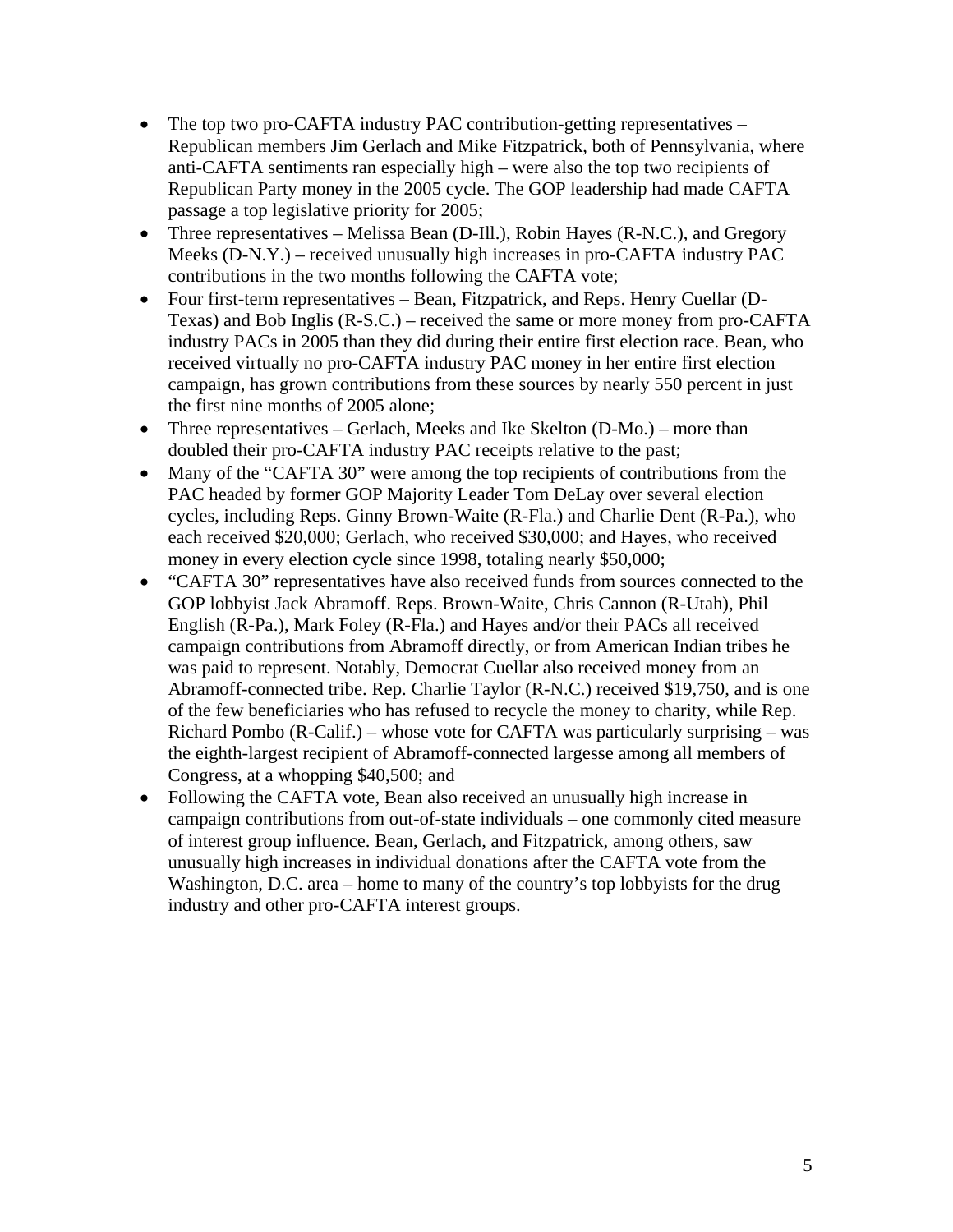#### Table 1: Who are the CAFTA 30?<sup>2</sup>

**Alabama**

Rep. Robert Aderholt (R-Ala.-4) **Arkansas** *Rep. Vic Snyder (D-Ark.-2)* **California** Rep. Richard Pombo (R-Calif.-11) **Colorado** Rep. Marilyn Musgrave (R-Colo.-4) **Florida** Rep. Ginny Brown-Waite (R-Fla.-5) Rep. Mark Foley (R-Fla.-16) **Illinois** *Rep. Melissa L. Bean (D-Ill.-8)* **Kansas** *Rep. Dennis Moore (D-Kan.-3)* **Maryland** Rep. Roscoe Bartlett (R-Md.-6) **Missouri** *Rep. Ike Skelton (D-Mo.-4)* **New York** *Rep. Gregory W. Meeks (D-N.Y.-6) Rep. Edolphus Towns (D-N.Y.-10)* **North Carolina** Rep. Robin Hayes (R-N.C.-8) Rep. Charles H. Taylor (R-N.C.-11)

Rep. Steven C. LaTourette (R-Ohio-14) **Pennsylvania** Rep. Charles W. Dent (R-Pa.-15) Rep. Phillip S. English (R-Pa.-3) Rep. Mike Fitzpatrick (R-Pa.-8) Rep. Jim Gerlach (R-Pa.-6) Rep. Timothy F. Murphy (R-Pa.-18) **South Carolina** Rep. J. Gresham Barrett (R-S.C.-3) Rep. Bob Inglis (R-S.C.-4) **Tennessee** *Rep. Jim Cooper (D-Tenn.-5)* **Texas** *Rep. Henry Cuellar (D-Texas-28) Rep. Ruben E. Hinojosa (D-Texas-15) Rep. Solomon P. Ortiz (D-Texas-27)* **Utah** Rep. Rob Bishop (R-Utah-1) Rep. Chris Cannon (R-Utah-3) *Rep. Jim Matheson (D-Utah-2)* **Virginia** Rep. Jo Ann S. Davis (R-Va.-1)

**Ohio**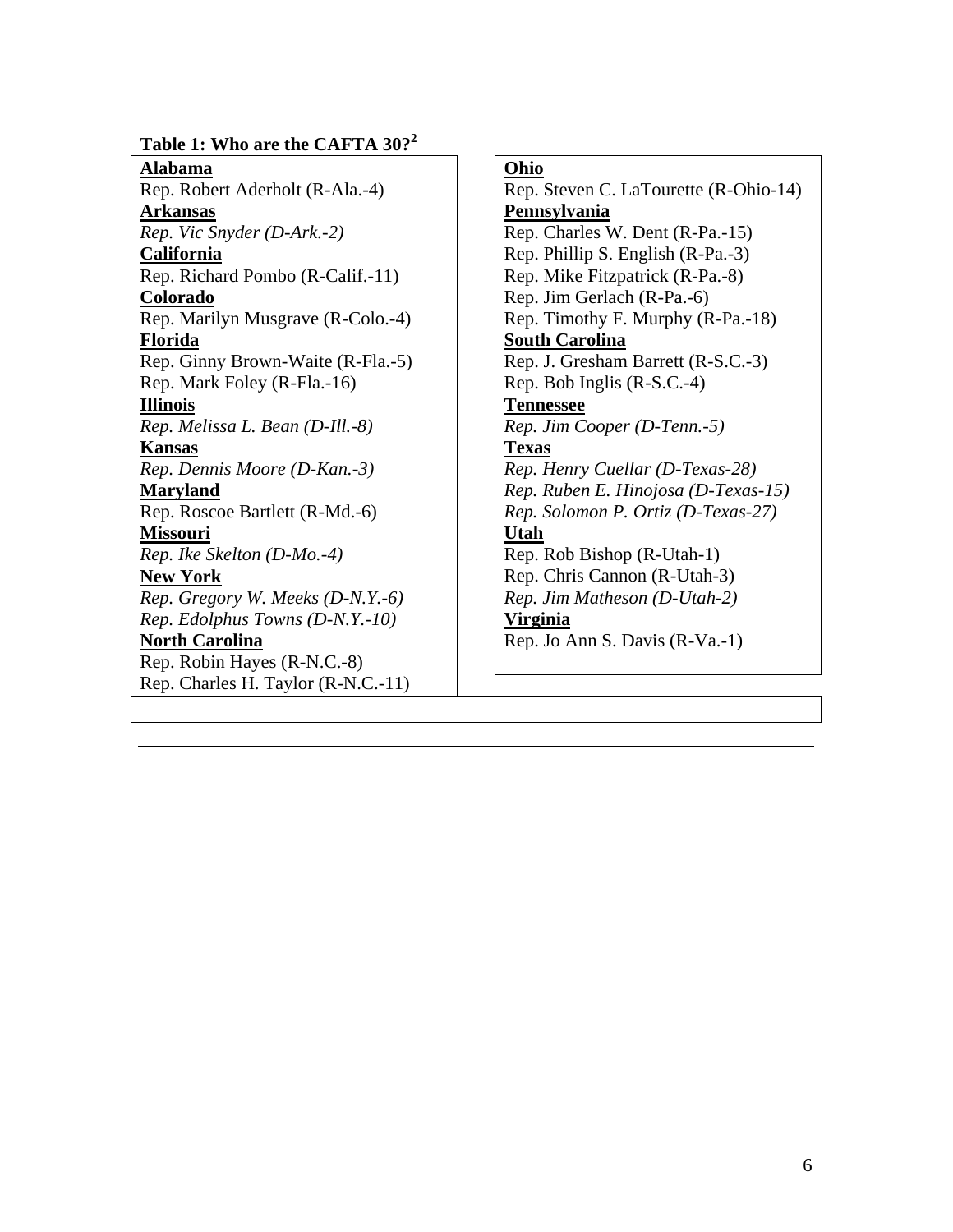## **FOLLOWING THE MONEY**

Although 2005 was a showcase year for the abuse of money in politics, the starring role played by corporate and Republican donations surrounding the CAFTA vote has not gotten sufficient attention in the recent wave of indictments, resignations and criminal investigations. The massive CAFTA-related influx of cash and other favors – which Rep. Ellen Tauscher (D-Calif.), a self-described "free trade" Democrat who opposed CAFTA based on labor concerns, ridiculed as a "Christmas tree operation"<sup>3</sup> – almost certainly played a role in getting these lawmakers (especially those who had previously publicly stated opposition to CAFTA or come from districts with strong CAFTA opposition among voters) to provide the final passing votes at the last moment.

One of the ways that the pro-CAFTA corporate coalition and the Republican leadership rewarded members of Congress who voted for CAFTA was through special post-vote fundraisers. According to an article in *The Hill* newspaper from November 2005:

"In the three months since CAFTA passed the House by two votes, business groups and individual companies have held more than a dozen fundraisers for members of the so-called 'CAFTA 15' [the only House Democrats who voted for CAFTA] and have provided help selling the trade pact to skeptical constituents. … Since August, they have held fundraisers for 10 of the 15 – Reps. Melissa Bean (Ill.), Jim Cooper (Tenn.), Norm Dicks (Wash.), Henry Cuellar (Texas), Ruben Hinojosa (Texas), Jim Matheson (Utah), Greg Meeks (N.Y.), Dennis Moore (Kan.), Ike Skelton (Mo.) and Edolphus Towns (N.Y.) – according to sources with knowledge of the endeavor. They have plans to arrange fundraisers for two more – Reps. Bill Jefferson (La.) and Solomon Ortiz (Texas) – before Thanksgiving."<sup>[4](#page-35-3)</sup>

Among the other, curiously-timed fundraisers for the "CAFTA 30:"

- **Pro-CAFTA Democrats:** On September 7, 2005, a coalition of leading pro-CAFTA corporate interests, including the National Association of Manufacturers, Business Roundtable, and the Electronic Industries Alliance, held a fundraiser that was billed as a "thank you" to the 15 Democrats who provided President Bush the major political victory of CAFTA passage.<sup>5</sup> Reps. Jim Moran (Va.) and Jim Matheson (Utah) were the only honorees observed entering the event's main entrance, while Rep. Rubén Hinojosa slipped in through a back garage. A senior staff person for Rep. Edolphus Towns' (D-N.Y.) entering the event also engaged in a nasty exchange with religious group, labor, environmental and consumer group representatives protesting the fundraiser. Uninvited guests who sought entry – or even to pick up a copy of the glossy thank-you program – were escorted out by police. $6$
- **Rep. Tim Murphy (R-Pa.):** On July 25, just two days before the CAFTA vote, Vice President Dick Cheney appeared as the guest speaker at a luncheon in honor of Murphy, whom he referred to as an "outstanding congressman."[7](#page-35-6) Murphy had remained uncommitted to CAFTA enormous pressure against the pact in his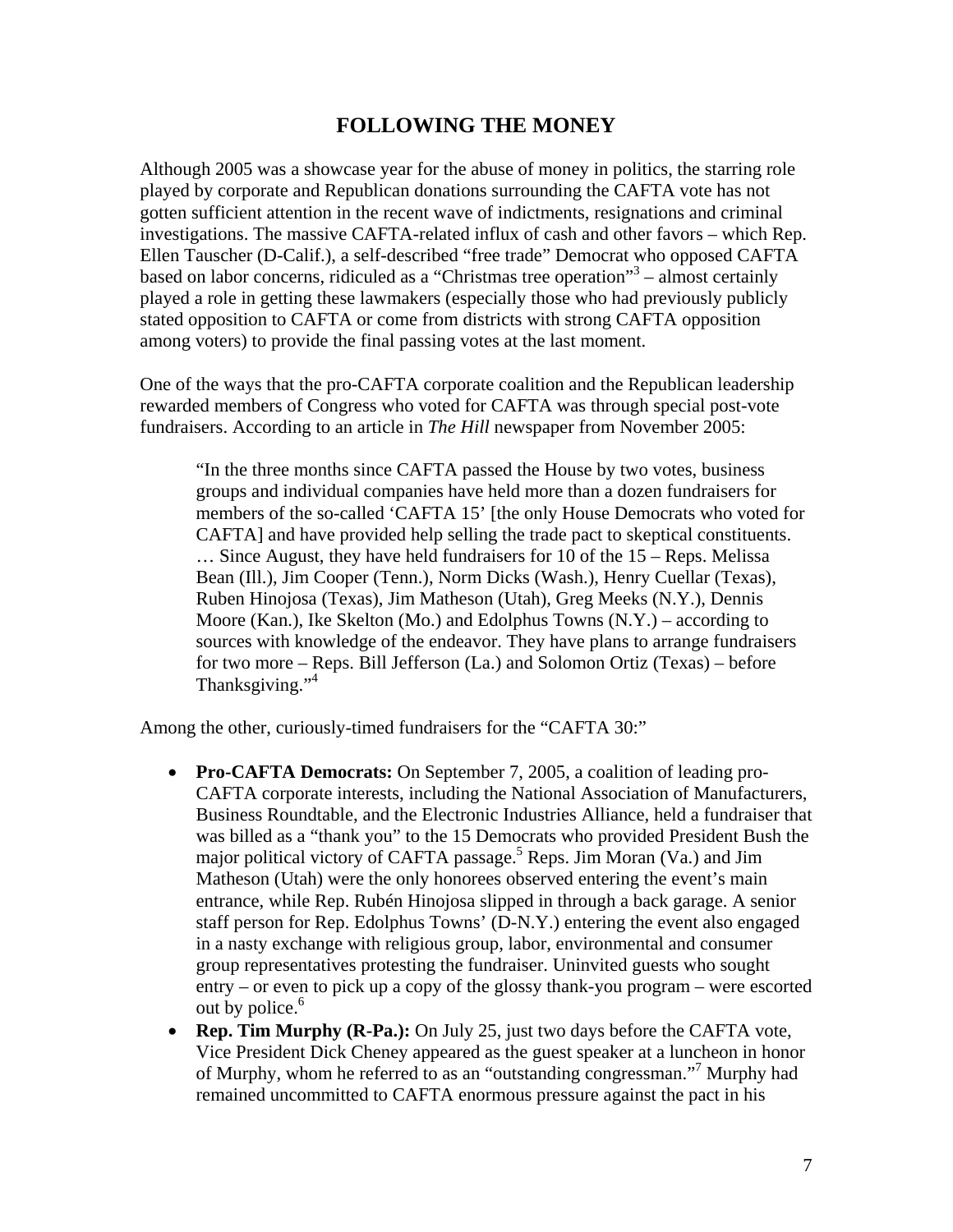district. A second fundraiser for Murphy after the CAFTA vote was billed as a "CAFTA Celebration Reception," but was called off to avoid protests by angry constituents who opposed CAFTA.<sup>[8](#page-35-7)</sup>

- **Rep. Jim Gerlach (R-Pa.):** Eleven days before the CAFTA vote, senior White House advisor Karl Rove led a \$2,500-a-plate fundraiser for Gerlach, which was met by protestors denouncing Gerlach's links to the controversial aide. <sup>[9](#page-35-8)</sup> Five days before the CAFTA vote, First Lady Laura Bush arrived in King of Prussia, Pa., to help Gerlach raise at least  $$60,000$ .<sup>10</sup> Opposition to CAFTA runs high in his Pennsylvania district, which has lost nearly a quarter of its manufacturing jobs during the NAFTA decade. $11$
- **Rep. Steve LaTourette (R-Ohio):** One month after the CAFTA vote, U.S. Trade Representative Rob Portman co-hosted a fundraiser for LaTourette, who had flipflopped from public CAFTA opposition to support at the last-minute. According to the *Cleveland Plain Dealer,* the fundraiser was unusual in that it was "the only congressional fund-raiser among dozens scheduled through next April that lists Portman as an attraction."<sup>[12](#page-35-11)</sup>

Undoubtedly after the first rash of corporate CAFTA payoff events were met with pickets, the ensuing methods for delivering checks became less public. As one corporate spokesperson said of the fundraising reward effort, "You don't just build support for trade in the day leading up to a vote, you build support for trade in the next 364 as well." $^{13}$ 

Indeed, pro-CAFTA industries appear to have paid off the "CAFTA 30" throughout the 2005 cycle. To show this, we reviewed PAC contributions from January through September 2005 – the most recent data available from the Center for Responsive Politics, which tracks Federal Elections Commission data on members of Congress. This data set groups individual PACs by industry: the PAC representing the pharmaceutical giant Pfizer, Inc., for example, is listed under the "Pharmaceutical & Health Products" industry. We then categorized the contributions into one of four groups: pro-CAFTA, anti-CAFTA, political party money, and a miscellaneous "other" category. (For a detailed description of the methodology by which this categorization was carried out, please see Appendix 1.) In short, we categorized as "pro-CAFTA" those PAC contributions that came from industries in which leading corporations and interest groups were active in pro-CAFTA lobby efforts. While not *all* corporations and interest groups within these industries may have lobbied equally or actively for CAFTA passage, the pro-CAFTA lobby activities by leaders within the industries serve as a reliable indication of the overall industry stance on CAFTA.

As shown in Figure 1, in the months leading up to the CAFTA vote – and in June 2005 in particular, as positions were being staked out on the agreement and candidates were building up their "campaign war chests" for the 2006 election year – the "CAFTA 30" as a group made off like bandits from CAFTA-interested business donations.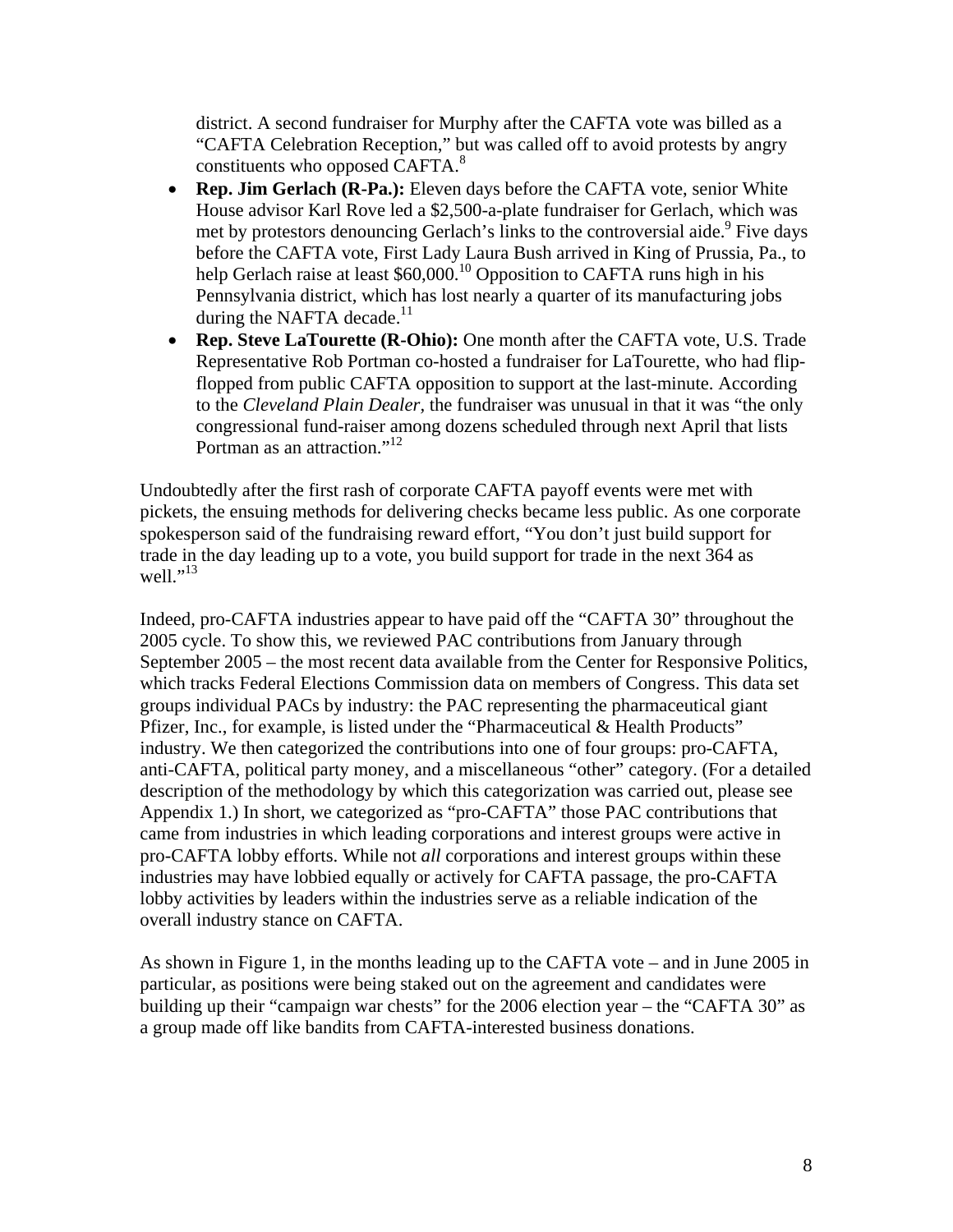**Figure 1** 



*Source: Public Citizen analysis of data provided by the Center for Responsive Politics.*

Three representatives in particular – Melissa Bean (D-Ill.), Robin Hayes (R-N.C.), and Gregory Meeks  $(D-N,Y)$  – received unusually high increases in pro-CAFTA industry PAC contributions following the CAFTA vote, with Bean and Meeks nearly doubling their January to July 2005 contributions in August and September 2005 alone. (Hayes received over 50 percent more between these two periods, while Reps. Jim Cooper (D-Tenn.), Henry Cuellar (D-Texas), Steve LaTourette (R-Ohio), and Dennis Moore (D-Kan.) received at least 30 percent more.)<sup>iv</sup> Among the top corporate interest groups giving through their PACs to these members were Caterpillar, Citigroup, Microsoft, Pfizer, U.S Chamber of Commerce and Wal-Mart – all leaders in the corporate CAFTA lobbying push.

Figure 2 shows just how much more pro-CAFTA industry PAC money was involved than PAC money from other sources. Pro-CAFTA industry PACs spent more than three times that spent by anti-CAFTA sources.

<span id="page-8-0"></span>iv Bean, Hayes, LaTourette, and Meeks also received a "peak" in pro-CAFTA industry PAC funds in the two months after the CAFTA vote. This means that the highest monthly amount they received in August or September 2005 from pro-CAFTA industry PACs exceeds the highest monthly amount they received from January to July 2005.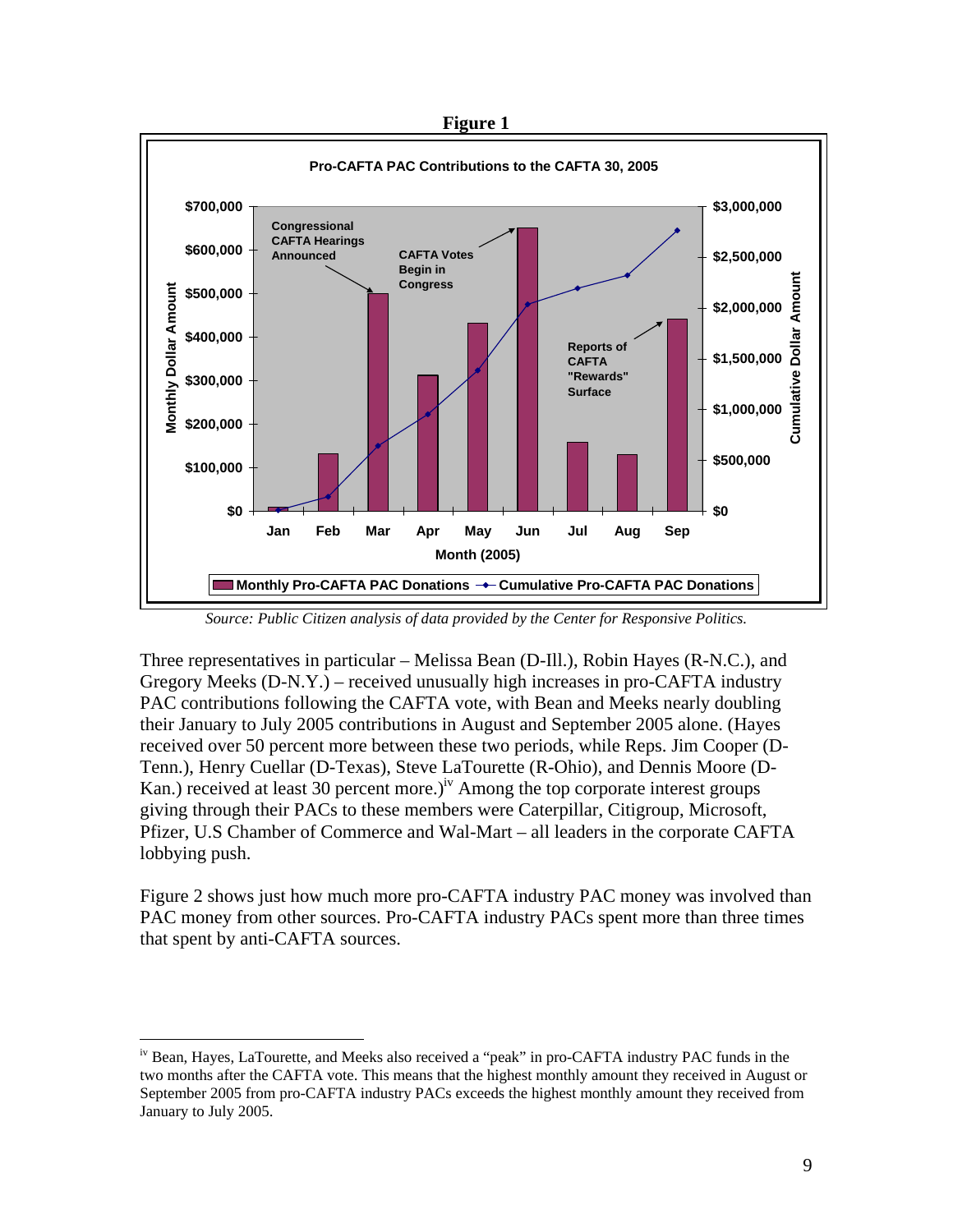**Figure 2** 



*Source: Public Citizen analysis of data provided by the Center for Responsive Politics.*

In total, nearly \$2.8 million was spent by pro-CAFTA industry PACs on the "CAFTA 30" during the current election cycle from January to September 2005 alone. That figure is nearly equal to the "labor trade capacity building" money the Bush administration touted as a major investment in Central American labor rights enforcement that was appropriated for *each* CAFTA country in 2006,<sup>[v](#page-9-0)</sup> showing both the potentially corrupting influence of current U.S. campaign finance practices and the relative meagerness of the Bush administration's commitment to help Central America deal with CAFTA's likely adverse consequences on Central American workers' basic rights.

# **DANGEROUS CAFTA LIAISONS**

In a second phase of research, we compared the January to September 2005 PAC contributions from pro-CAFTA industries to those from the period from January through September 2003. This is a comparable period of time, both because the length of time is the same (9 months), but also because the periods selected fall during non-election years. During Congressional election years, such as 2004 and 2006, we would expect to see greater PAC contributions as congressional races near their conclusions in November of

<span id="page-9-0"></span>v The foreign operations appropriations for fiscal year 2006 included \$40 million in labor and environmental capacity building funds for all six CAFTA countries. This is equal to \$3.3 million in labor funding per country, assuming that the aid money is split equally between the countries and between labor and environmental uses.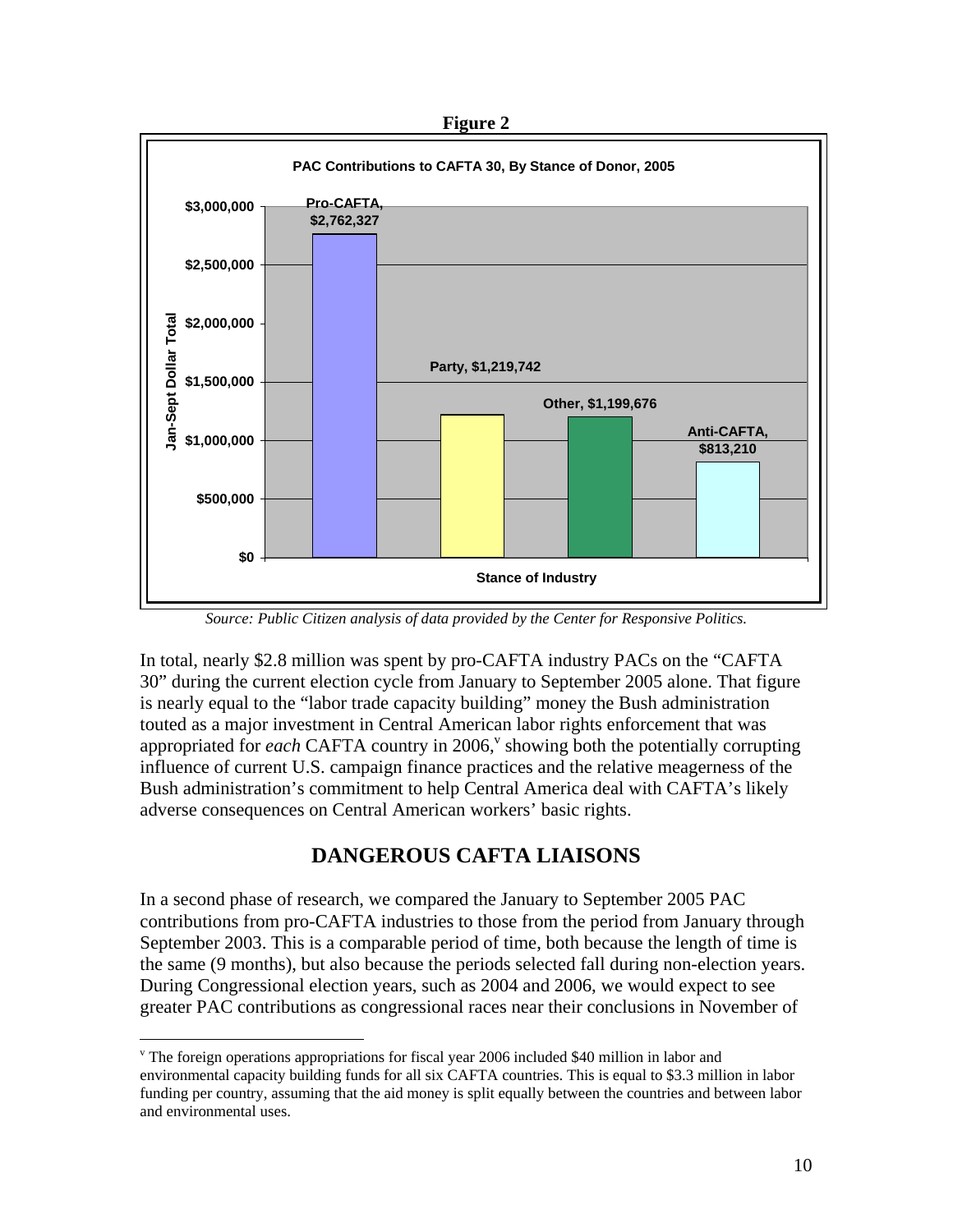those years. For this reason, the periods we selected for comparison dramatically understate the amount of total pro-CAFTA industry money involved in federal elections. What we therefore isolate through this exercise is which members of Congress saw their pro-CAFTA industry contributions *change* upwards or downwards between the two examined periods from the two most recent election cycles.

We found that there is a large group  $-22$  members – that saw increases in pro-CAFTA industry PAC contributions in 2005 as compared with 2003, some of them quite large. A second group of seven members saw their pro-CAFTA industry PAC contributions actually decline during the same period, some quite dramatically. As a switch of a single vote would have rendered defeat for CAFTA, it is important to note not only which members of Congress have profited tremendously from pro-CAFTA industries, but also which ones may have gambled with the loss of their voters' affections in exchange for additional campaign finance support from industry with their CAFTA vote, but were left with little corporate "affection" in the bank to show for it at the end.

Table 2 shows the 22 members of Congress whose pro-CAFTA corporate PAC largesse increased relative to past contribution levels. It is sorted from top to bottom by those representatives that had the largest jumps in 2005 from pro-CAFTA industry PACs. It is noteworthy that the two top pro-CAFTA money recipients by far are Reps. Jim Gerlach (R-Pa.) and Mike Fitzpatrick (R-Pa.) – both from Pennsylvania districts ravaged by manufacturing job loss since NAFTA.



*Rep. Jim Matheson (D-Utah) greeted by a "Fat Cat" protestor at a fundraiser for the CAFTA 15.*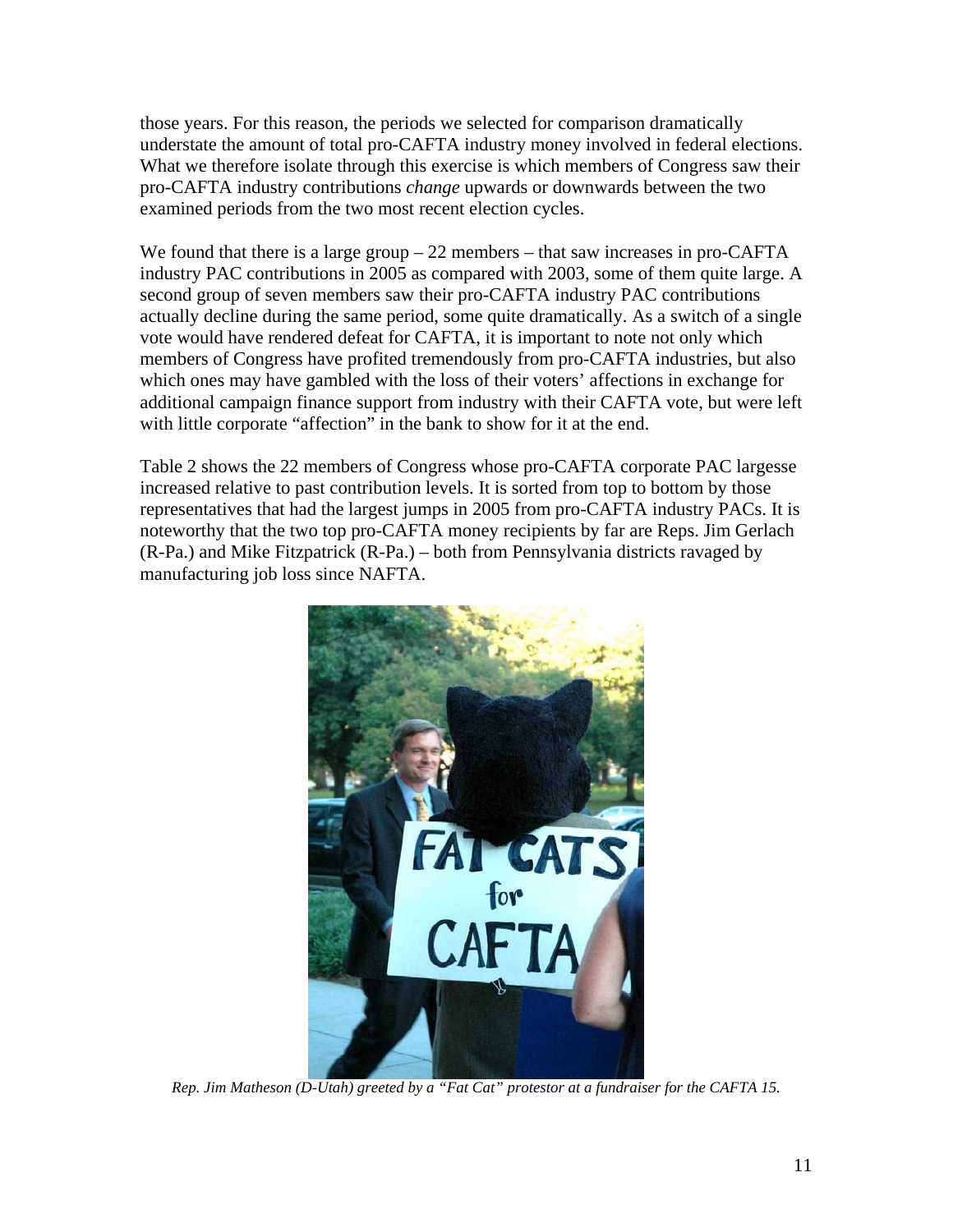| Representative       | Jan-Sep 2005 | Jan-Sep 2003 | <b>Difference</b> |
|----------------------|--------------|--------------|-------------------|
| Gerlach              | \$251,703    | \$119,121    | \$132,582         |
| Fitzpatrick*         | \$199,515    | N/A          | N/A               |
| Moore                | \$171,762    | \$121,701    | \$50,061          |
| Hayes                | \$159,000    | \$150,000    | \$9,000           |
| Matheson             | \$151,180    | \$115,806    | \$35,374          |
| Pombo                | \$145,600    | \$139,124    | \$6,476           |
| <b>Skelton</b>       | \$143,522    | \$68,500     | \$75,022          |
| Bean <sup>*</sup>    | \$123,443    | N/A          | N/A               |
| Meeks                | \$121,321    | \$60,676     | \$60,645          |
| Cannon               | \$106,564    | \$66,250     | \$40,314          |
| Cuellar*             | \$104,700    | N/A          | N/A               |
| LaTourette           | \$104,680    | \$61,143     | \$43,537          |
| <b>Barrett</b>       | \$95,427     | \$79,140     | \$16,287          |
| Towns                | \$91,164     | \$65,500     | \$25,664          |
| Dent*                | \$85,000     | N/A          | N/A               |
| Taylor               | \$79,686     | \$50,194     | \$29,492          |
| Cooper               | \$57,477     | \$45,100     | \$12,377          |
| Hinojosa             | \$47,000     | \$36,500     | \$10,500          |
| Davis                | \$40,850     | \$34,500     | \$6,350           |
| Inglis*              | \$21,000     | N/A          | N/A               |
| <b>Bartlett</b>      | \$20,200     | \$11,000     | \$9,200           |
| Snyder <sup>vi</sup> | \$1,000      | \$0          | \$1,000           |
| <b>Total</b>         | \$2,321,794  | \$1,224,255  | \$1,097,539       |
| <b>Incumbents</b>    |              |              |                   |
| <b>Only Total</b>    | \$1,788,136  | \$1,224,255  | \$563,881         |

**Table 2: Increased Pro-CAFTA Industry PAC Money To 22 Representatives**

*Source: Public Citizen analysis of data provided by the Center for Responsive Politics.*

It is noteworthy that three representatives – Jim Gerlach (R-Pa.), Gregory Meeks (D-N.Y.) and Ike Skelton (D-Mo.) – doubled their pro-CAFTA industry PAC contributions between the two periods. (Pro-CAFTA industry PAC contributions to Bartlett, Cannon, LaTourette, and Taylor grew by more than 50 percent between the two periods.) Among Meeks' top contributors in 2005 were PACs representing FedEx, GlaxoSmithKline, and Pfizer; while among Skelton's top 2005 contributors were PACs representing Boeing, Pfizer, Tyson Foods, and Wal-Mart. Before the CAFTA vote, Meeks had said he had "serious concerns about this bill, concerns about losing jobs in America,"<sup>14</sup> while Skelton had also publicly expressed worries about the costs of CAFTA.<sup>[15](#page-35-14)</sup>

Also important, although not obvious from Figure 3, is that four first-term representatives – Bean, Cuellar, Fitzpatrick and Rep. Bob Inglis (R-S.C.) – have received the same or more amount of pro-CAFTA industry PAC donations in the first nine months of 2005 as

<span id="page-11-0"></span> $v<sup>i</sup>$  The \$1,000 donation to Snyder's campaign – from a PAC representing the 3M Company, a member of the Business Coalition for U.S.-Central America Trade – was made on Sept. 28, 2005, the very end of the period analyzed by this report. According to press reports, Snyder's campaign has a policy of returning all such donations. *See* footnote ii.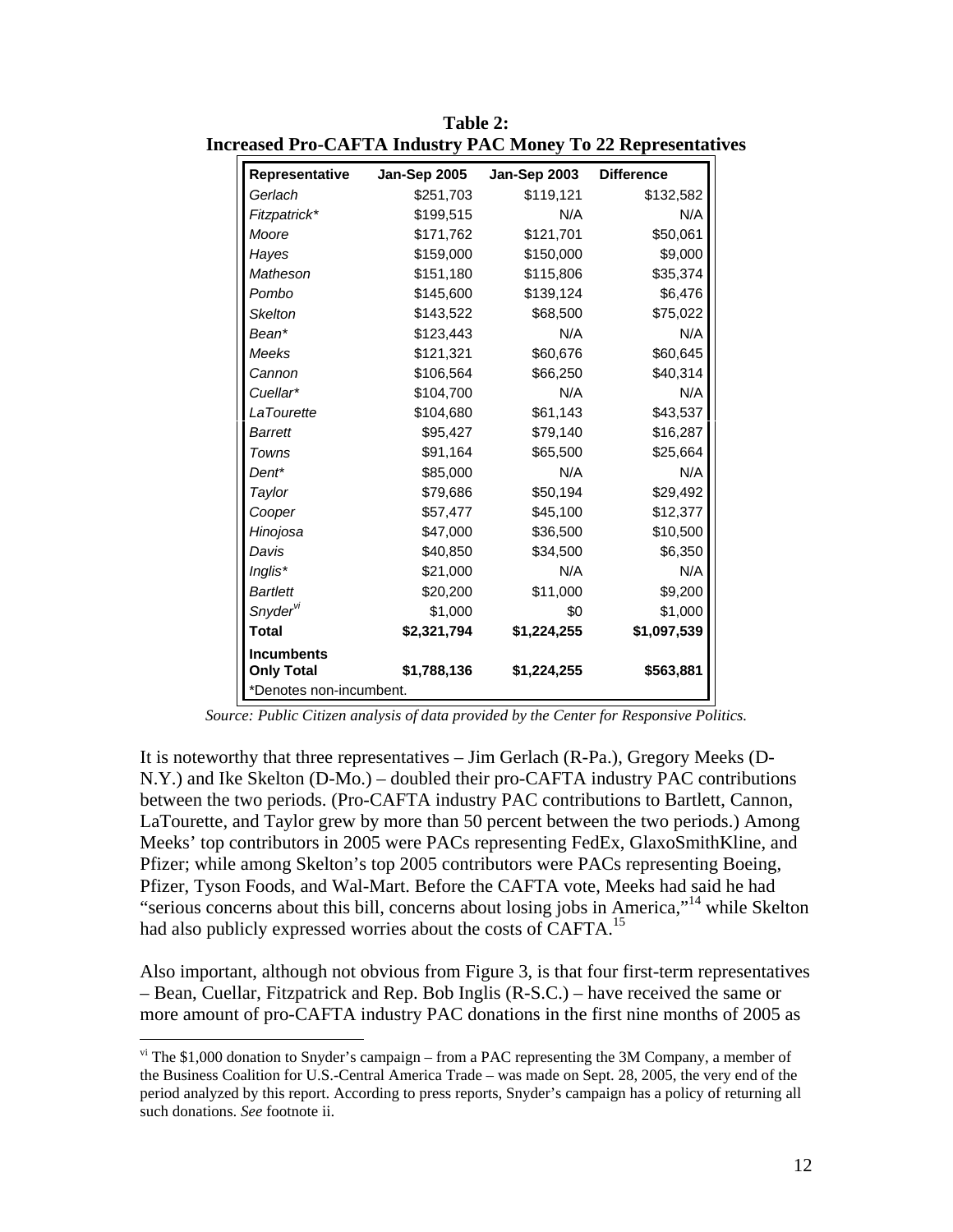in their entire two-year election campaign. Bean had been elected in 2004 with major labor union support. During her run in 2004, then-candidate Bean not only pledged opposition to NAFTA expansion, but during her primary campaign had explained her opposition to Fast Track trade authority legislation by stating that Congress' decision to grant the president such authority to negotiate new trade agreements could help "expedite the implementation of trade agreements that *undermine or ignore labor and environmental practices*" [italics added].[16](#page-35-15) Bean, who got virtually no pro-CAFTA industry PAC money in her entire first election campaign, has grown contributions from these sources by nearly 550 percent in just the first nine months of 2005 alone.<sup>[vii](#page-12-0)</sup>

A second group of representatives actually got less pro-CAFTA PAC contributions in 2005 than they did in 2003 – despite their support of CAFTA, which was vehemently opposed by their constituents. Table 3 lists these representatives, organized from top to bottom by those who saw the largest losses of pro-CAFTA industry PAC money between the two periods.



*Invitation to a corporate fundraiser for the Democrats that voted for CAFTA*

<span id="page-12-0"></span><sup>&</sup>lt;sup>vii</sup> Reps. Henry Cuellar (D-Texas) and Mike Fitzpatrick (R-Pa.) received virtually the same amounts in the first nine months of 2005 as they did in their first election cycle. Fitzpatrick, whose campaign started receiving donations in July 2004 when an incumbent announced an unanticipated retirement, received virtually the same amount of donations in his short first election race from pro-CAFTA industry PACs as in 2005, when he was again one of the top recipients of pro-CAFTA industry PAC money. In the first nine months of 2005, Rep. Bob Inglis' (R-S.C.) campaign received \$52,331 in pro-CAFTA industry PAC contributions, or a 2,000 percent increase from what he received in his entire 2003-04 campaign, which started receiving donations in January 2003. Inglis had served in the House in the 1990s as well.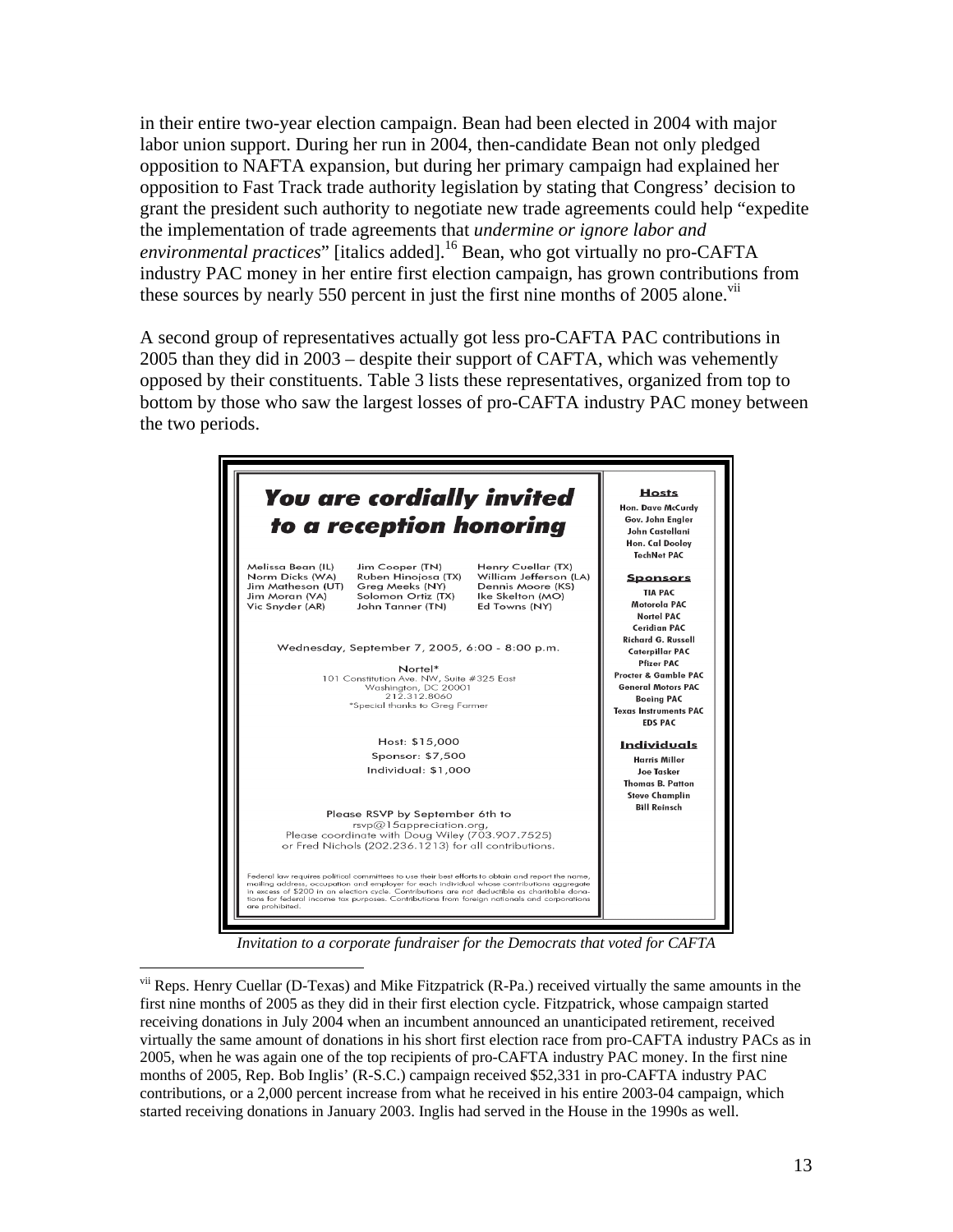| Despite CAF IA Support, / Members Get Less<br><b>Pro-CAFTA Industry PAC Money In CAFTA Year</b> |              |              |               |  |  |
|-------------------------------------------------------------------------------------------------|--------------|--------------|---------------|--|--|
| Representative                                                                                  | Jan-Sep 2005 | Jan-Sep 2003 | Loss          |  |  |
| Foley                                                                                           | \$84,733     | \$272,402    | $-$187,669$   |  |  |
| Brown-Waite                                                                                     | \$92,605     | \$144,183    | $-$51,578$    |  |  |
| Murphy                                                                                          | \$85,300     | \$120,925    | $-$ \$35,625  |  |  |
| Bishop                                                                                          | \$18,000     | \$48,499     | $-$30,499$    |  |  |
| Aderholt                                                                                        | \$27,000     | \$33,500     | $-$6,500$     |  |  |
| English                                                                                         | \$118,895    | \$120,799    | $-$1,904$     |  |  |
| Ortiz                                                                                           | \$14,000     | \$15,000     | $-$1,000$     |  |  |
| Total                                                                                           | \$440,533    | \$755,308    | $-$ \$314,775 |  |  |

**Table 3: Despite CAFTA Support, 7 Members Get** *Less* 

*Source: Public Citizen analysis of data provided by the Center for Responsive Politics.*

It is interesting that the representative who lost the most pro-CAFTA industry PAC money by far is Mark Foley (R-Fla.), who had said before the vote that "CAFTA may sound like a good idea in theory, but if we don't get it right a lot of people will be hurt."<sup>[17](#page-35-16)</sup> Foley, whose district includes many small sugar farmers who could stand to lose their livelihoods if CAFTA and other trade agreements phase in increased sugar imports, even called Bush administration "promises" to buy up increased sugar imports as "not a good deal."<sup>18</sup> In explaining his surprising flip-flop, Foley asserted that the Republican Congressional leadership, including indicted former Majority Leader Tom DeLay, assured him "that they would keep in mind his concerns about the sugar industry when considering future legislation and trade deals."[19 B](#page-35-18)ut already, such a promise seems unlikely to materialize. One Republican member of Congress who had opposed CAFTA, following a similar conversation with Bush administration officials, predicted that there "will be serious attempts to eliminate the sugar program in the next farm bill."<sup>20</sup> A possible preview of the administration's fealty to promises to Republicans representing sugar-producing districts can be seen in President Bush's recent announcement that the United States would begin to open markets for more imported sugar.  $2<sup>1</sup>$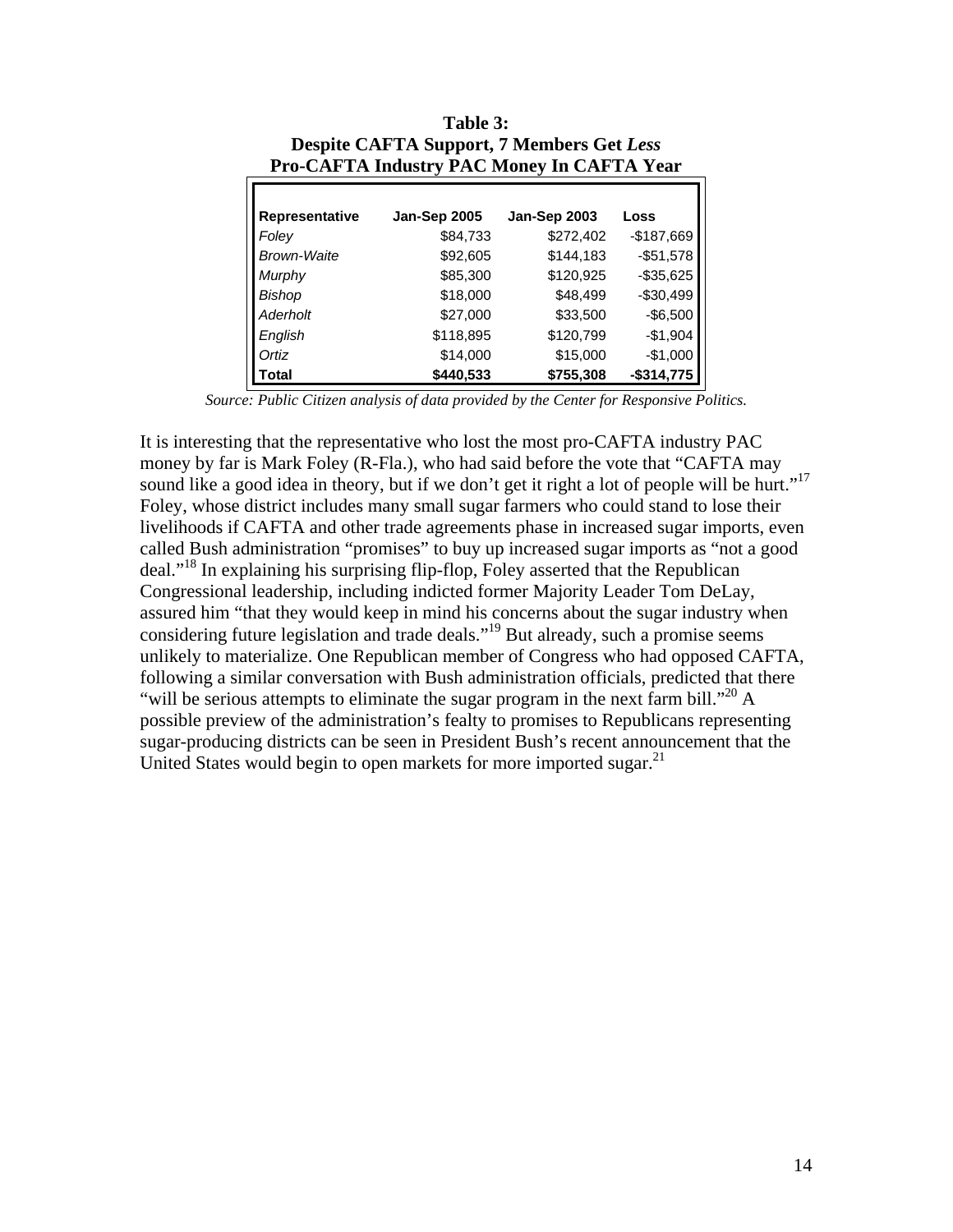## **INDIVIDUAL CONTRIBUTIONS TO THE "CAFTA 30": SHADOWS OF CORPORATE INFLUENCE?**

While our research found that pro-CAFTA industry PACs contributed \$2.8 million total to the "CAFTA 30" between January and September 2005, this number understates the full amount of contributions that may have come from pro-CAFTA sources. As the Center for Responsive Politics notes,

"PACs accounted for only 40 percent of the campaign dollars collected by U.S. House winners in 1994, and less than 25 percent of the money collected by U.S. Senate winners. Contributions from individuals – most of them delivered in amounts of \$250, \$500, and \$1,000 – formed the bulk of the funding for most winning candidates in the House and Senate. Large individual contributions usually come from the same sources and represent the same interests as PAC contributions. So politicians who publicly refuse to take PAC contributions are often no less beholden to private interests than those who do take PAC contributions. $22$ 

One commonly used measure of the degree of interest group involvement in individual giving to candidates is to look at the amount and share of individual donations coming from out-of-state. Table 4 shows that Reps. Melissa Bean (D-Ill.), Richard Pombo (R-Calif.), Charlie Taylor (R-N.C.), Edolphus Towns (D-N.Y.), Jim Gerlach (R-Pa.) and Mike Fitzpatrick (R-Pa.) lead the "CAFTA 30" in individual donations from out-of-state. Bean, Pombo, Taylor, Towns, and Reps. Phil English (R-Pa.), Jim Matheson (D-Utah), Chris Cannon (R-Utah) and Rob Bishop (R-Utah) rely on out-of-state individual donations for more than \$2 out of every \$5 they received in individual contributions in the most recent election cycle, making them particularly dependent among the "CAFTA 30" on donations from such sources, while Bean, Taylor, and English have grown the out-of-state share of their individual giving portfolio relative to the most recent election cycle. Finally, Bean and six other representatives saw particularly high amounts of outof-state contributions in the wake of the CAFTA vote in August and September 2005, while Bean, Gerlach, Fitzpatrick and eight other representatives saw particularly high amounts in individual donations coming from "Lobby Land" – the Washington, D.C. area that is home to the country's lobbyists for drug companies and other pro-CAFTA interest groups – in the wake of the CAFTA vote.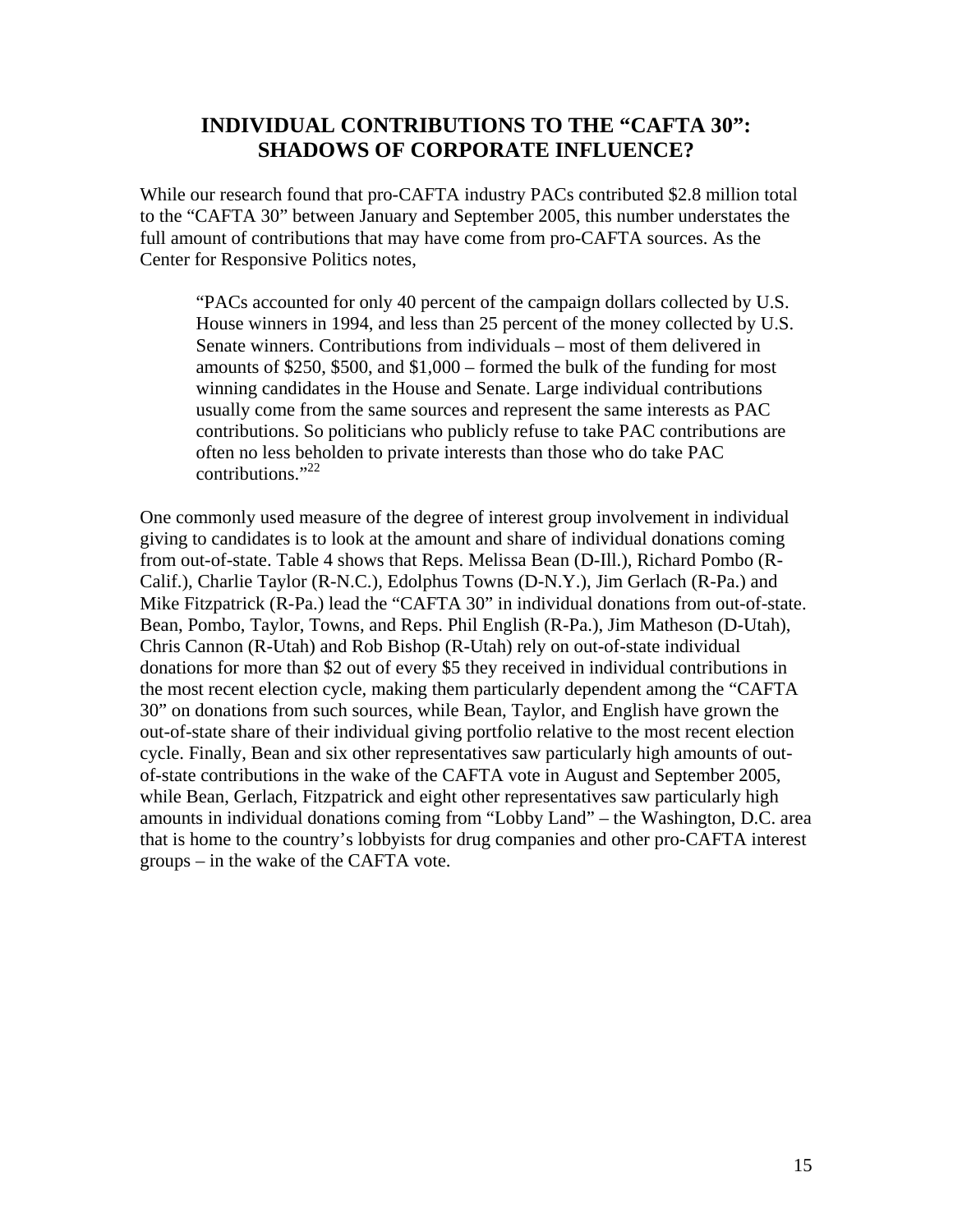| Representative            | Out of state<br>amount, Jan-<br>Sep 2005 | Out of state<br>share in total<br>individual<br>donations,<br>Jan-Sep 2005 | Out of<br>state share<br>in total<br>individual<br>donations,<br>2003-04<br>election<br>cycle | Is there a<br>peak in<br>out-of-<br>state<br>donations<br>post-<br><b>CAFTA?</b> | Is there a<br>peak in<br>donations<br>from "Lobby<br>Land" post-<br><b>CAFTA?</b> |
|---------------------------|------------------------------------------|----------------------------------------------------------------------------|-----------------------------------------------------------------------------------------------|----------------------------------------------------------------------------------|-----------------------------------------------------------------------------------|
| Bean                      | \$240,425                                | 41.9%                                                                      | 24.0%                                                                                         | X                                                                                | MD, VA                                                                            |
| Pombo                     | \$154,273                                | 42.7%                                                                      | 43.5%                                                                                         |                                                                                  |                                                                                   |
| Taylor                    | \$85,210                                 | 42.1%                                                                      | 24.4%                                                                                         |                                                                                  |                                                                                   |
| Towns                     | \$62,725                                 | 48.3%                                                                      | 40.6%                                                                                         |                                                                                  |                                                                                   |
| Gerlach                   | \$60,637                                 | 12.7%                                                                      | 21.6%                                                                                         |                                                                                  | DC                                                                                |
| Fitzpatrick               | \$53,355                                 | 12.8%                                                                      | 29.3%                                                                                         |                                                                                  | DC                                                                                |
| <b>Skelton</b>            | \$51,550                                 | 35.2%                                                                      | 48.5%                                                                                         |                                                                                  |                                                                                   |
| Foley                     | \$43,300                                 | 20.8%                                                                      | 18.5%                                                                                         | X                                                                                |                                                                                   |
| English                   | \$42,000                                 | 42.5%                                                                      | 26.2%                                                                                         |                                                                                  |                                                                                   |
| Moore                     | \$36,250                                 | 30.0%                                                                      | 27.0%                                                                                         |                                                                                  |                                                                                   |
| Matheson                  | \$35,800                                 | 40.8%                                                                      | 33.1%                                                                                         | X                                                                                | <b>MD</b>                                                                         |
| <b>Barrett</b>            | \$34,296                                 | 19.1%                                                                      | 17.9%                                                                                         |                                                                                  |                                                                                   |
| Cannon                    | \$32,499                                 | 64.9%                                                                      | 74.4%                                                                                         |                                                                                  |                                                                                   |
| Murphy                    | \$28,655                                 | 7.8%                                                                       | 9.6%                                                                                          | X                                                                                | MD, VA                                                                            |
| Dent                      | \$27,312                                 | 19.5%                                                                      | 36.5%                                                                                         | X                                                                                | DC, MD, VA                                                                        |
| Ortiz                     | \$26,050                                 | 30.6%                                                                      | 27.4%                                                                                         |                                                                                  |                                                                                   |
| <b>LaTourette</b>         | \$23,708                                 | 8.9%                                                                       | 17.4%                                                                                         |                                                                                  | DC                                                                                |
| Hayes                     | \$22,807                                 | 14.9%                                                                      | 16.8%                                                                                         |                                                                                  |                                                                                   |
| <b>Bartlett</b>           | \$17,800                                 | 24.2%                                                                      | 17.8%                                                                                         |                                                                                  |                                                                                   |
| <b>Bishop</b>             | \$15,500                                 | 71.1%                                                                      | 23.1%                                                                                         | X                                                                                |                                                                                   |
| Meeks                     | \$13,000                                 | 34.5%                                                                      | 36.8%                                                                                         |                                                                                  | VA                                                                                |
| Inglis                    | \$11,100                                 | 6.7%                                                                       | 6.7%                                                                                          | X                                                                                | MD, VA                                                                            |
| Hinojosa                  | \$9,525                                  | 15.4%                                                                      | 9.5%                                                                                          |                                                                                  | VA                                                                                |
| Cooper                    | \$9,250                                  | 5.3%                                                                       | 20.1%                                                                                         |                                                                                  |                                                                                   |
| Davis                     | \$5,950                                  | 5.8%                                                                       | 13.1%                                                                                         |                                                                                  | DC                                                                                |
| <b>Brown-Waite</b>        | \$5,306                                  | 13.4%                                                                      | 24.7%                                                                                         |                                                                                  |                                                                                   |
| Cuellar                   | \$4,000                                  | 1.3%                                                                       | 0.4%                                                                                          |                                                                                  |                                                                                   |
| Aderholt                  | \$2,000                                  | 2.7%                                                                       | 14.4%                                                                                         |                                                                                  |                                                                                   |
| Snyder<br><b>Total or</b> | N/A                                      | N/A                                                                        | 5.6%                                                                                          |                                                                                  |                                                                                   |
| Average                   | \$1,154,283                              | 25.6%                                                                      | 24.4%                                                                                         | 7 reps                                                                           | 11 reps                                                                           |

| Table 4:                                                                   |
|----------------------------------------------------------------------------|
| Out-Of-State Individual Donations Play A Large And Increasing Role In Some |
| "CAFTA 30" Re-Election Campaigns <sup>viii</sup>                           |

*Source: Public Citizen analysis of data provided by the Center for Responsive Politics.*

<span id="page-15-0"></span><sup>&</sup>lt;sup>viii</sup> The existence of a "peak" indicated in the final two columns in Table 4 was determined by comparing the highest monthly total that each representative received from out-of-state or from the Washington, D.C. area in the January-July 2005 period and the August-September 2005 period. (The CAFTA vote took place at the end of July 2005.) We indicate those instances where a higher monthly total from out-of-state or the D.C. area occurred in the latter period. The state abbreviations in the final column refer to Washington, D.C. (DC), Maryland (MD), and Virginia (VA), considered collectively here as the D.C. area, or "Lobby Land."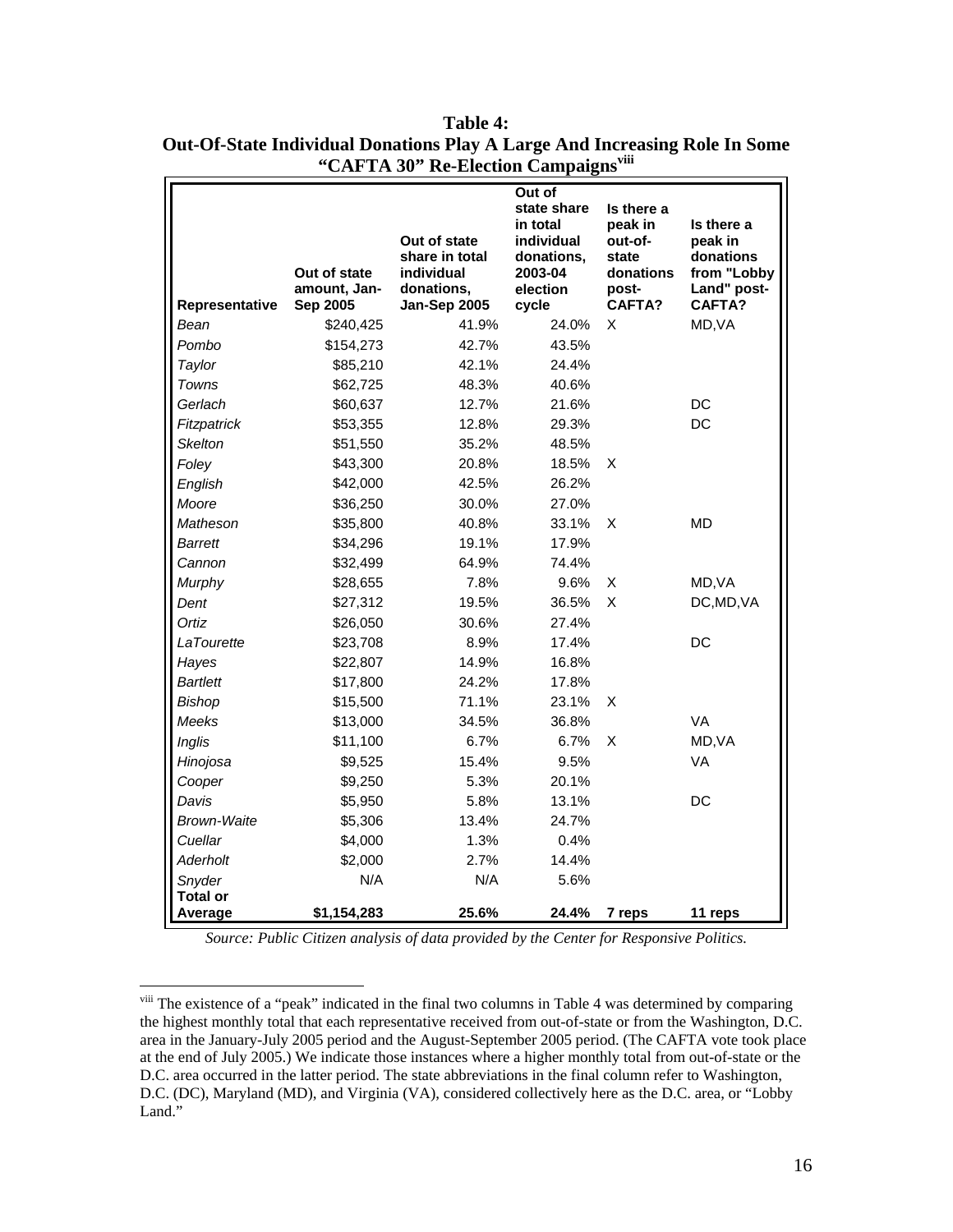## **GOP BREAKS SOME ARMS, ELBOWS CAFTA THROUGH WITH GREASE OF LEADERSHIP MONEY**

It wasn't just corporations that prioritized CAFTA passage: the Bush administration and Republican leadership regularly identified ratification of the agreement as among their top goals for 2005. GOP leadership and party PACs are able to draw contributions from an array of wealthy corporate PACs and individual executives and lobbyists connected to such corporate interests. GOP leadership and party PACs give twice as much to GOP House members as similar Democratic leadership and party PACs do to Democratic House members.<sup>[ix](#page-16-0)</sup>

The proliferation of well-heeled GOP "leadership" and other party-related PACs has created an unhealthy reliance by GOP rank-and-file members of Congress on campaign funding from these sources, and the implicit expectation to support positions favored by the leadership. The flow of campaign money from PACs controlled by GOP congressional leadership and the Republican Party poses a much larger threat to voting based on accountability to home district interests than just the CAFTA vote. Steady contributions over years accumulate to make rank-and-file members systematically vulnerable to financial punishment – and open to financial seduction – whenever they might "cross" party positions in the name of actually representing home district voters' demands or interests. The amount of money involved makes this background pressure a significant factor.

Republican party-related PACs donated over \$2.6 million to the Republican members of the "CAFTA 30" from the 2004 election cycle through September 2005 alone, a fact that may have helped create leverage over some Republicans who had been considered likely to oppose CAFTA.

<span id="page-16-0"></span><sup>&</sup>lt;sup>ix</sup> According to the Center for Responsive Politics, in the 2004 election cycle, the Democratic Congressional Campaign Committee raised \$92,945,101 for House Democratic candidates, while the National Republican Congressional Committee raised \$185,719,489 – twice as much.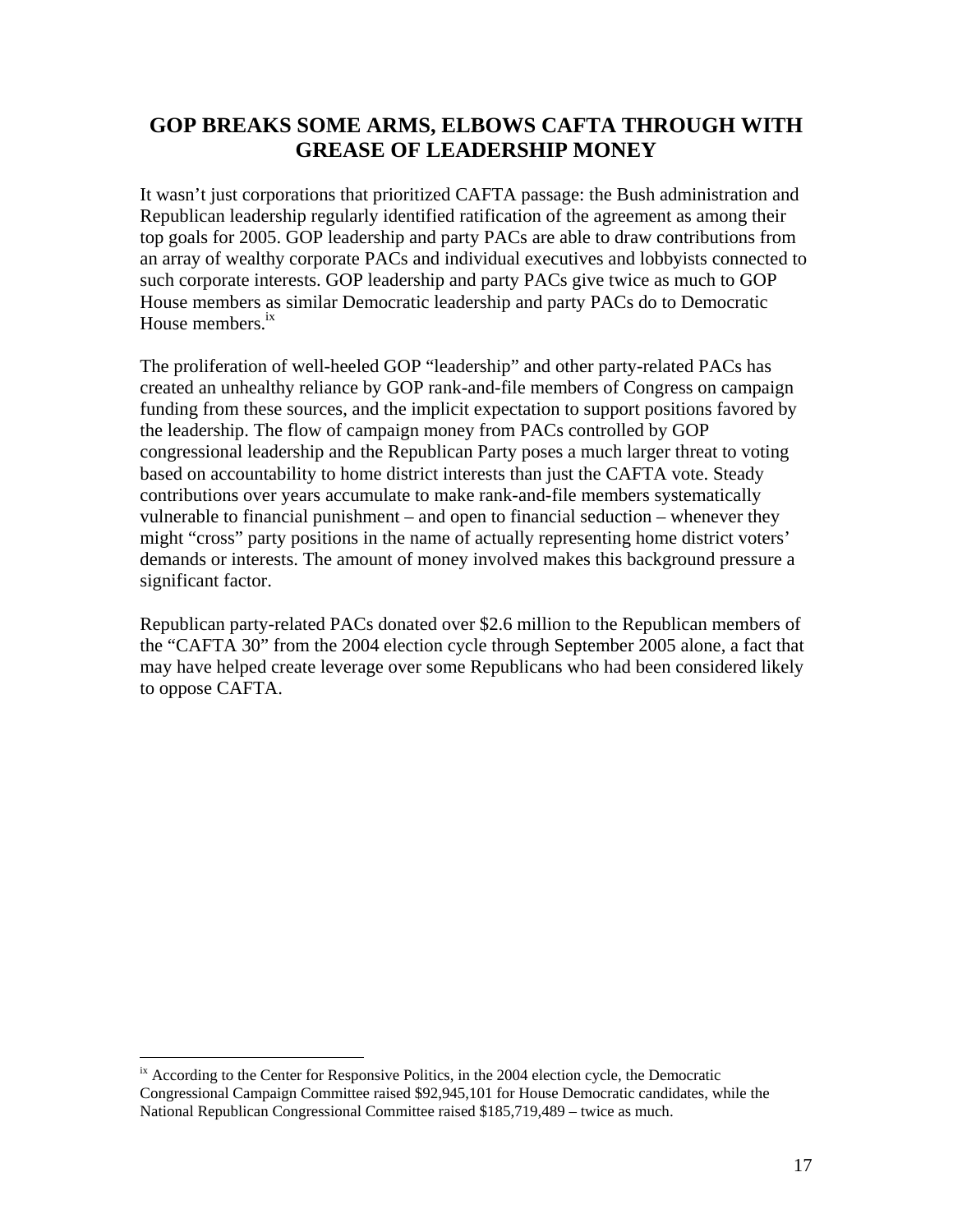## **WHAT IS "PROTECTIONISM?"**

While CAFTA proponents derided the pact's opponents as "protectionists," economic data reveals that the label might more aptly apply to the pharmaceutical, digital recording and software industries that pushed hard for CAFTA's passage. First, as a matter of basic economics, the cost of protection is defined as the difference between the government-enforced price of a good and the price at which the good would trade in a free market. While government protection for industries such as sugar and textiles assuredly raises the price for these goods by a nominal amount, government enforcement of copyrights and pharmaceutical patents raises the price of software and drugs by much more. Thus, while a tariff on soles for footwear may raise the cost of a \$50 pair of tennis shoes to as much as \$58, or by 16 percent, the increased cost of patentprotected pharmaceuticals is much greater. For example, a year prescription of some AIDS cocktails cost approximately \$10,000 in the United States, while generic producers in India, meeting international standards, can produce the same drugs for \$300 to \$400 a year – a price increase of 2,400 to 3,233 percent.<sup>23</sup>

Economists Dean Baker and Noriko Chatani have noted some of the related costs of government protection of intellectual property: "Patent rents provide incentives for firms to engage in many activities that are wasteful from the standpoint of the economy as a whole … These include … political lobbying (or bribes) for the protection and extension of patent monopolies."<sup>24</sup> The theory is borne out in reality, as the Center for Public Integrity (CPI) has documented in a recent report, which shows that the pharmaceutical and health products industry alone has spent more than \$800 million in federal- and state-level lobbying and campaign contributions in the last seven years. In addition, federal lobbying disclosure data show that the industry is also the number one lobbyist of the U.S. Trade Representative's office, begging the question of how much we are forced to pay per pill for the hordes of Pharma and other lobbyists pushing monopoly protections on drugs.<sup>2</sup>

**"We're very sorry that many people will be out of work [because of CAFTA], but it is not our problem."**  *-- Business Software Alliance spokesperson in Central America* 

Indeed, among the Bush administration's chief negotiating goals in CAFTA was to export the more protectionist and costly aspects of U.S. patent and copyright policy to Central America. The U.S. software industry, which has pushed copyright protections in trade agreements that extend beyond U.S. law, announced recently in El Salvador: "We're very sorry that many people will be out of work [because of CAFTA], but it is not our problem."[26](#page-35-25) Consumer advocates argue that the incorporation of restrictive copyright

provisions into CAFTA is a way that the high-tech industry is negotiating for unfair protections below the radar screen of democratic accountability. "Industry groups have gone to international forums and sought greater IP protections so they could export them as treaties and bring them back home," says Mike Godwin of the Public Knowledge advocacy group. $27$ 

Indeed, industry PACs representing the "super protectionist" software, pharmaceutical and digital recording industries gave the "CAFTA 30" nearly \$1 million in the 2004 and 2006 election cycles. The top recipient of these funds was Rep. Edolphus Towns (D-N.Y.), who represents a majority African-American district that has experienced severe public health problems related to HIV-AIDS. Close behind Towns (who received \$126,700) were Cannon (R-Utah; \$107,197), Gerlach (R-Pa.; \$103,500), Foley (R-Fla.; \$89,456), English (R-Pa.; \$88,490), Matheson (D-Utah; \$69,500), Meeks (D-N.Y.; \$65,500), and Murphy (R-Pa.; \$54,600).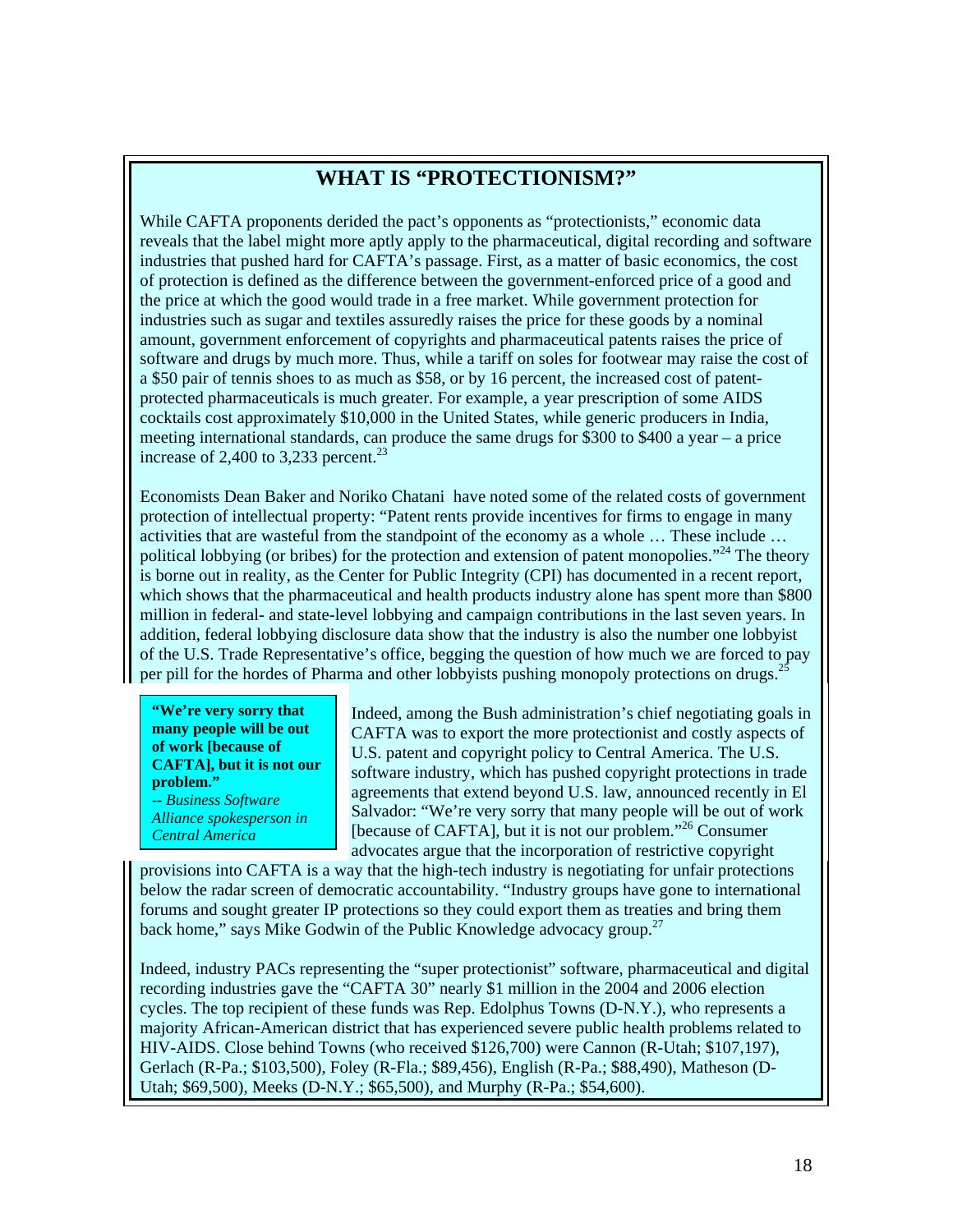|                      | Republican<br>PAC<br>Giving, |                               | <b>Republican</b><br>PAC<br>Giving, |
|----------------------|------------------------------|-------------------------------|-------------------------------------|
| Representative       | 2003-05                      | Representative                | 2003-05                             |
| Gerlach (R-Pa.)      | \$593,362                    | Pombo (R-<br>Calif.)          | \$26,221                            |
| Fitzpatrick (R-Pa.)  | \$463,385                    | Bishop (R-Utah)               | \$24,086                            |
| Dent (R-Pa.)         | \$405,962                    | Cannon (R-<br>Utah)           | \$21,432                            |
| Hayes (R-N.C.)       | \$391,015                    | Barrett (R-S.C.)              | \$21,362                            |
| LaTourette (R-Ohio)  | \$194,968                    | Foley (R-Fla.)                | \$21,178                            |
| Brown-Waite (R-Fla.) | \$156,589                    | Inglis $(R-S.C.)$             | \$15,322                            |
| Murphy (R-Pa.)       | \$108,986                    | Davis (R-Va.)<br>Aderholt (R- | \$8,983                             |
| English (R-Pa.)      | \$70,859                     | Ala.)                         | \$5,546                             |
| Bartlett (R-Md.)     | \$60,701                     | Total                         | \$2,642,057                         |
| Taylor (R-N.C.)      | \$52,100                     |                               |                                     |

**Table 5: Republican PAC Funding of "CAFTA 30", 2003-06[x](#page-18-0)**

*Source: Public Citizen analysis of data provided by the Center for Responsive Politics.*

Many of the "CAFTA 30" were among the top recipients of PAC contributions linked to former GOP Majority Leader Tom DeLay, a fact which assuredly gave him leverage in his assigned CAFTA vote-prying task: according to *The Hill* newspaper, DeLay "volunteered to take on many of the hardest cases" of getting reluctant Republicans behind CAFTA.<sup>28</sup> Several candidates that were pressured to support CAFTA received particularly large sums of money over several election cycles from DeLay's Americans for a Republican Majority Political Action Committee (ARMPAC) – including Reps. Ginny Brown-Waite (R-Fla.) and Charlie Dent (R-Pa.), who each received \$20,000; Gerlach, who received \$30,000; and Hayes, who received money in every election cycle since 1998, totaling nearly  $$50,000.<sup>29</sup>$  $$50,000.<sup>29</sup>$  $$50,000.<sup>29</sup>$ 

"CAFTA 30" representatives are also among those that took money connected to the GOP lobbyist Jack Abramoff. Reps. Brown-Waite, Cannon, English, Foley and Hayes and/or their PACs all received campaign contributions from Abramoff directly, or from American Indian tribes he was paid to represent. Notably, Democrat Henry Cuellar (D-Texas) also received money from an Abramoff-connected tribe. But two of the "CAFTA [30](#page-35-29)" deserve special mention for their Abramoff connections. Taylor received  $$19,750$ ,<sup>30</sup> and is one of the few beneficiaries who has refused to recycle the money to charity. $31$ 

1

<span id="page-18-0"></span><sup>&</sup>lt;sup>x</sup> This category includes Leadership PACs, Candidate Committees, Republican/Conservative Interest Groups, and Party Committees.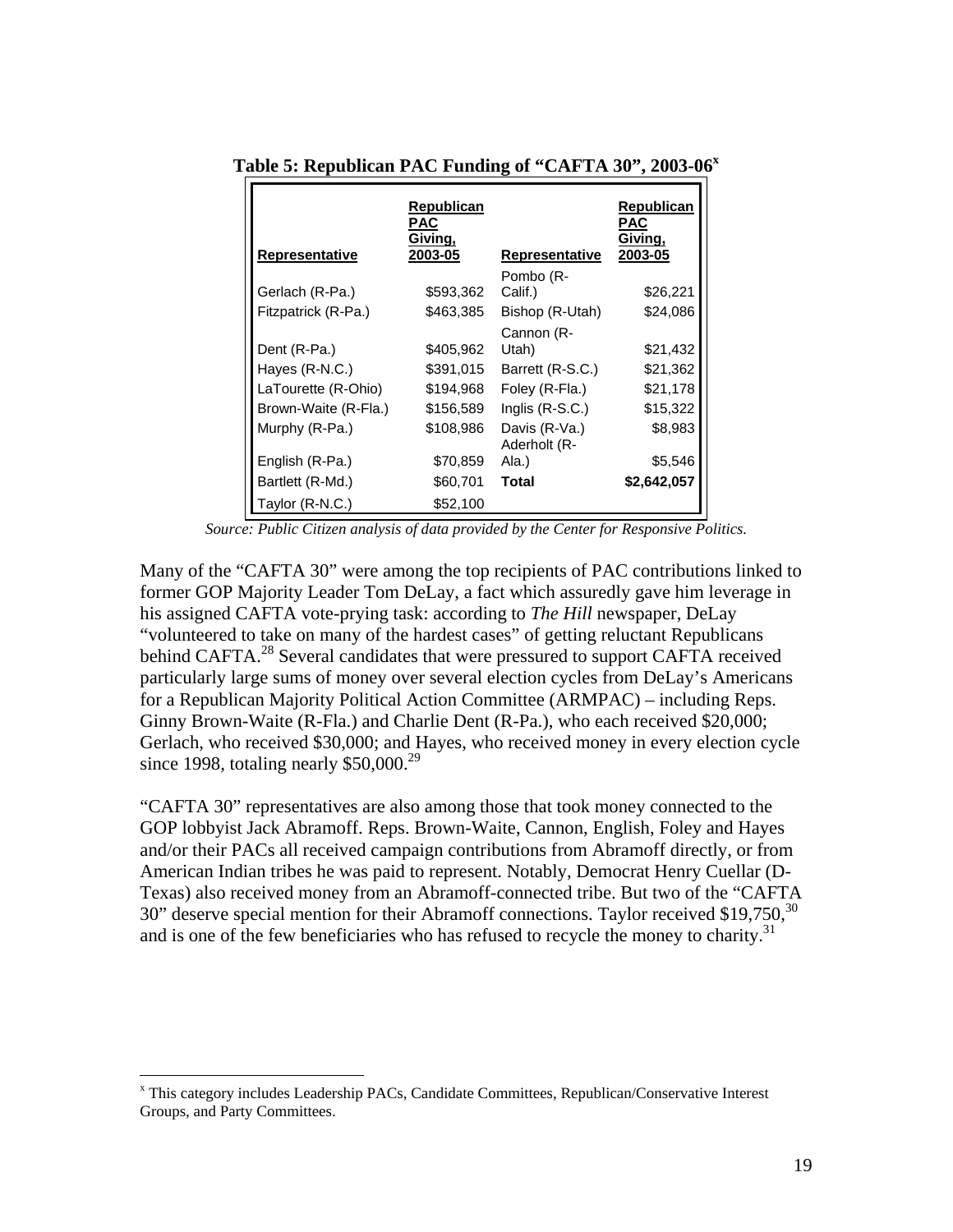| "CAFTA 30" Linked To DeLay/Abramoff Money |             |                                |  |  |
|-------------------------------------------|-------------|--------------------------------|--|--|
|                                           |             | <b>Took Abramoff-connected</b> |  |  |
| <b>Took DeLay Money</b>                   |             | money                          |  |  |
| Aderholt                                  | Fitzpatrick | <b>Brown-Waite</b>             |  |  |
| <b>Barrett</b>                            | Foley       | Cannon                         |  |  |
| <b>Bartlett</b>                           | Gerlach     | Cuellar                        |  |  |
| <b>Bishop</b>                             | Hayes       | English                        |  |  |
| <b>Brown-Waite</b>                        | LaTourette  | Foley                          |  |  |
| Cannon                                    | Murphy      | Hayes                          |  |  |
| Davis                                     | Pombo       | Pombo                          |  |  |
| Dent                                      | Taylor      | Taylor                         |  |  |
| English                                   |             |                                |  |  |

**Table 6:** 

*Source: Center for Responsive Politics* 

Also, Richard Pombo (R-Calif.) and his PAC were the eighth-largest recipients of Abramoff-connected largesse among all members of Congress, receiving a whopping \$40,500. Pombo's vote for CAFTA, which he had been expected to oppose, was particularly curious, and leadership pressure seemed to play an especially decisive role. According to *The Hill* newspaper's night-of-the-vote account,

"On a night full of tense conversations, the most curious was that between DeLay and House Resources Chairman Richard Pombo (R-Calif.). DeLay and Pombo had a brief, heated conversation at the back of the chamber, after which DeLay marched over to Transportation Committee Chairman Don Young (R-Alaska). Young, who was putting the finishing touches on a massive highway bill filled with members' pet projects, quickly explained something to DeLay. DeLay walked back to Pombo, told him something and watched in frustration as Pombo stormed out of the chamber. Pombo returned to vote yes 10 minutes later, but the content of those conversations is still unclear."<sup>[32](#page-35-31)</sup>

While it is difficult to know definitively what threats were made or rewards offered during these types of exchanges – and whether they had any effect on an individual member's vote – it is possible to conclude that members in such positions were thinking first and foremost about their own short-term interests, and not the long-term damage that flawed trade deals have had on their home constituents… an oversight to which we now turn.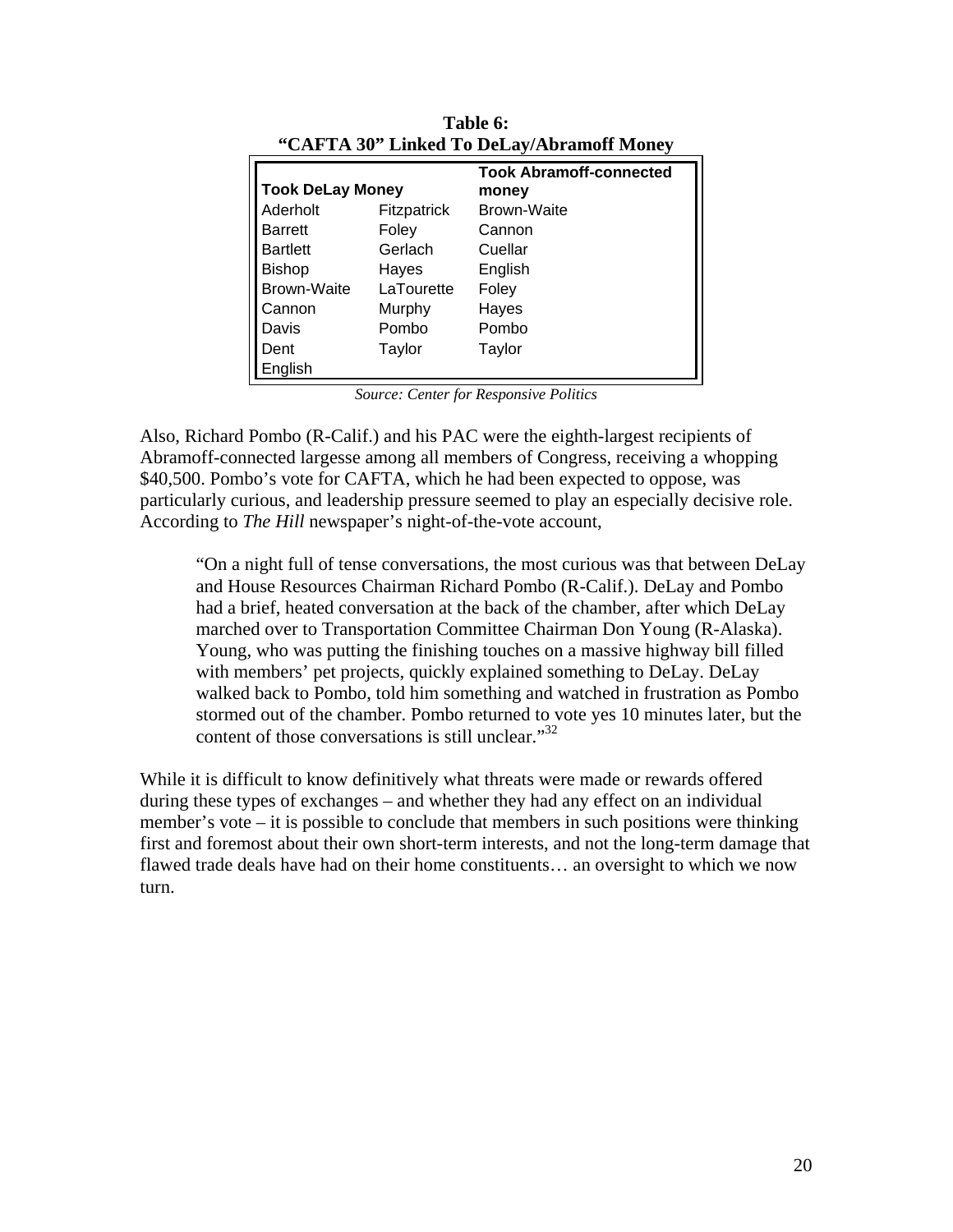# **BAD TRADE VOTES COST RE-ELECTION**

Recent electoral history should give members of Congress worry that their support for flawed trade deals could cost them their seat. Former representatives Tom Sawyer, Matthew Martinez and Baron Hill are among incumbents recently ousted because of their bad trade votes, while GOP leader Tom Reynolds faces another costly challenge from a candidate targeting his support for bad trade deals. The 2002 unseating of Sawyer, a seven-term Ohio Democrat, was one of the more high-profile examples of festering trade vote anger playing out in an incumbent's defeat. Sawyer had voted repeatedly for trade agreements deeply opposed by his Akron constituents – NAFTA, WTO, and in 2000, China PNTR (Permanent Normal Trade Relations). The China vote – and a canned pro-PNTR rally in the district with President Clinton – was the last straw. A diverse local coalition set out to replace Sawyer with someone who would represent their interests Thus, in 2002, when primary voters were given a choice between Sawyer and then 29 year old state senator, Tim Ryan, who made opposition to retrograde trade deals a top campaign issue, Ryan beat Sawyer by 41 to 21 percent.<sup>[33](#page-35-32)</sup>

Another glaring example of bad trade votes costing incumbents their election is that of 18-year incumbent Matt Martinez, a Democrat who represented part of Los Angeles. Martinez's constituents sought a primary challenger to replace the repeated trade offender. Martinez lost a primary bid in 2000 to then- State Sen. Hilda Solis, who ran a campaign that included repeated attacks on Martinez's votes for trade policies harming the district, including his support for "Fast Track" in 1997. Congress defeated Fast Track in 1997 even as Martinez voted for it in exchange for a Clinton administration promise to build a freeway extension off of I-710 in Martinez's district. Rep. Martinez, who usually won by impressive margins, lost to now- Rep. Solis, 29 to 62 percent. The freeway extension was never built.<sup>34</sup>

In Southern Indiana, former Rep. Baron Hill (D-Ind.), a three-term incumbent, lost to Mike Sodrel, a Republican who campaigned on opposition to Hill's support of misguided trade bills. Sodrel argued that the United States can't afford to give up its manufacturing jobs, "any more than we can afford to give up agriculture."<sup>35</sup>

Meanwhile, in upstate New York, GOP leader Tom Reynolds saw his normal 70 percent share of votes crash dramatically down to 56 percent of the vote total in 2004 after a challenge from GOP businessman Jack Davis, who switched parties and ran a "campaign" as a Democratic challenge to Reynolds composed exclusively of television ads attacking Reynolds for his free trade votes. Reynolds has systematically rebuffed local business leaders, such as Davis, in their attempts to describe to him how the trade policies Reynolds supported were hollowing out the industrial base of the region. Davis, who had no campaign except the TV ads attacking Reynolds' NAFTA and China PNTR votes, is running again as a Democrat after winning 44 percent of the vote in 2004 against Reynolds' 56 percent without having a campaign, a staff, or anything beyond trade-related TV ads.<sup>[36](#page-35-35)</sup>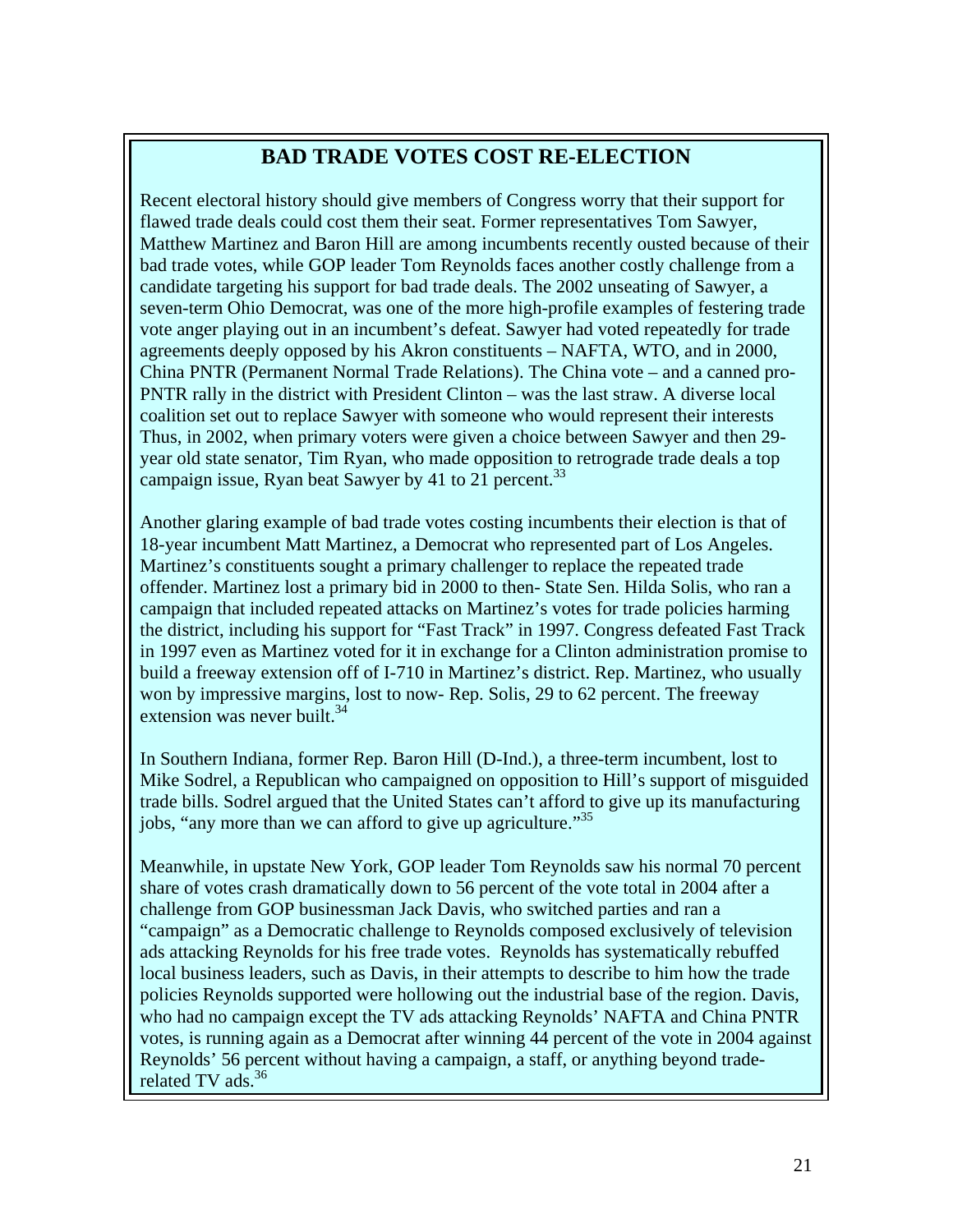## **VOTER BACKLASH AGAINST THE "CAFTA 30"**

While the "CAFTA 30" were basking in corporate pay-outs – indeed, Rep. Gregory Meeks (D-N.Y.) even found time for a photo op as he rang the bell at the New York Stock Exchange in the days following the CAFTA vote<sup>37</sup> – things back home with the voters weren't quite as pleasant.

Meeks and fellow New York Democrat Edolphus Towns were met in New York by pickets of working families demanding accountability just days after their misguided CAFTA vote. According to coverage of one such protest in *The New York Times,* "James Conigliaro of the International Association of Machinists and Aerospace Workers, District 15, was particularly blunt. 'They're sellouts,' said Mr. Conigliaro. 'They want to run for re-election? I'm a Brooklyn guy, so I'll give you a Brooklyn saying: Fuggedaboudit!' … 'Unfortunately, for some reason, Towns and Meeks decided to associate themselves with a shrinking minority within the Democratic Party,' said Dwight Loines, an official with the United Auto Workers and an executive committee member of the Working Families Party, which sponsored the rally. … Mr. Loines said that he and other union leaders were preparing a campaign to tell about 75,000 union members in each congressman's district about the vote."<sup>38</sup>

Recent reports indicate that Towns' CAFTA vote may also cost him his "coveted Energy and Commerce Committee seat," as the House Democratic leadership is upset with him for that and a missed budget vote.<sup>39</sup> More recently, New York City Councilman Charles Barron of Brooklyn has declared an electoral challenge to Towns, and former MTV "Real

**"They want to run for reelection? I'm a Brooklyn guy, so I'll give you a Brooklyn saying: Fuggedaboudit!"** 

*-- Union member James Conigliaro, on the CAFTA support of N.Y. Reps. Meeks and Towns* 

World" cast member Kevin Powell is also mulling a run, in a race where CAFTA is sure to figure prominently.[40 M](#page-35-39)eanwhile, in-district protests continue to follow both Towns and Meeks.

The New York Democrats were not alone in receiving harsh criticism in their home districts. In Illinois Democrat Melissa Bean's home district, the local Central Labor Council rescinded her "Person of the Year" award in response to her misguided vote for  $CAFTA<sub>1</sub><sup>41</sup>$  and the Illinois State AFL-CIO recently refused to endorse her re-election campaign. With Bean having alienated the voters and organizations that literally made possible her upset 2004 election victory over former Rep. Phil Crane in the suburban Chicago seat, the National Republican Campaign Committee has called Bean "literally, No.  $1^{42}$  on its list of targets in the 2006 midterm election. Although the Republican Party passionately supported CAFTA, GOP campaign operatives have launched an effort to highlight Bean's flip-flop away from her previously pledged position against CAFTA as an indication of her personal unreliability. Bean has lost the support of the majority of her 2004 election base, including the unions whose candidate questionnaire she filled out indicating she would oppose NAFTA expansion.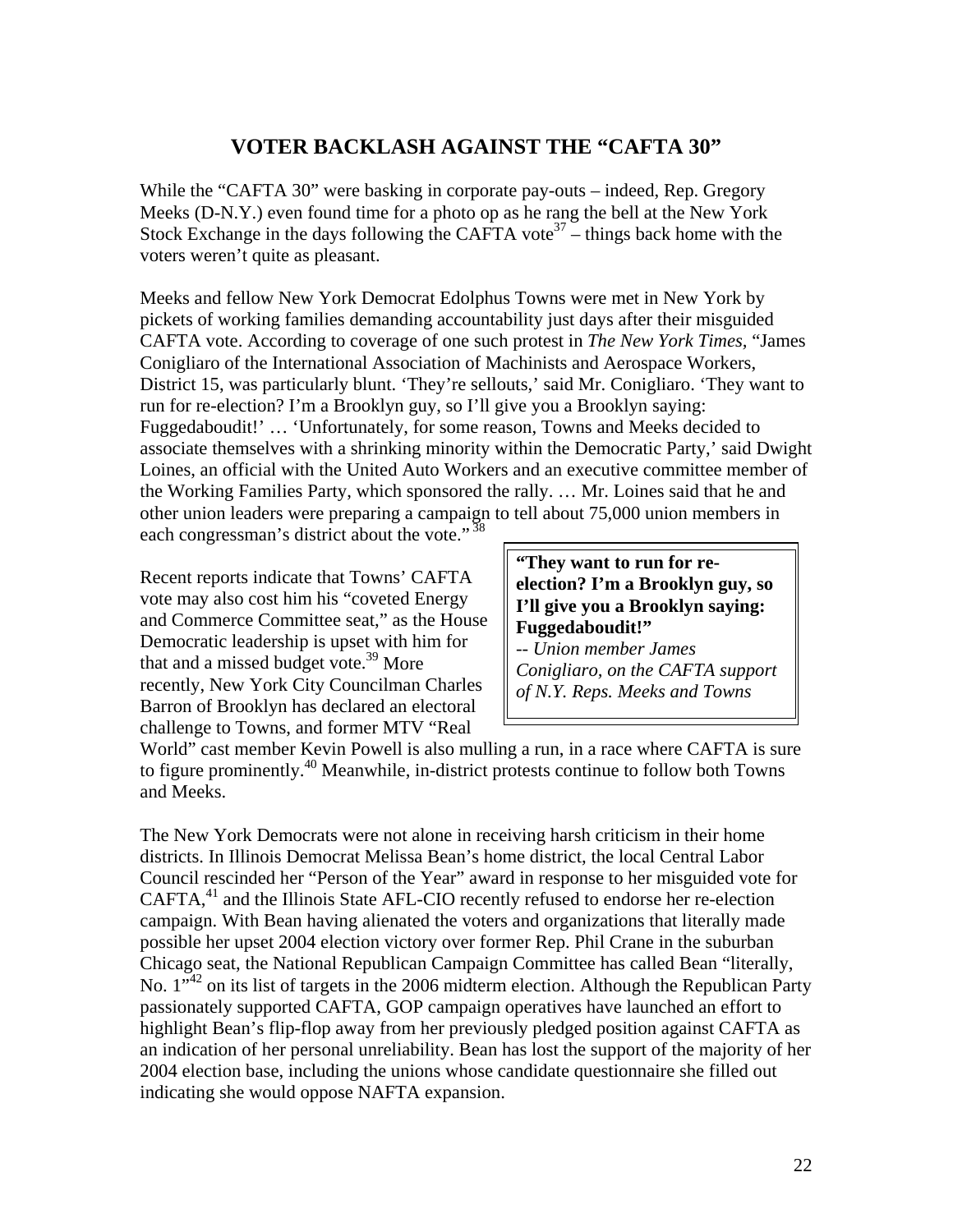Republican Ken Arnold recently announced plans to seek his party's nomination to challenge the incumbent Bean in the 2006 elections, basing his platform on "fair trade," among other issues.<sup>43</sup> Bill Scheurer, who had previously challenged Bean in the Democratic primaries in 2004, has announced his plans to challenge Bean again, but this time as an independent targeting Bean's CAFTA vote as a major issue. According to the *Daily Herald,* "Scheurer says his candidacy has legs this time because he can attract Bean's former union supporters, who have split ways with her for supporting an international trade pact [CAFTA] they say will cost American jobs."<sup>44</sup> Indeed, in an article about labor unions opting to support candidates other than Democrats, a spokesman for the International Association of Firefighters told *The Washington Times*  that, "A number of unions have talked about targeting Melissa Bean for her alienation of the labor movement at a key time on  $[CAFTA]$ ."<sup>[45](#page-35-44)</sup>

Another Democratic CAFTA supporter, Henry Cuellar (D-Texas), has also been receiving heat back home, with two candidates initially filing to challenge him in the Democratic primary in 2006. Cuellar's predecessor Ciro Rodriguez, who lost to Cuellar by just 58 votes in a bitterly contested election, has obtained the endorsement and support of many community, labor and other local groups while Cuellar has received endorsement by out-of-state corporate and right-wing groups like the Business Industry PAC (BIPAC) and the Club for Growth. According to the *San Antonio Express News,*  "Rodriguez took aim at Cuellar's record, saying that Cuellar doesn't represent the interests of the 11-county district that stretches from Hays County in the north to Zapata County in the south. In particular, he pointed to Cuellar's vote for the Dominican Republic-Central America Free Trade Agreement, which many Democrats voted against. **'**He's representing the Republicans,' Rodriguez said."[46 R](#page-35-45)odriguez's arguments seemed especially true to many observers when in January 2006, Cuellar became the first Democrat to receive the endorsement of the ultra-right, intensively pro-corporate trade Club for Growth.<sup>47</sup> Meanwhile, a coalition of faith, community and labor groups have had a canvass operating door-to-door in Cuellar's district, informing voters about Cuellar's CAFTA vote and its implications at home and in Central America.

Voter ire over CAFTA is a bipartisan matter. At the top of the list of bad-trade-vote GOP incumbents being targeted for an unseating is North Carolina's Robin Hayes. Hayes provided the final vote to pass Fast Track trade authority in 2002, literally changing his "no" vote on the floor to a "yes," after telling his constituents he would oppose it. During the months of CAFTA debate, Hayes repeatedly announced his opposition to CAFTA. A week before the vote, Hayes stated that he was "flat-out, completely, horizontally opposed to CAFTA."[48](#page-35-47) But once again, Hayes initially voted "no" on CAFTA before switching his vote at the last minute to a "yes" at the behest of the House Republican leadership. Tim Dunn, an Iraq War veteran and Democrat, filed to challenge Hayes days later. "He broke his promise to the people of the 8th Congressional District," Dunn told reporters. "With NAFTA, fast-track and now with CAFTA, those are things that ... will severely hurt our jobs here."<sup>[49](#page-35-48)</sup>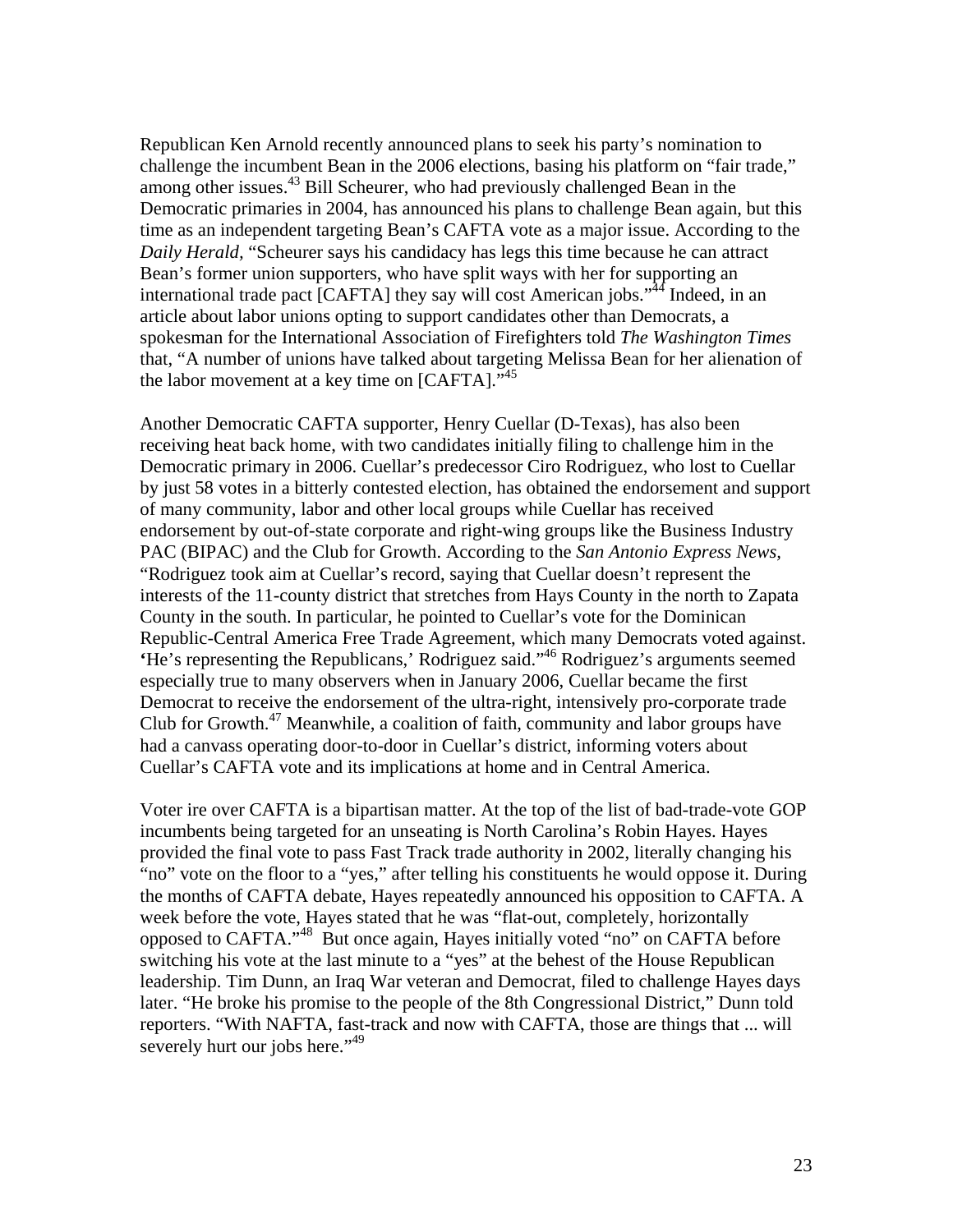North Carolina GOP incumbent Charles Taylor faces a similar fate. Heath Shuler, Democrat and former professional football player with the Washington Redskins and New Orleans Saints, is challenging Taylor, basing his campaign on opposition to flawed trade deals. Taylor, who said that he would oppose CAFTA, was counted as not voting. Taylor's missing-in-action status generated numerous press reports and suspicions as his explanation for the missed vote changed repeatedly. According to the *Asheville Citizen-Times*, "Shuler said Taylor's actions on the Central American Free Trade Agreement offered a 'perfect example' of how Taylor is out of touch with the region, which has suffered dramatic job losses. 'When it really came down to supporting people in this district, he chose not to,' he said."<sup>[50](#page-35-25)</sup>

### **"When it really came down to supporting people in this district, he chose not to."**

*-- Heath Shuler, on North Carolina Rep. Charles Taylor's CAFTA non-vote* 

 $\overline{a}$ 

Meanwhile, in the NAFTA ground zero state of Pennsylvania, a whole group of Republican incumbents face a voter backlash and energized challenges based on last-minute "yes" votes for CAFTA. Two of them – Rep. Mike Fitzpatrick (R-Pa.) and Rep. Jim Gerlach (R-Pa.) are now in the GOP leadership  $PACS'$  top ten list.<sup>xi</sup> Many Washington observers saw the House GOP leadership's pressure to walk the plank to pass President Bush's

CAFTA on these vulnerable members from an industrial state (where anything rhyming with NAFTA is a swear word) as an indication of just how large the vote gap on CAFTA was. Fitzpatrick is being challenged by Democrat Patrick Murphy, who said that Fitzpatrick's yea vote for CAFTA "sells out Bucks County and sends U.S. jobs overseas."<sup>51</sup> Lois Murphy, who is challenging Rep. Jim Gerlach (R-Pa.) in the general election, is running on a platform of "growing the economy" and promises to "reduce offshoring."<sup>52</sup> Murphy only lost to Gerlach by two percentage points in 2004. Both Fitzpatrick and Gerlach have become national targets because of their CAFTA votes. Similarly, Democrat Bob Dodge has challenged incumbent Rep. Charles Dent (R-Pa.), saying, "Now I want to displace the congressman from our district who voted for CAFTA and  $[I$  want] to save American jobs."<sup>53</sup> And Rep. Tim Murphy (R-Pa.) of Pittsburgh is also working overtime to head off trade-related political challenges at home. [54](#page-35-52)

Finally, Rep. Richard Pombo (R-Calif.) is said to be facing "the most difficult election of his career," with a formidable coalition of environmentalists challenging him for his various anti-environmental stances,<sup>55</sup> which include CAFTA. Pombo has opposed many past trade agreements, and many of his conservative constituents joined him in concerns about the sovereignty threat posed by institutions like NAFTA, which he opposed. Meanwhile, Colorado freshman Marilyn Musgrave is on the top ten most vulnerable list after voting for CAFTA and against the sugar beet farmers prevalent in her region. Colorado State Rep. Angie Paccione (D) announced her candidacy in September 2005, declaring anger with Musgrave's CAFTA vote as a primary motivation.<sup>[56](#page-35-54)</sup>

<span id="page-23-0"></span> $x_i$  The Center for Responsive Politics lists Gerlach as the number one recipient of leadership PAC money, having received \$163,537 in the current election cycle, while Fitzpatrick is listed as number 7, having received \$139,537 in the current election cycle.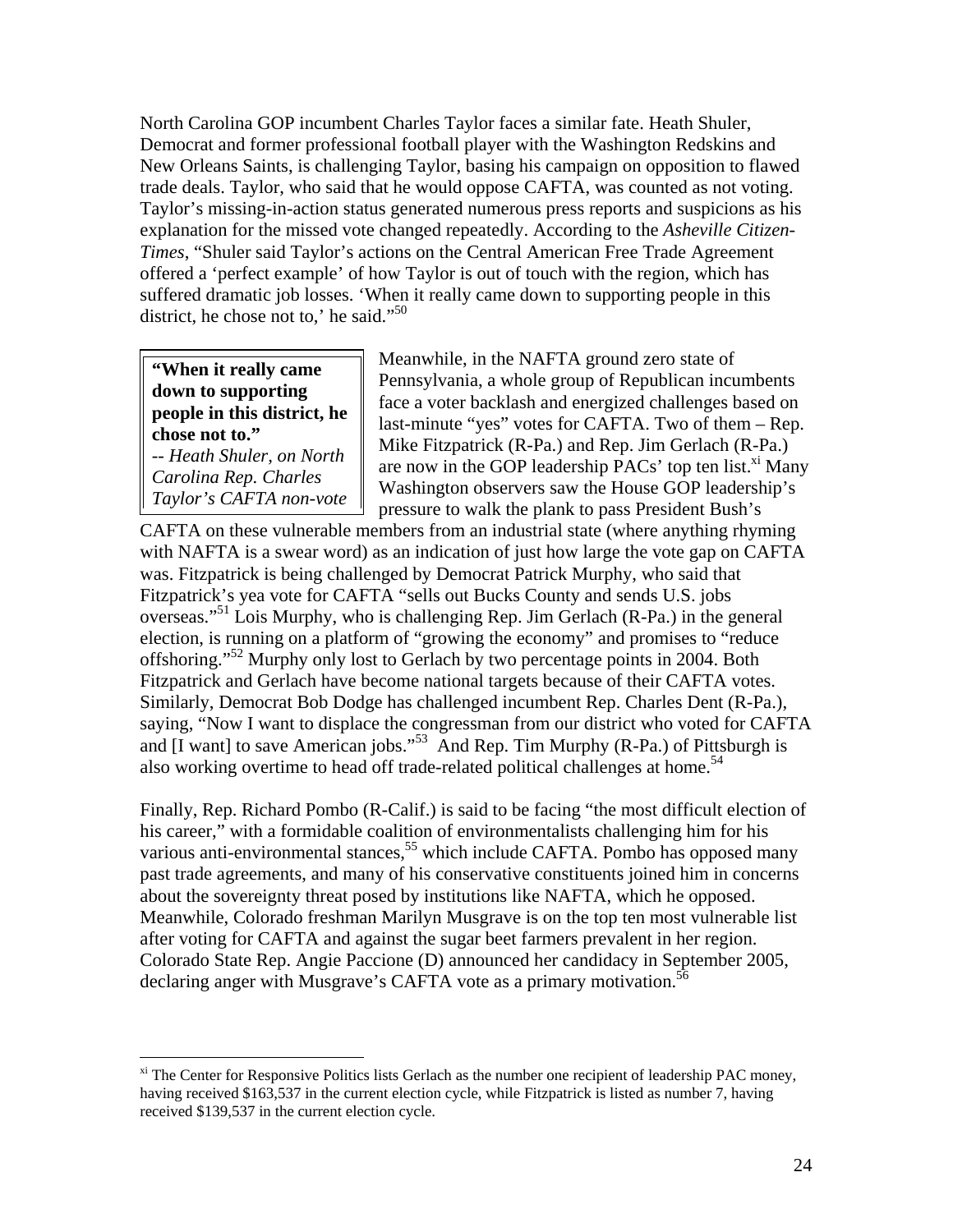But in some respects, more baffling than the massive corporate campaign hand-outs to members facing competitive races back home are the members that haven't faced a competitive race in years but who still saw fit to support CAFTA – in the case of the Democrats, perversely handing President Bush a major political win amidst a season of trouble and flagging momentum – and pocket massive chunks of corporate campaign money. Rep. Ike Skelton (D-Mo.), who is the "CAFTA 30" member that received the second largest increase in pro-CAFTA PAC contributions in the current cycle (measured in comparable periods between January-September 2003 and January-September 2005), has claimed more than 60 percent of the vote in every election since 1982. Rep. Solomon Ortiz (D-Texas) has had the same security in virtually every year since coming to office in 1982. Similarly, Reps. Bob Aderholt (R-Ala.), J. Gresham Barrett (R-S.C.), Roscoe Bartlett (R-Md.), Ginny Brown-Waite (R-Fla.), Jim Cooper (D-Tenn.) and Mark Foley (R-Fla.) have enjoyed wide margins of victory. Observers are left to wonder how these members will be using their corporate PAC monies in 2006.

## **CONTINUED POLITICAL REALIGNMENT OVER TRADE**

Analysis of the trade voting trends culminating with the CAFTA debate demonstrates a fundamental realignment of U.S. trade politics taking place. In 1993, 102 House Democrats and 27 Senate Democrats voted for NAFTA in 1993. With the NAFTA decade bringing the loss of one in six U.S. manufacturing jobs, virtually flat real wages, record-low farm commodity prices, a soaring U.S. trade deficit and increased poverty and malnutrition in Mexico, most Democrats in 2005 do not want to be associated with the failed NAFTA model and NAFTA-clone trade agreements. Only 15 House Democrats voted for CAFTA, and of these, only five – Reps. Henry Cuellar (D-Texas), Norm Dicks (D-Wa.), Bill Jefferson (D-La.), Jim Moran (D-Va.) and John Tanner (D-Tenn.) – were public with their intentions to support the agreement more than a few weeks before the agreement. Only 10 Senate Democrats supported CAFTA. The CAFTA vote was nearly a party-line vote because most Democrats rejected the status quo model of "trade" and globalization. Thus, numerous Republicans, who wanted to do the same on the merits, succumbed to GOP leadership pressure to make up the difference and provide a margin for passage.

Indeed, all six U.S. senators rumored to be considering a future bid for the Democratic nominee for president in 2008 or later voted against CAFTA, including Evan Bayh (Ind.), Joe Biden (Del.), Russ Feingold (Wis.), John Kerry (Mass.), Barack Obama (Ill.), and Hilary Rodham-Clinton (N.Y.). Democratic members of Congress running for governor's seats at the time of the CAFTA vote – including then-Sen. Jon Corzine (N.J.), and Reps. Jim Davis (Fla.) and Ted Strickland (Ohio) – also made a point of opposing the agreement. And all four Democratic members of the House who are running for the Senate – Sherrod Brown (Ohio), Benjamin Cardin (Md.), Harold Ford, Jr. (Tenn.) and Robert Menendez  $(N.J.)<sup>xii</sup> - also opposed CAFTA$ , with Brown leading the opposition to CAFTA in the House.

<span id="page-24-0"></span><sup>&</sup>lt;sup>xii</sup> Rep. Menendez joined the Senate as a temporary stand-in for Jon Corzine as the latter went on to become governor. Menendez is expected to stand in the next election for voters to confirm his current post.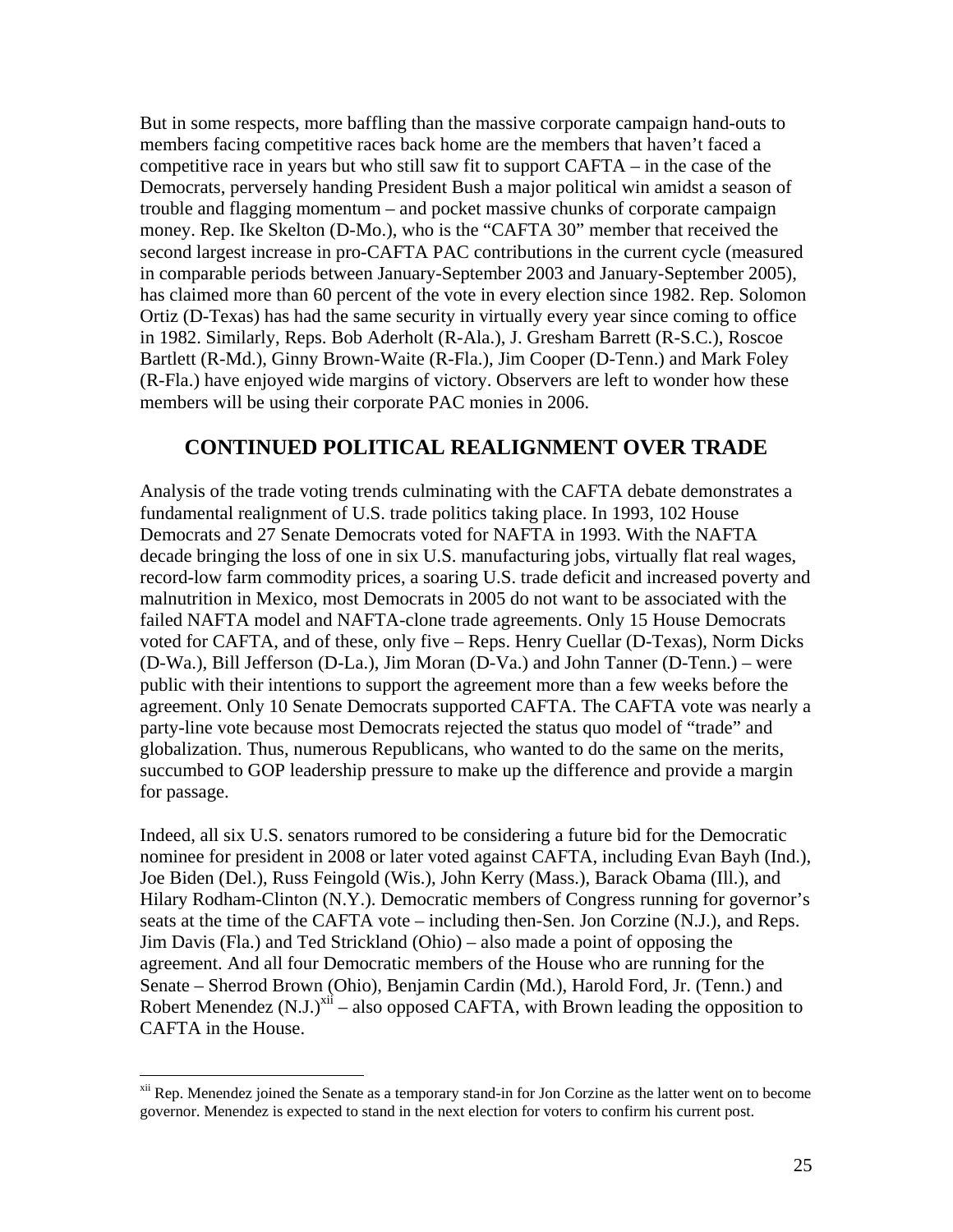Brown, who was elected to Congress in 1992 just in time to oppose NAFTA, has been a stalwart opponent of corporate trade deals, and has even written a book entitled *Myths of Free Trade,* which explodes some oft-repeated message points from the U.S. Chamber of Commerce and other corporate interests. A recent profile in the magazine *In These Times*  reported that his commitment to social justice is paying off electorally as well, with polls showing Brown beating incumbent Sen. Mike DeWine (R-Ohio).<sup>[57](#page-35-55)</sup>

Longtime vocal opponent of the NAFTA-WTO corporate globalization model Rep. Bernie Sanders, an independent who caucuses with the Democrats and is the lone representative from Vermont, also appears poised to take the Senate seat of retiring CAFTA supporter Jim Jeffords.

From the other side of the aisle, Rep. Walter Jones (R-N.C.) led the Republican opposition to CAFTA, which he said, "is not going to help the people of Central America, and it certainly won't help those American workers who will lose their jobs. If CAFTA becomes the law of the land," he continued, "this country is setting itself up to become a second-rate manufacturing country. The American people are looking to us – Republicans and Democrats – to draw the line in the sand and save American jobs."<sup>[58](#page-35-26)</sup>

But the Bush administration, Congressional Republican leadership and other CAFTA proponents combined to silence and punish these independent Republican voices. *The Washington Post* cited a statement by Rep. Jim Kolbe (R-Ariz.) that the House leadership will "twist some Republican arms until they break in a thousand pieces."<sup>59</sup> The CEO of the U.S. Chamber of Commerce Thomas Donohue also chimed in on this front when he said, "If you [lawmakers] are going to vote against it, it's going to cost you."<sup>[60](#page-35-56)</sup> (Ironically, as we document on page 14, voting for CAFTA also was costly to Reps. Mark Foley (R-Fla.), Ginny Brown-Waite (R-Fla.) and Tim Murphy (R-Pa.), whose corporate PAC funding declined relative to past year.)

But considering the new electoral challenges and political situations facing Republicans who voted for CAFTA, GOP House leaders and their corporate partners may wish they had let more Republican House members vote in the interests of their constituents. Rep. Butch Otter (R-Idaho), a leading CAFTA opponent who said, "NAFTA plus CAFTA gives us the SHAFTA,  $^{61}$  is a favorite to win the Idaho governor's race in 2006. Meanwhile, Republican CAFTA supporters are having a much more difficult time with their gubernatorial races, with polls showing CAFTA-supporting Rep. Mark Green (R-Wisc.) losing to nearly every challenger in the Wisconsin race, and CAFTA-supporting Rep. Jim Nussle (R-Iowa) struggling in the Iowa governors' race. Polls also indicate that CAFTA-supporting Rep. Mark Kennedy (R-Minn.) is almost certain to lose in his bid for a Senate post. $62$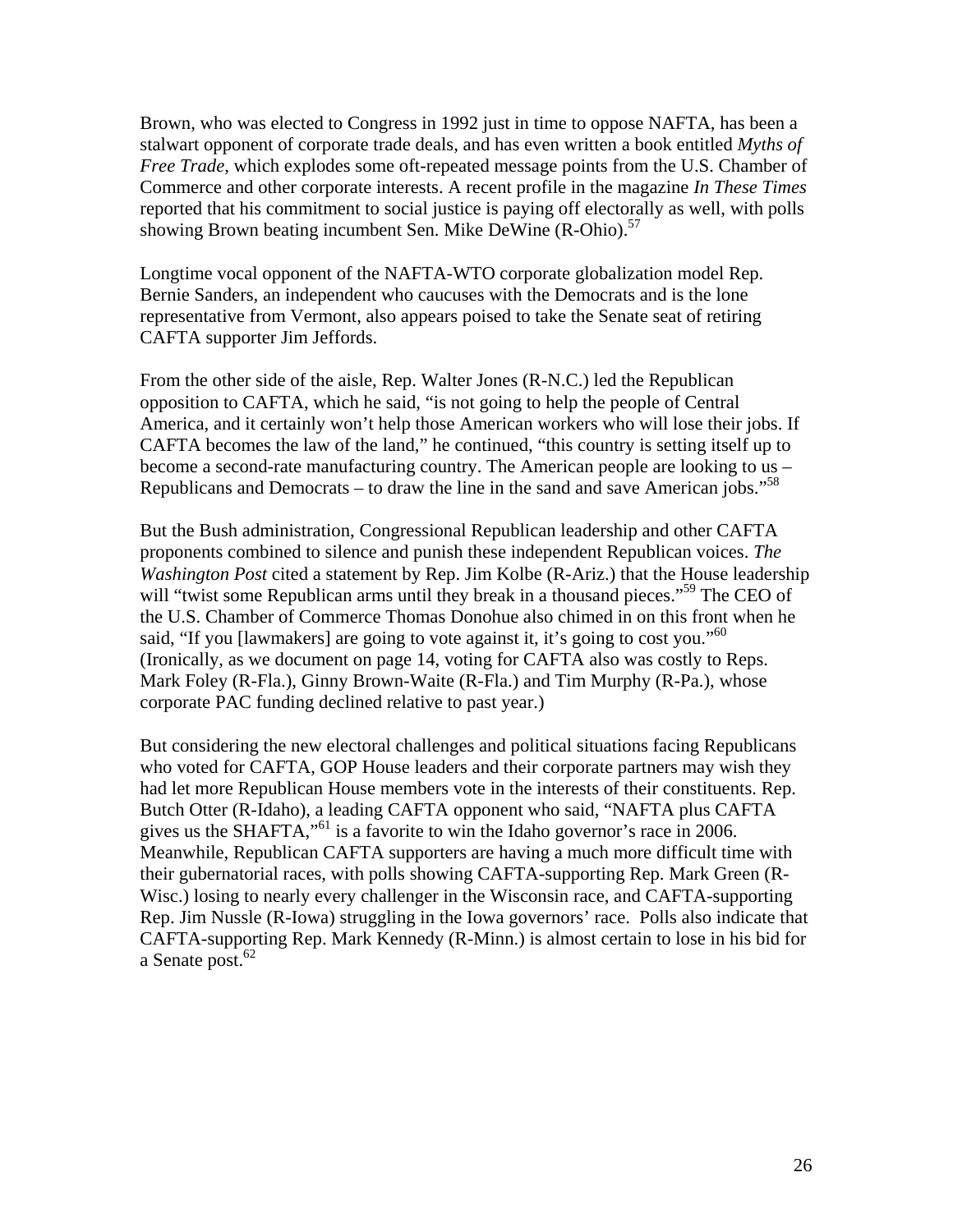## **CONCLUSION: MONEY CAN'T BUY YOU VOTERS' LOVE**

That corporate trade agreements would be more popular with corporations than with the voters who fear losing their job would seem obvious. Indeed, a vast majority of U.S. voters – 74 percent – opposed CAFTA if it meant a trade off between U.S. jobs and lower prices.<sup>63</sup> Only 16 percent of those polled on CAFTA by the Program on International Policy Attitudes said that they both supported the growth of international trade *and*  approved of the way the United States is going about expanding international trade.<sup>64</sup> It seems that some among the "CAFTA 30" may be learning this lesson the hard way.

Meanwhile, threats, pork-barrel deals and corporate PAC payoffs like those used to pass CAFTA have pushed public confidence in Congress to new lows, with only one in four people approving of the way the legislative branch is doing its job.<sup>65</sup> That support for specific trade votes like CAFTA have been led by the most unethical members of the branch – witness the DeLay scandal and more recent ethics investigations involving other CAFTA supporters – additionally tarnishes the already rotten reputation of bad trade deals.

We were able to document dramatic jumps in pro-CAFTA corporate PAC contributions to 22 of the 30 members of the House of Representatives who would have been expected to oppose CAFTA, but supported it instead. We showed that some representatives – such as Jim Gerlach (R-Pa.), Gregory Meeks (D-N.Y.), and Ike Skelton (D-Mo.) – more than doubled their pro-CAFTA industry PAC contributions relative to a comparable period from the past. We also showed that some members – such as Reps. Meeks, Melissa Bean (D-Ill.) and Robin Hayes (R-N.C.) – had unusually high increases in pro-CAFTA industry PAC contributions shortly following the CAFTA vote. Some freshman representatives – such as Bean and Rep. Mike Fitzpatrick (R-Pa.) – saw more pro-CAFTA industry PAC money in the first nine months of 2005 than they did in their entire election campaign in 2003-04.

Some representatives – such as Gerlach and Fitzpatrick – were found to be particularly dependent on money from PACs representing the GOP leadership, which made CAFTA passage a top legislative priority. Other members of Congress – such as Reps. Edolphus Towns (D-N.Y.) and Gerlach – were large recipients of money from the pharmaceutical industry, which saw CAFTA passage as a way to extend their monopoly patent protection into Central America, drive out generic competition and drive up drug prices. Finally, we noted the role of out-of-state individual donations in the campaign finance portfolio for some representatives such as Bean, Gerlach, Fitzpatrick and others.

Lastly, we showed that several members of Congress have successfully beaten incumbents from both political parties on a platform of opposition to flawed trade deals, and that the "CAFTA 30" are receiving increased political heat from angry voters back home. All of this points to 2006 as a year in which trade policies may also play a high profile role in U.S. national politics.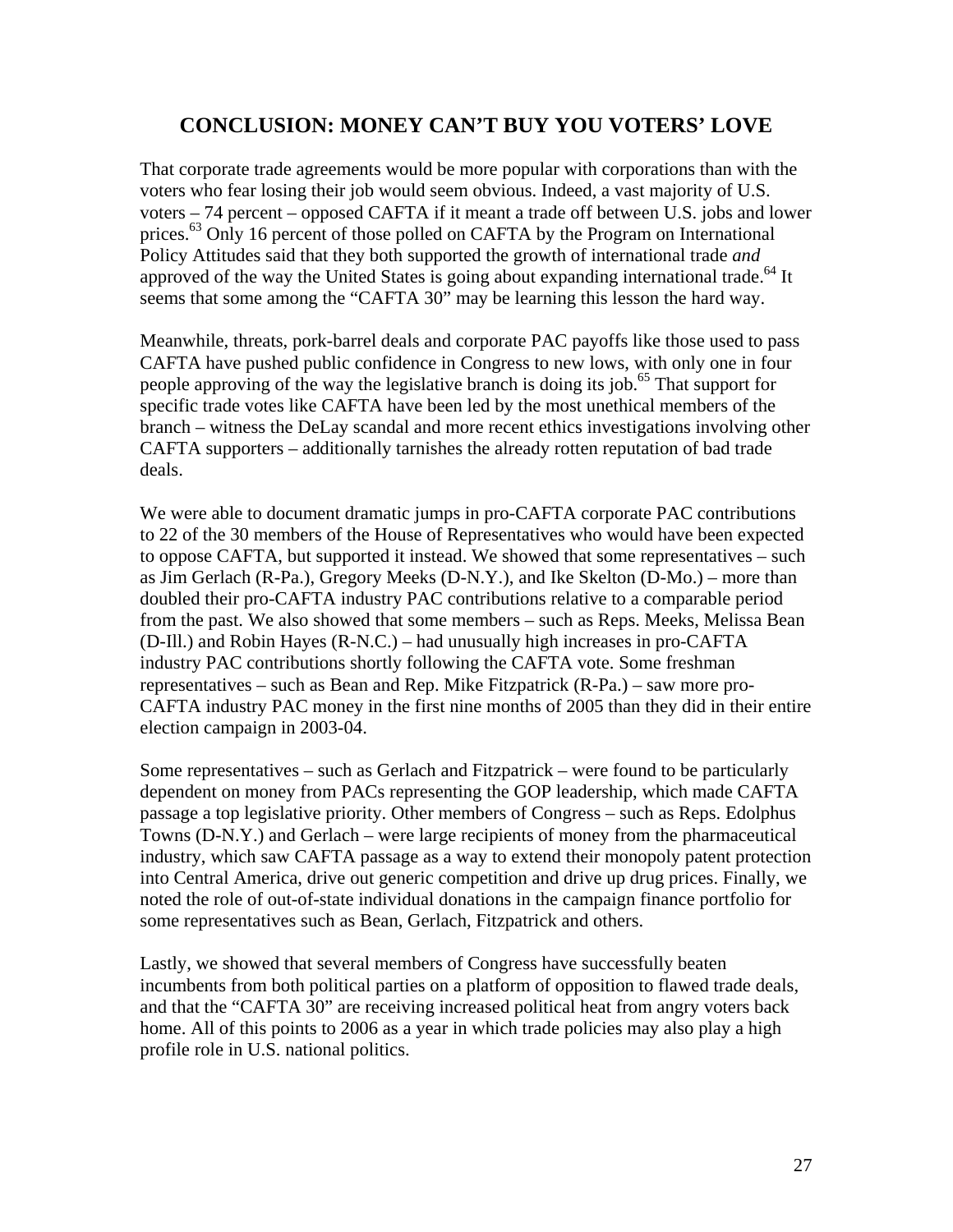## **APPENDIX 1: A NOTE ON METHODOLOGY**

#### **Why the "CAFTA 30?"**

Following the July 2005 CAFTA vote, Public Citizen's Global Trade Watch picked 30 members of the House of Representatives that we considered to be the most improbable, unacceptable and inexplicable votes for the agreement. This group consists of members from both parties from across the country, many of whom had publicly stated CAFTA opposition or committed to vote against CAFTA. As part of our ongoing CAFTA Accountability Project, we are tracking the political, economic and other forms of fall-out from the CAFTA vote and the impact it has on each member's district and career. Archived releases and updates can be found at [www.tradewatch.org.](http://www.tradewatch.org/)

#### **What We Studied**

All campaign finance data in this report comes from databases created by the Center for Responsive Politics (CRP), an independent and non-partisan "fact tank" based in Washington, D.C. CRP processes and aggregates the original data from candidates' official campaign finance filings with the Federal Elections Commission (FEC). In late 2005, Public Citizen contracted with CRP to provide all campaign finance data for the "CAFTA 30" beginning in January 2003 through the most recently available date, which was September 2005. We looked at campaign contributions from both political action committees (PACs) and individuals.

In order to meaningfully compare campaign finance data from the 2006 cycle (i.e., January through September 2005) to data from the previous 2004 election cycle, we had to select a comparable period of time. We picked January through September 2003, both because it this was a comparable length of time (nine months), but also because both periods fell at the beginning of their respective election cycles, and are equidistant in time from the November 2004 and November 2006 election dates. In some instances as noted, we accounted for the incumbency status of individual members of the "CAFTA 30," as certain members had their first Congressional race in 2004 and many of these had not started fundraising by the January through September 2003 period. In other instances as noted, we looked at a combined record of campaign contributions from January 2003 through September 2005.

## **How Industries Were Classified as Pro- or Anti-CAFTA**

Literally thousands of PACs and interest groups contributed to the "CAFTA 30." In order assign "pro" or "con" CAFTA positions to these contributors, we relied on CRP's nearly 90 industry categories, which assign thousands of diverse PACs an "industry" designation. Therefore, individual PACs representing Merck, Inc. and Pfizer, Inc. and many others are combined under CRP's "Pharmaceuticals & Health Products" industry.

For this study, Public Citizen designated all Center for Responsive Politics industry categories with a CAFTA stance, ranging from "Pro-CAFTA," "Anti-CAFTA," "Party,"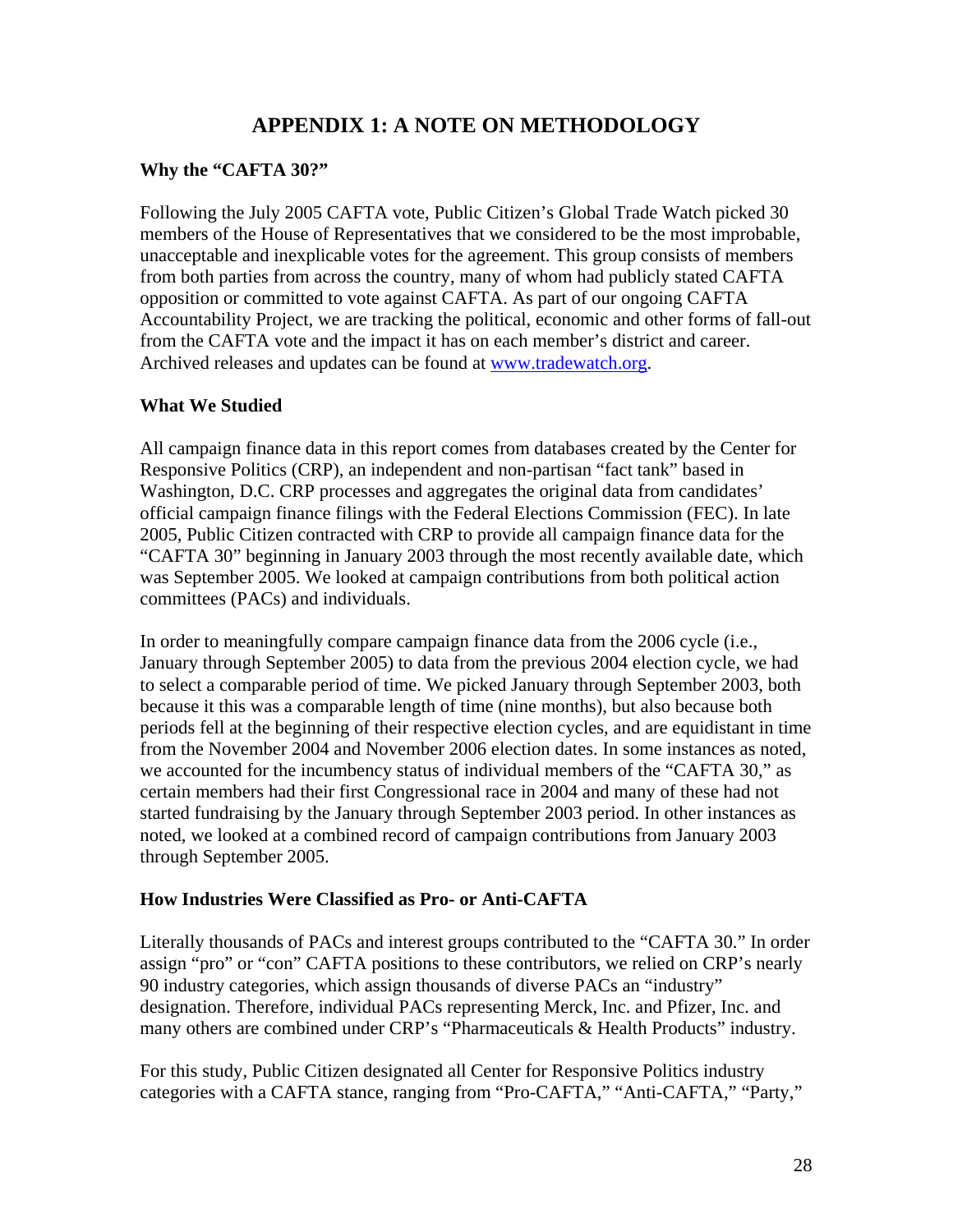to "Other." Industries in which at least one interest group was *both* a campaign contributor via a PAC to one of the "CAFTA 30" *and* listed as a member of the Business Coalition for U.S.-Central America Trade (BCUSCAT) – a pro-CAFTA umbrella group for businesses – were considered as "Pro-CAFTA Industries." In other words, Pfizer Inc. was both a member of BCUSCAT and a donor to the "CAFTA 30," so we extrapolated a pro-CAFTA industry stance for the "Pharmaceuticals & Health Products" industry category. While not all PACs within the "Pharmaceuticals & Health Products" industry may have lobbied equally or actively for CAFTA passage, voluminous testimony, advertising copy and more also demonstrates that the pro-CAFTA lobby activities by leaders within an industry we can document in the PAC database are reliable indicators for an overall industry stance on CAFTA. *Industries meeting these criteria are labeled "Pro-CAFTA Leaders" below, and constitute the majority of industries we consider to have a "pro-CAFTA" stance.*

In some instances, a given PAC within an industry formed part of the BCUSCAT, while another PAC within the same industry was a donor to one of the "CAFTA 30." For instance, within the "Securities & Investment" industry category, the Financial Services Forum was listed as a member of the BCUSCAT while the Financial Services Roundtable – a separate PAC – was listed as a donor to the "CAFTA 30." In such instances, we assigned a "pro-CAFTA" stance to the "Securities & Investment" industry, even though it was not the *same* PAC belonging to BCUSCAT and donating to the "CAFTA 30." In other instances, such as the industry covering "Miscellaneous Finance," we assigned a pro-CAFTA stance to the industry simply because the "nonmiscellaneous" Finance industry designations were pro-CAFTA. *Industries whose CAFTA stances were determined using this wider methodology are labeled as "pro-CAFTA followers" below, and constitute a tiny minority of those industries considered "pro-CAFTA."*

Industries in which the leading interest groups were opposed to CAFTA, including labor unions, textiles, and the crop production industry (which consists mostly of U.S. sugar producers who opposed CAFTA), were considered "Anti-CAFTA." Organizations in which leading interest groups had no demonstrable interest in CAFTA – either because their issue was unrelated to trade or because a link to BCUSCAT and other lobby activities could not be shown – were termed "other." The assumed CAFTA stances of all industries used in this study are listed in Appendix Table 1 below.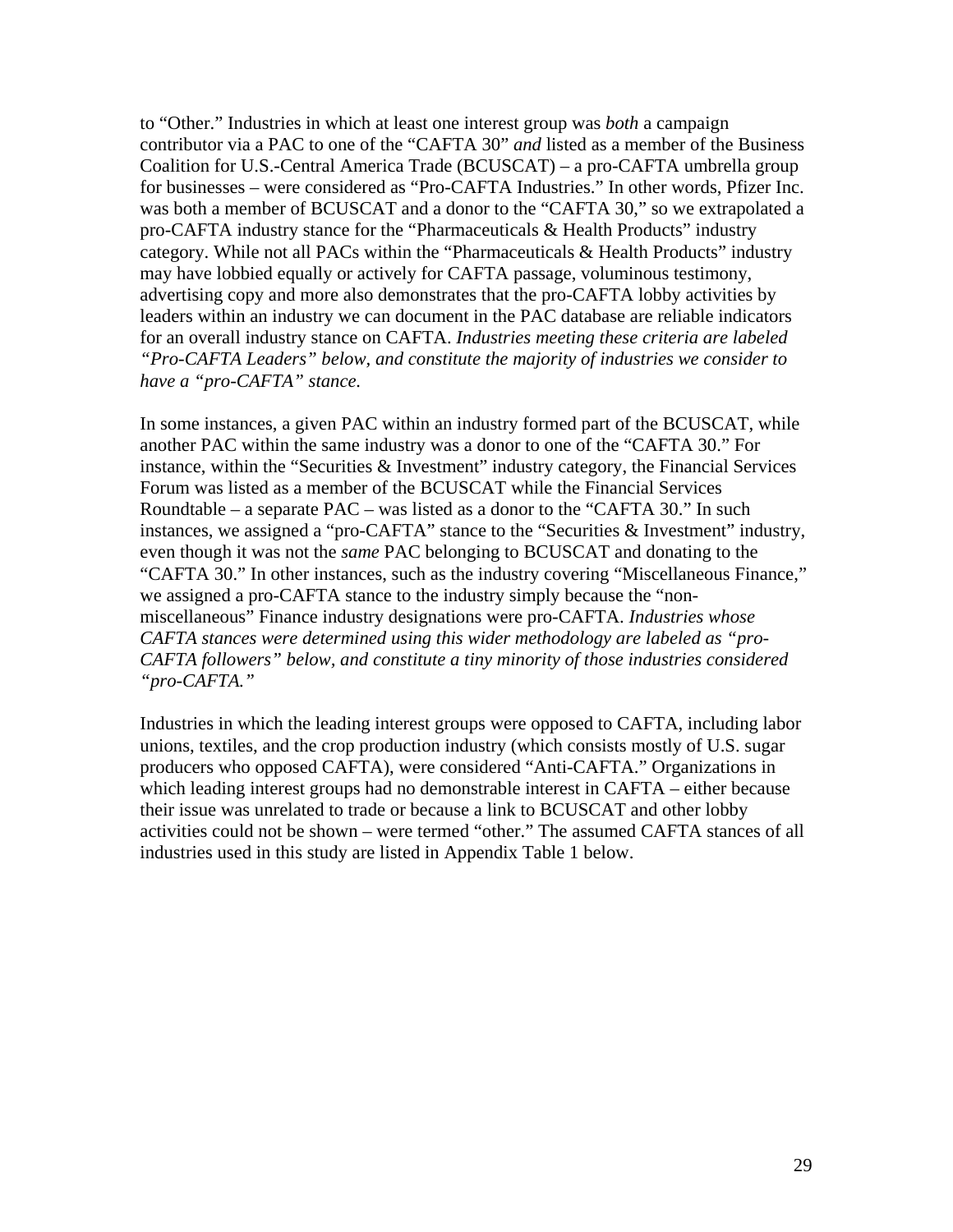#### **Appendix Table 1: PAC Contributions to the "CAFTA 30," Jan-Sep 2005**

| <b>CAFTA LEADERS</b>                                    |                        |                                                                 |                      |
|---------------------------------------------------------|------------------------|-----------------------------------------------------------------|----------------------|
|                                                         | <b>Dollar</b>          |                                                                 | <b>Dollar</b>        |
| <b>Industry</b>                                         | Amount                 | Industry                                                        | Amount               |
| <i>Insurance</i>                                        | \$298,898              | Finance/Credit Companies                                        | \$62,000             |
| <b>Commercial Banks</b>                                 | \$230,022              | TV/Movies/Music                                                 | \$54,000             |
| <b>Pharmaceuticals/Health Products</b><br>Air Transport | \$165,635<br>\$122,500 | <b>Building Materials &amp;</b><br>Equipment<br>Food & Beverage | \$51,750<br>\$49,000 |
| Oil & Gas                                               | \$114,600              | Misc Manufacturing &<br><b>Distributing</b>                     | \$49,000             |
| <b>Accountants</b>                                      | \$114,464              | Chemical & Related<br>Manufacturing                             | \$37,250             |
|                                                         |                        | Telecom Services &                                              |                      |
| <b>Hospitals/Nursing Homes</b>                          | \$86,820               | Equipment                                                       | \$34,500             |
| Telephone Utilities                                     | \$86,000               | Dairy                                                           | \$29,500             |
| <b>Retail Sales</b>                                     | \$82,500               | <b>Food Processing &amp; Sales</b>                              | \$26,250             |
| Beer, Wine & Liquor                                     | \$81,571               | Electronics Mfg & Services                                      | \$18,500             |
| <b>Agricultural Services/Products</b>                   | \$80,500               | Livestock                                                       | \$17,272             |
| <b>General Contractors</b>                              | \$78,252               | <b>Business Associations</b>                                    | \$14,500             |
| Defense Aerospace                                       | \$76,500               | Poultry & Eggs                                                  | \$11,000             |
| <b>Tobacco</b>                                          | \$73,500               | <b>Total</b>                                                    | \$2,213,848          |
| Computers/Internet                                      | \$67,564               |                                                                 |                      |

| <b>CAFTA FOLLOWERS</b>                |               |                          |               |
|---------------------------------------|---------------|--------------------------|---------------|
|                                       | <b>Dollar</b> |                          | <b>Dollar</b> |
| <b>Industry</b>                       | Amount        | Industry                 | Amount        |
| Securities & Investment               | \$167,500     | <b>Business Services</b> | \$14,000      |
| Misc Defense                          | \$90,350      | Misc Services            | \$12,000      |
| Automotive                            | \$69,500      | Misc Finance             | \$11,250      |
| <b>Credit Unions</b>                  | \$68,411      | Misc Business            | \$8,000       |
| <b>Forestry &amp; Forest Products</b> | \$26,686      | Misc Transport           | \$5,500       |
| Misc Energy                           | \$24,000      | Printing & Publishing    | \$4,000       |
| <b>Home Builders</b>                  | \$23,500      | <b>Total</b>             | \$547,479     |
| Savings & Loans                       | \$22,782      |                          |               |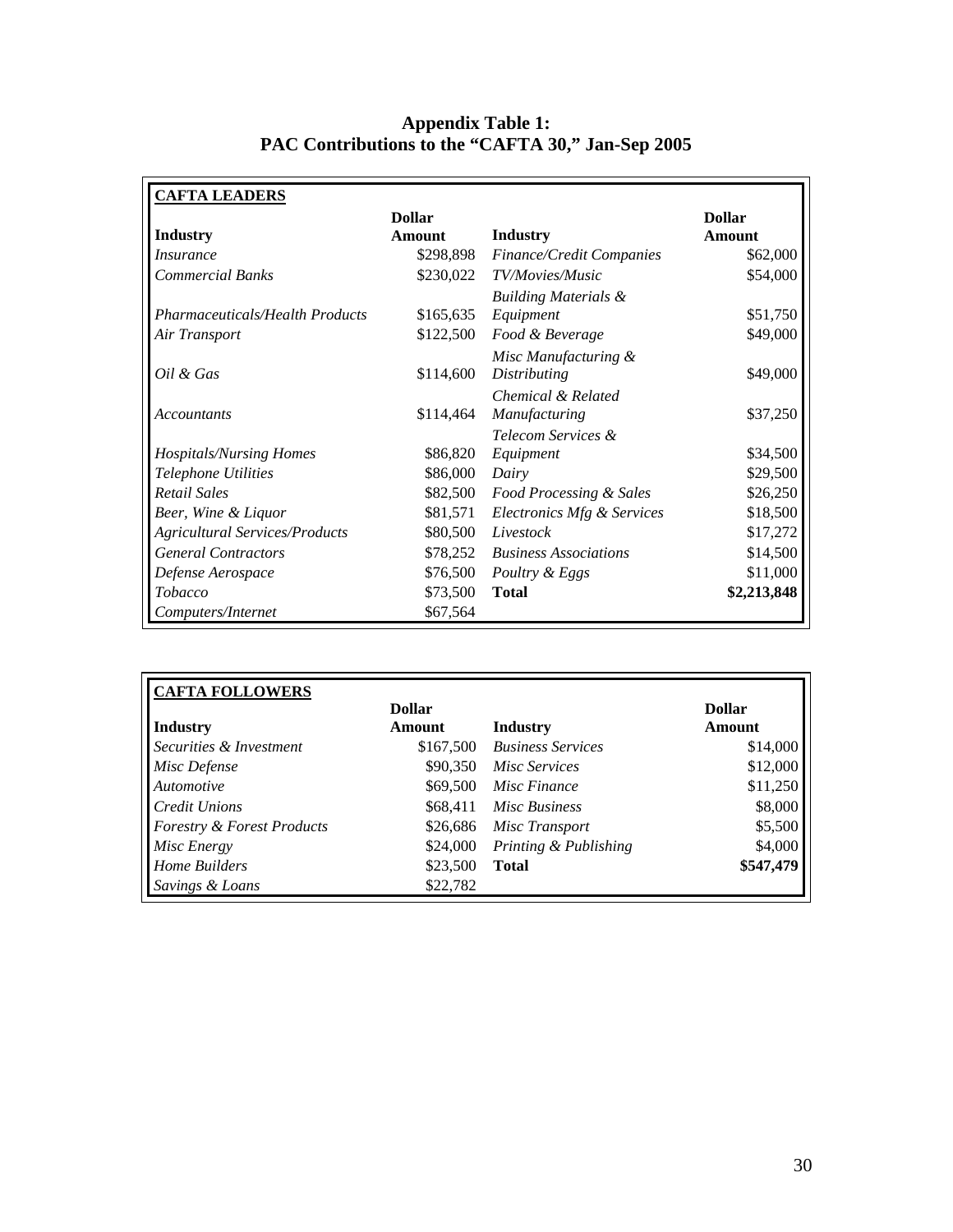| <b>ANTI-CAFTA</b>            |               |
|------------------------------|---------------|
|                              | <b>Dollar</b> |
| Industry                     | Amount        |
| <b>Building Trade Unions</b> | \$224,860     |
| <b>Public Sector Unions</b>  | \$220,850     |
| <b>Transportation Unions</b> | \$184,500     |
| Industrial Unions            | \$92,000      |
| Crop Production & Basic      |               |
| Processing                   | \$52,000      |
| Misc Unions                  | \$35,500      |
| <i>Textiles</i>              | \$2,500       |
| Environment                  | \$1,000       |
| Total                        | \$813.210     |

| <b>PARTY-RELATED</b>        |             |
|-----------------------------|-------------|
|                             | Dollar      |
| <b>Industry</b>             | Amount      |
| Leadership PACs             | \$748,516   |
| <b>Candidate Committees</b> | \$363,100   |
| Republican/Conservative     | \$49,500    |
| Democratic/Liberal          | \$40,150    |
| <b>Party Committees</b>     | \$18,476    |
| Total                       | \$1,219,742 |

| U.<br>۷ |
|---------|
|         |

|                                  | <b>Dollar</b> |                                     | <b>Dollar</b> |
|----------------------------------|---------------|-------------------------------------|---------------|
| <b>Industry</b>                  | Amount        | Industry                            | Amount        |
| <b>Health Professionals</b>      | \$217,956     | Casinos/Gambling                    | \$11,082      |
| <b>Electric Utilities</b>        | \$215,708     | Lodging/Tourism                     | \$9,500       |
| Real Estate                      | \$153,655     | <i>Foreign &amp; Defense Policy</i> | \$8,500       |
| Lawyers/Law Firms                | \$138,500     | <i>Other</i>                        | \$7,500       |
| Defense Electronics              | \$92,500      | Fisheries & Wildlife                | \$7,000       |
| Railroads                        | \$60,500      | Unknown                             | \$6,500       |
| Mining                           | \$41,380      | <b>Abortion Policy/Pro-Choice</b>   | \$5,000       |
| <b>Gun Rights</b>                | \$32,450      | <i>Women's Issues</i>               | \$4,900       |
|                                  |               | Environmental                       |               |
| <b>Trucking</b>                  | \$31,000      | Svcs/Equipment                      | \$4,000       |
| <b>Construction Services</b>     | \$26,500      | Sea Transport                       | \$3,500       |
| <b>Special Trade Contractors</b> | \$23,500      | Pro-Israel                          | \$3,300       |
| <b>Health Services/HMOs</b>      | \$23,000      | Waste Management                    | \$3,000       |
| Lobbyists                        | \$17,695      | Education                           | \$2,000       |
| Human Rights                     | \$17,000      | Recreation/Live Entertainment       | \$1,000       |
| <b>Steel Production</b>          | \$16,800      | <b>Total</b>                        | \$1,198,676   |
| Misc Issues                      | \$13,750      |                                     |               |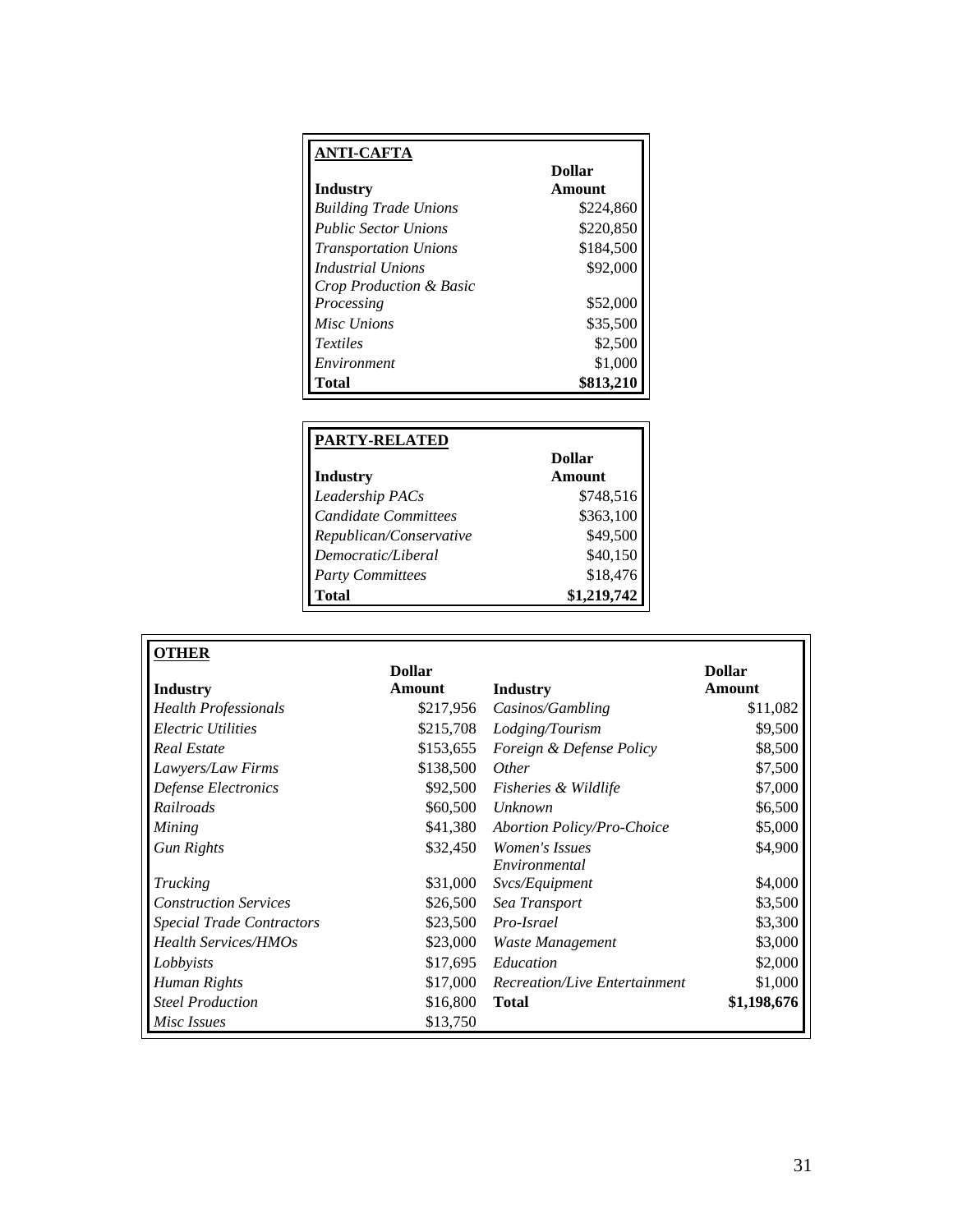## **APPENDIX 2: TRADE VOTING TRENDS OF THE U.S. CONGRESS**

The number of long-serving members of Congress that oppose flawed trade agreements and demand better alternatives continues to grow. This is a "fair trade bloc" that regularly beats opponents supporting the corporate NAFTA trade model. While 122 members of Congress opposed both NAFTA and CAFTA or voted for NAFTA but against CAFTA, only 106 members of Congress supported both NAFTA and CAFTA or opposed NAFTA but supported CAFTA.

**32 members of Congress voted for NAFTA, but voted to oppose CAFTA based on the observed failings of the model:** 

- **Nine Democratic Senators**: Max Baucus (Mont.), Joe Biden (Del.), Chris Dodd (Ct.), Byron Dorgan (N.D.), Dick Durbin (Ill.),<sup>66</sup> Tom Harkin (Iowa), Edward Kennedy (Mass.), John Kerry (Mass.), and Pat Leahy (Vt.);
- **Two Republican Senators:** Arlen Specter (Pa.) and Craig Thomas  $(Wyo.);^{67}$
- **Twenty House Democrats:** Xavier Becerra (Calif.), Howard Berman (Calif.), Benjamin Cardin (Md.), Chet Edwards (Texas), Anna Eshoo (Calif.), Sam Farr (Calif.), Bart Gordon (Tenn.), Alcee Hastings (Fla.), Steny Hoyer (Md.), Jay Inslee (Wash.), Eddie Bernice Johnson (Texas), Nita Lowey (N.Y.), Edward Markey (Mass.), Jim McDermott (Wash.), Marty Meehan (Mass.), Ed Pastor (Ariz.), Nancy Pelosi (Calif.), David Price (N.C.), Lucille Roybal-Allard (Calif.), and John Spratt, Jr. (S.C.); and
- **One House Republican:** Howard Coble (R-N.C.).

**On the other hand, 29 members of Congress voted against NAFTA, but bizarrely for its expansion through CAFTA, a factor hard to explain given that both public opinion and the factual record condemn NAFTA, except by considering party pressure and corporate money:**

- **Five Republican Senators:** Jim Bunning (Ky.). James Inhofe (Okla.), Rick Santorum (Pa.), Ted Stevens (Alaska) and Jim Talent (Mo.);<sup>[68](#page-35-32)</sup>
- **One Democratic Senator:** Diane Feinstein (D-Calif.);
- **Twenty-two House Republicans:** Roscoe Bartlett (Md.), Michael Bilirakis (Fla.), Dan Burton (Ind.), Lincoln Diaz-Balart (Fla.), John Doolittle (Calif.), Terry Everett (Ala.), Elton Gallegly (Calif.), Ralph Hall (Texas), Bob Inglis (S.C.), Jack Kingston (Ga.), John Mica (Fla.), Richard Pombo (Calif.), Ralph Regula (Ohio), Harold Rogers (Ky.), Ileana Ros-Lehtinen (Fla.), Ed Royce (Calif.), Jim Saxton (N.J.), Cliff Stearns (Fla.), Charles Taylor (N.C.),<sup>69</sup> James Walsh (N.Y.), Curt Weldon (Pa.), and Don Young (Alaska); and
- **One House Democrat:** Edolphus Towns (D-N.Y.).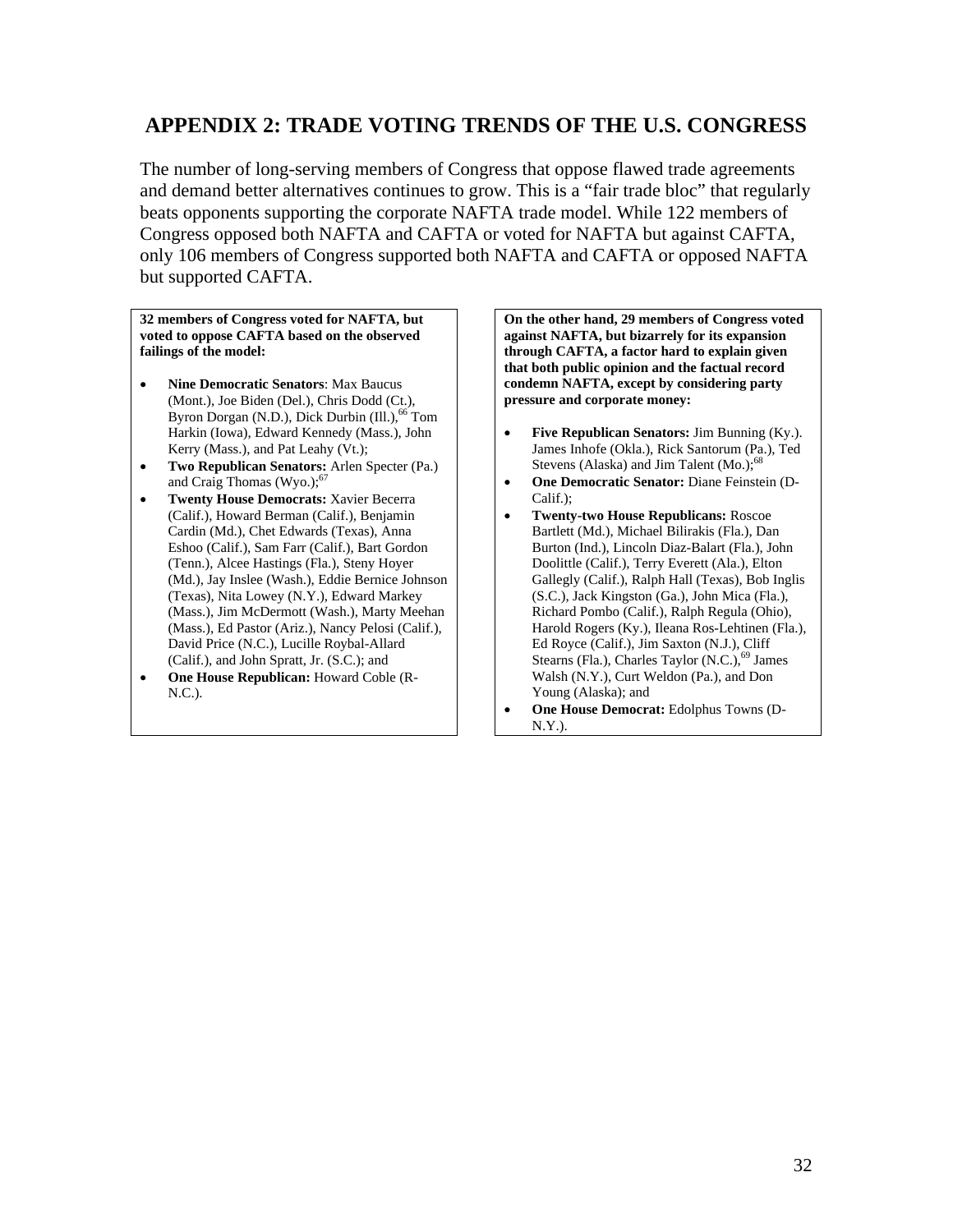#### **The 77 Members of Congress Who Voted for NAFTA and CAFTA:**

- **Thirteen Republican Senators:** Robert Bennett (Utah), Christopher Bond (Mo.), Thad Cochran (Miss.), Pete Domenici (N.M.), Charles Grassley (Iowa), Judd Gregg (N.H.), Orrin Hatch (Utah), Kay Hutchison (Texas), Trent Lott (Miss.), Dick Lugar (Ind.), John McCain (Ariz.), Mitch McConnell (Ky.), and John Warner (Va.);
- **Six Democratic Senators:** Jeff Bingaman (N.M.), Maria Cantwell (Wash.), Jim Jeffords (Vt.), Joe Lieberman (Ct.), Patty Murray (Wash.), and Ron Wyden  $(Ore.)^{70}$ ;
- **Fifty-one House Republicans:** Spencer Bachus (Ala.), Richard Baker (La.), Joe Barton (Texas), Sherwood Boehlert (N.Y.), John Boehner (Ohio), Henry Bonilla (Texas), Steve Buyer (Ind.), Ken Calvert (Calif.), Dave Camp (Mich.), Michael Castle (Dele.), Christopher Cox (Conn.), Randy "Duke" Cunningham (Calif.), Nathan Deal (Ga.), Tom DeLay (Texas), David Dreier (Calif.), John Duncan (Tenn.), Wayne Gilchrest (Md.), Paul Gillmor (Ohio), Bob Goodlatte (Va.), Dennis Hastert (Ill.), Joel Hefley (Colo.), Wally Herger (Calif.), David Hobson (Ohio), Pete Hoekstra (Mich.), Henry Hyde (Ill.), Ernest Istook (Okla.), Nancy Johnson (Conn.), Sam Johnson (Texas), Peter King (N.Y.), Joseph Knollenberg (Mich.), Jim Kolbe (Ariz.), Jim Leach (Iowa), Jerry Lewis (Calif.), John Linder (Ga.), Donald Manzullo (Ill.), Jim McCrery (La.), Howard "Buck" McKeon (Calif.), Jim Nussle (Iowa), Michael Oxley (Ohio), Thomas Petri (Wis.), Deborah Pryce (Ohio), Jim Ramstad (Minn.), Dana Rohrabacher (Calif.), F. James Sensenbrenner (Wis.), E. Clay Shaw (Fla.), Christopher Shays (Conn.), Lamar Smith (Texas), Bill Thomas (Calif.), Fred Upton (Mich.), Frank Wolf (Va.), and Bill Young (Fla.); and
- **Seven House Democrats:** Jim Cooper (Tenn.), Norm Dicks (Wash.), William Jefferson (La.), Jim Moran (Va.), Solomon Ortiz (Texas), Ike Skelton (Mo.), and John Tanner (Tenn.).

#### **The 90 members of Congress who were consistent champions of fair trade and opposed both NAFTA and CAFTA:**

- **Seventeen Senate Democrats:** Daniel Akaka (Hawaii), Barbara Boxer (Calif.), Robert Byrd (W.V.), Kent Conrad (N.D.), Russ Feingold (Wis.), Daniel Inouye (Hawaii), Tim Johnson (S.D.), Herbert Kohl (Wis.), Frank Lautenberg (N.J.), Carl Levin (Mich.), Robert Menendez (N.J.), Barbara Mikulski (Md.), Jack Reed (R.I.), Harry Reid (Nev.), John Rockefeller (W.V.), Paul Sarbanes (Md.), and Chuck Schumer  $(N.Y.)<sup>71</sup>$ ;
- **Five Senate Republicans:** Conrad Burns (Mont.), Larry Craig (Idaho), Mike Crapo (Idaho), Richard Shelby (Ala.), and Olympia Snowe  $(Me.)^{72}$  ;
- **Sixty-five House Democrats:** Neil Abercrombie (Hawaii), Gary Ackerman (N.Y.), Robert Andrews (N.J.), Sanford Bishop (Ga.), Rick Boucher (Va.), Corrine Brown (Fla.), Sherrod Brown (Ohio), James Clyburn (S.C.), John Conyers (Mich.), Jerry Costello (Ill.), Robert Cramer (Ala.), Peter DeFazio (Ore.), Rosa DeLauro (Conn.), John Dingell (Mich.), Eliot Engel (N.Y.), Lane Evans (Ill.), Bob Filner (Calif.), Barney Frank (Mass.), Gene Green (Texas), Luis Gutierrez (Ill.), Jane Harman (Calif.), Maurice Hinchey (N.Y.), Tim Holden (Pa.), Paul Kanjorski (Pa.), Marcy Kaptur (Ohio), Dale Kildee (Mich.), Tom Lantos (Calif.), Sander Levin (Mich.), John Lewis (Ga.), Carolyn Maloney (N.Y.), Cynthia McKinney (Ga.), Michael McNulty (N.Y.), George Miller (Calif.), Alan Mollohan (W.V.), John Murtha (Pa.), Jerry Nadler (N.Y.), Richard Neal (Mass.), James Oberstar (Minn.), David Obey (Wis.), John Olver (Mass.), Major Owens (N.Y.), Frank Pallone (N.J.), Donald Payne (N.J.), Collin Peterson (Minn.), Earl Pomeroy (N.D.), Nick Rahall (W.V.), Charlie Rangel (N.Y.), Bobby Rush (Ill.), Martin Sabo (Minn.), Bernard Sanders  $(Vt.)$ <sup>73</sup>, Bobby Scott (Va.), Jose Serrano (N.Y.), Louise Slaughter (N.Y.), Pete Stark (Calif.), Ted Strickland (Ohio), Bart Stupak (Mich.), Gene Taylor (Miss.), Benny Thompson (Miss.), Nydia Velazquez (N.Y.), Peter Visclosky (Ind.), Maxine Waters (Calif.), Melvin Watt (N.C.), Henry Waxman (Calif.), Lynn Woolsey (Calif.), and Albert Wynn (Md.), and
- **Three House Republicans:** Duncan Hunter (Calif.), John McHugh (N.Y.) and Chris Smith (N.J.).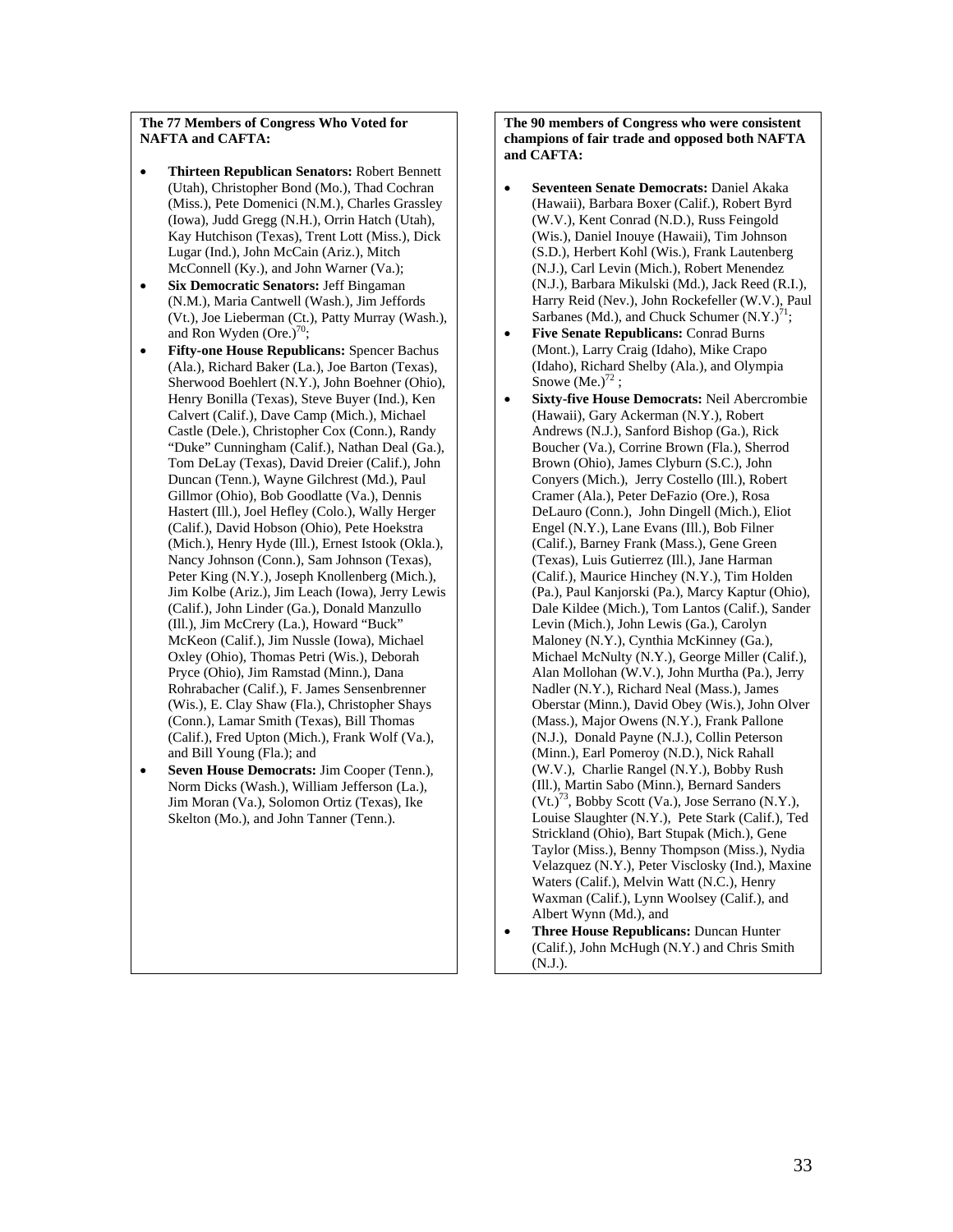## **ENDNOTES**

 $\overline{a}$ 

<sup>1</sup> This search was conducted by Public Citizen's Global Trade Watch and looked at all statements from members of the House of Representatives that voted for CAFTA, including statements in the Congressional Record, on Congressional websites, and from wire services. The search was limited to documents that contain the words "China" and "CAFTA," and then the frequency of the word "China" was tallied. An attempt was made to ensure that these statements do not overlap, meaning that the actual frequency of the word "China" appearing next to the

word "CAFTA" is probably undercounted. Files available from Public Citizen upon request. <sup>2</sup>

<sup>2</sup> Davis and Taylor were counted as "not voting" on CAFTA, even though they had committed to oppose the agreement's implementing legislation. Due to time limitations, Musgrave could not be counted in the campaign finance portion of this report.

<sup>3</sup> "Finance to Set Timeline for DR-CAFTA Markup, Ways & Means Waits," *Inside U.S. Trade*, May 6, 2005.

<sup>4</sup> Josephine Hearn, "Business Rewards CAFTA 15," *The Hill*, Nov. 9, 2005.

<sup>5</sup> Elana Schor, "Business shows gratitude to 'CAFTA 15' Democrats who voted for trade deal," *The Hill*, Sept. 7, 2005.

6 For an account of the fundraiser and associated protests, *see* Jonathan Tasini, "The CAFTA 15 Skip the Perp Walk," Working Life Blog, entry dated Sept. 8, 2005.

<sup>7</sup> Vice President Richard B. Cheney, "Vice President's Remarks at a Luncheon for Congressman Tim Murphy," Office of the Vice President News Release, July 25, 2005.

<sup>8</sup> Jonathan Tasini, "Roast Another CAFTA voter," WorkingLife Blog, Sept. 20, 2005.

<sup>9</sup> Nancy Petersen, "Gerlach's Rove tie criticized," *Philadelphia Inquirer*, July 16, 2005; Kimberly Hefling, "Gerlach's fund-raiser with Rove draws protest," *Philadelphia Inquirer*, July 20, 2005.

10<br>Benjamin Y. Lowe, "First lady praises Gerlach at fund-raiser," *Philadelphia Inquirer*, July 22, 2005.<br><sup>11</sup> Bureau of Labor Statistics, State and Area Employment, Hours, and Earnings, Philadelphia, PA area,

Manufacturing Supersector, All employees, in thousands, Not seasonally adjusted, Series

SMU4237964300000001, accessed Dec. 13, 2005. The year 1998 was the peak of nationwide U.S. manufacturing employment, which has been declining nationally since that time. The number for September

2005 is a preliminary number published by the Bureau of Labor Statistics.<br><sup>12</sup> Stephen Koff, "LaTourette fund-raiser to cash in CAFTA vote," *Cleveland Plain Dealer*, Sept. 21, 2005.<br><sup>13</sup> Elana Schor, "Business shows grati 7, 2005.<br><sup>14</sup> J. Jioni Palmer, "Meeks in the middle," Newsday, July 17, 2005.

<sup>15</sup> "But the markets involved in CAFTA are small; the six countries' gross product is smaller than that of greater St. Louis, according to a U.S. Business and Industry Council study. So Skelton wonders what benefits the United States would realize from CAFTA, and at what cost. 'Will it hurt American productivity?' Skelton wondered." *See* Matt Stearns, "Lawmakers have differing reasons why their votes are up for gains: 4 for free trade balk at CAFTA," *Kansas City Star* (MO), June 30, 2005.<br><sup>16</sup> "IVI-IPO Congressional Questionnaire: Melissa Bean 2004," Independent Voters of Illinois – Independent

Precinct Organizations, Jan. 16, 2004 http://www.iviipo.org/2004queries\_primary/CD\_8\_Bean.pdf; Illinois State AFL-CIO Committee on Political Education, "Candidate Questionnaire for the United States Congress / 2004

Election: Melissa Bean," signed and dated Dec. 29, 2003.<br><sup>17</sup> Susan Salisbury, "Foley says Congress not likely to pass CAFTA," *Palm Beach Post*, Aug. 11, 2004.<br><sup>18</sup> Public Citizen notes from House Ways and Means Committee 29, 2005.

 $20$  Ibid

<sup>21</sup> "Administration Cautiously Opens US Markets to More Sugar Imports," *Inside U.S. Trade*, Aug. 26, 2005.<br><sup>22</sup> Center for Responsive Politics, "10 Myths About Money in Politics: PACs are The Problem," CRP website, published 1996, accessed Feb. 6, 2006.<br><sup>23</sup> Pharmaceutical example taken from Dean Baker and Noriko Chatani, "Promoting Good Ideas on Drugs: Are

Patents the Best Way? The Relative Efficiency of Patent and Public Support for Bio-Medical Research," Center for Economic and Policy Research Briefing Paper, Oct. 11, 2002.

<sup>24</sup> Dean Baker and Noriko Chatani, "Promoting Good Ideas on Drugs: Are Patents the Best Way? The Relative Efficiency of Patent and Public Support for Bio-Medical Research," Center for Economic and Policy Research Briefing Paper, Oct. 11, 2002, at 8.<br><sup>25</sup> M. Asif Ismail, "Drug Lobby Second to None," Center for Public Integrity Report, July 7, 2005; and

"Exporting Prices," July 1, 2005, by the same author and organization.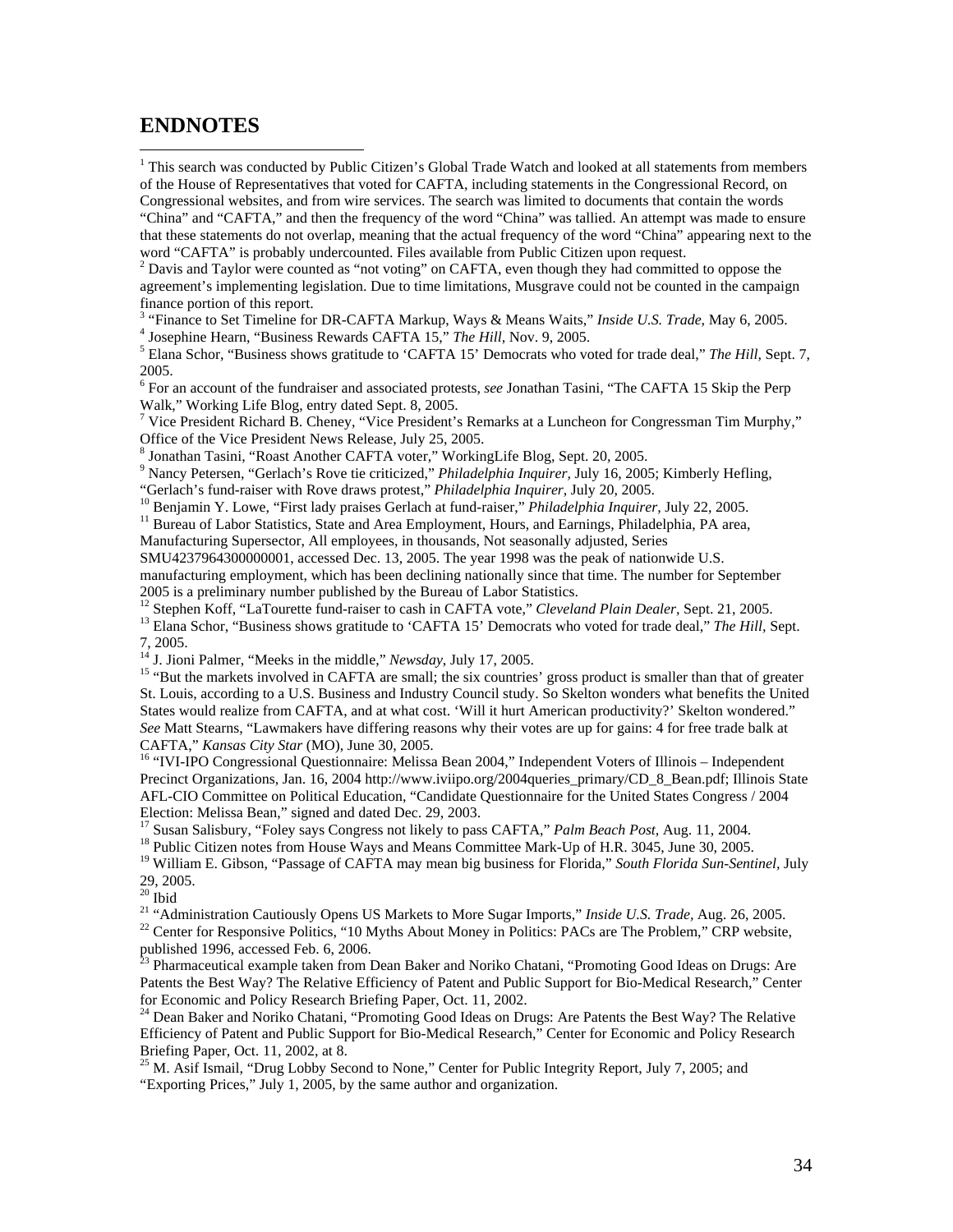26 *"Lamentamos que muchos se van a quedar sin empleo, pero no es una cuestión nuestra, es un problema que debe solventarse con políticas que el Estado debe implementar para ver en qué actividades esta gente aplica,' expresó tajante en clara alusión a que en la industria que maneja no hay cabida para ofrecer empleo a los distribuidores de mercancía pirata. Lejos de ofrecer alternativa, Chacón defendió a capa y espada las reformas. 'No se puede justificar que por pobreza se cometa un delito. Entonces, habría que comprender el robo de una cartera o un teléfono celular,' arremetió.* (Translation: "'We're very sorry that many people will be out of work [because of CAFTA], but it is not our problem, it is a problem that the State will have to solve through research into these people's economic activities,' he said emphatically, in clear allusion to the stance of his industry that it cannot provide employment to the pirate vendors. Instead of offering an alternative, Chacón vigorously defended the reforms. 'Poverty does not justify the committing of a crime. If it did, you would have to understand why someone would steal a vehicle or cell phone,' he concluded." ) *See* Claudia Contreras, "Gobierno buscará alternativa para vendedores piratas," *La Prensa* (El Salvador), Jan. 1, 2006.

<sup>27</sup> Declan McCullagh, "Perspective: Copyright lobbyists strike again," C Net News.com, Aug. 1, 2005.<br><sup>28</sup> Patrick O'Connor, "CAFTA: Part 3: The Night of the Vote," *The Hill*, Sept. 8, 2005.<br><sup>29</sup> Data from the Center for

<sup>31</sup> Brown-Waite and Taylor are not returning the donations they received. Cuellar and Pombo have reportedly returned the contributions or donated them to charity. Cannon has given Abramoff back his money, but is keeping the tribal funds. English and Foley are giving Abramoff's money to charity, but are keeping the tribal contributions. Reports indicate that Hayes has not returned the contributions, although he has offered to do so. *See* Audrey Cooper, "Pombo: I Didn't Do Anything Wrong," *The Record* (Calif.), Jan. 13, 2006; "Tribe Wants Abramoff Contributions Back," Associated Press, Jan. 7, 2006; "Taylor Won't Return Campaign Contributions from Abramoff, Tribes," Associated Press, Jan. 11, 2006; Robert Gehrke, "Cannon to refund Abramoff donation," *Salt Lake Tribune,* Jan. 4, 2006; Jeremy Wallace, "Shrewd Move, or Just Politics?" *Herald Tribune*  (Florida), Jan. 8, 2006; Maeve Reston, "Charities Win in Abramoff Case," *Pittsburg Post-Gazette,* Jan. 7, 2006; and Bill Rufty, "Reps Say PAC Cash Routine in House," The Ledger (Florida), Jan. 6, 2006.<br><sup>32</sup> Patrick O'Connor, "CAFTA: Part 3: The Night of the Vote," The Hill, Sept. 8, 2005.<br><sup>33</sup> Gregory L. Giroux, "Remap, Trade Issues

*Quarterly Daily Monitor*, May 8, 2002; David Beiler, "The Misadventure of Tom Sawyer; How the Free Trade Issue Turned A Presumed Congressional Lifer Into A Democratic Primary Loser," *Campaigns & Elections*,

<sup>34</sup> Richard Simon and Antonio Olivo, "Two Incumbent Congressmen Facing Tough Challenges; 31st District: For Martinez, The Fight Is In The Primary--And In The Family," *Los Angeles Times*, Feb. 23, 2000; Emily Pierce, "California's Solis And Issa On Their Way To House Class Of '00," *Congressional Quarterly Daily*

<sup>35</sup> "Sodrel: U.S. Must Save Manufacturing Jobs," *Evansville Courier & Press*, Aug. 19, 2004.<br><sup>36</sup> John Machacek, "Reynolds savors House victories," Gannett News Service, Nov. 4, 2004.<br><sup>37</sup> "Congressman Gregory W. Meeks

2005.<br><sup>38</sup> Nicholas Confessore, "Union Leaders Denounce 2 Who Voted for CAFTA," New York Times, Aug. 8, 2005.

<sup>39</sup> Erin P. Billings, "Pelosi Threatens Towns' Slot," *Roll Call*, Dec. 14, 2005.<br><sup>40</sup> Jonathan P. Hicks, "Councilman Plans to Challenge Veteran Brooklyn Congressman," *New York Times*, Feb. 13, 2006; Hugh Son, "They're u

<sup>41</sup> Nicole Wagner, "Bean's vote on CAFTA sparks AFL-CIO reaction," *Barrington Courier-Review (Ill.)*, Aug. 11, 2005.<br><sup>42</sup> Dennis Conrad, "Freshman IL Congresswoman in GOP's sights," Associated Press, Aug. 15, 2005.

<sup>43</sup> Cristel Mohrman, "Another face joins 8th District GOP race," *Pioneer Press* (Ill.), Oct. 13, 2005.<br><sup>44</sup> Joseph Ryan, "Independent Candidate Emerges For Bean's Seat," *Daily Herald* (Ill.), Oct. 27, 2005.<br><sup>45</sup> Willia

Gillman, "After CAFTA, Cuellar on his party's hit list," *Dallas Morning News*, Aug. 6, 2005.<br><sup>47</sup> Peter Savodnik, "Club for Growth endorses Cuellar, its first Democrat," *The Hill*, Jan. 18, 2006.<br><sup>48</sup> Jim Morrill and Tim for trade pact," *Charlotte Observer,* July 28, 2005. 49 Tim Whitmire, "Veteran files to challenge Hayes in 8th Congressional District," Associated Press, Aug. 24,

2005.